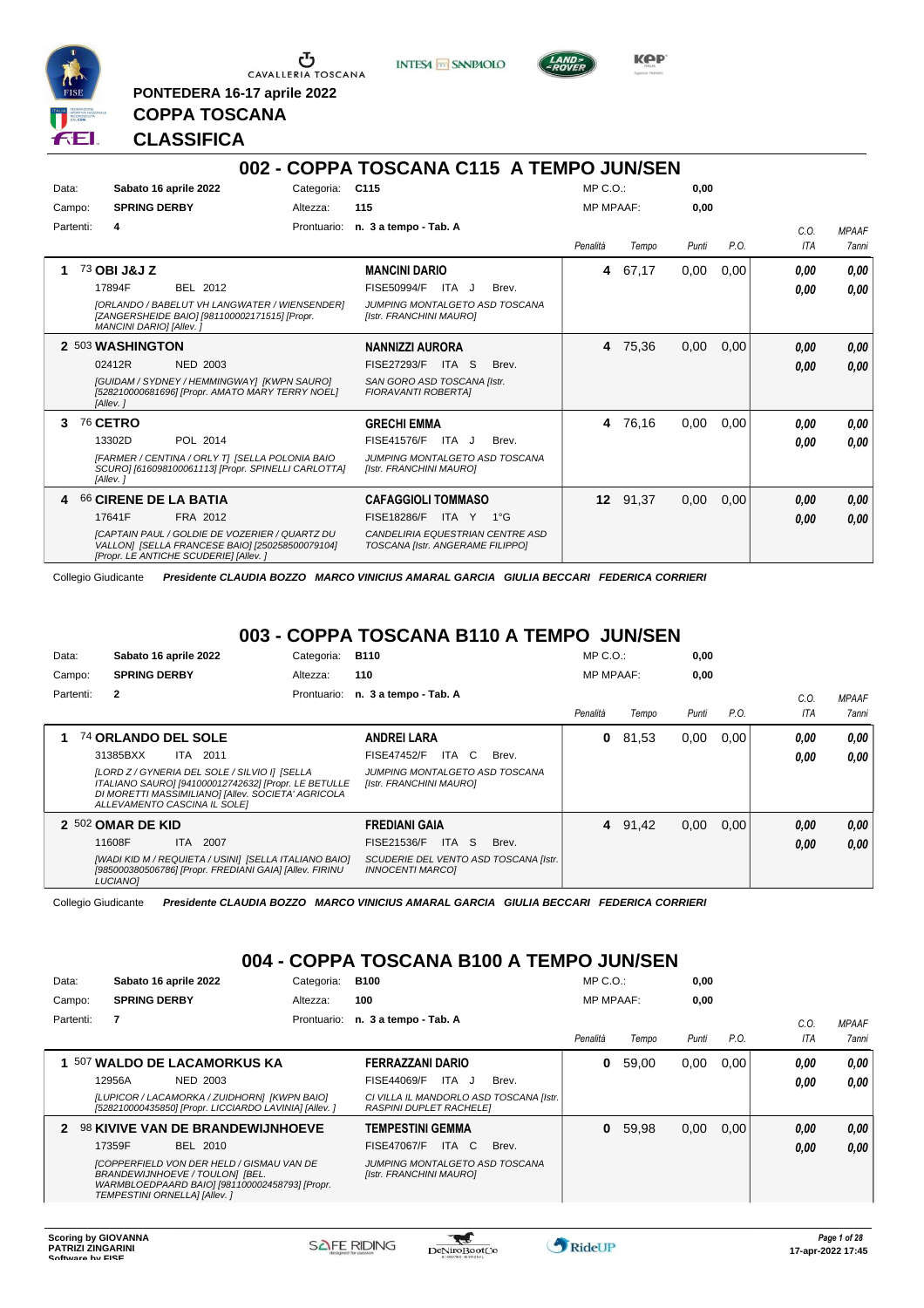

**PONTEDERA 16-17 aprile 2022**

**INTESA** M SANPAOLO



**Kep** 

## **COPPA TOSCANA CLASSIFICA**

|           |                        |                                                                                                                                                |             | 004 - COPPA TOSCANA B100 A TEMPO JUN/SEN                                  |                  |       |       |      |                    |                       |
|-----------|------------------------|------------------------------------------------------------------------------------------------------------------------------------------------|-------------|---------------------------------------------------------------------------|------------------|-------|-------|------|--------------------|-----------------------|
| Data:     |                        | Sabato 16 aprile 2022                                                                                                                          | Categoria:  | <b>B100</b>                                                               | $MP C. O.$ :     |       | 0,00  |      |                    |                       |
| Campo:    | <b>SPRING DERBY</b>    |                                                                                                                                                | Altezza:    | 100                                                                       | <b>MP MPAAF:</b> |       | 0,00  |      |                    |                       |
| Partenti: | 7                      |                                                                                                                                                | Prontuario: | n. 3 a tempo - Tab. A                                                     | Penalità         | Tempo | Punti | P.O. | C.0.<br><b>ITA</b> | <b>MPAAF</b><br>7anni |
|           | 3 504 HOLD STEADY      |                                                                                                                                                |             | <b>MARRI CAMILLA</b>                                                      | 0                | 63,34 | 0,00  | 0,00 | 0.00               | 0.00                  |
|           | 13610F                 | IRL 2009                                                                                                                                       |             | FISE55746/F ITA J<br>Brev.                                                |                  |       |       |      | 0.00               | 0.00                  |
|           |                        | <b>IHOLD UP PREMIER / LIZ STEVE DIAMOND / GLIDAWN</b><br>DDIAMOND1 [IRISH HORSE BAIO] [372141405135258]<br>[Propr. PAGANI ALESSANDRO] [Allev.] |             | CI VILLA IL MANDORLO ASD TOSCANA [Istr.<br><b>RASPINI DUPLET RACHELE!</b> |                  |       |       |      |                    |                       |
|           | 4 590 SLIGO LANDACCO   |                                                                                                                                                |             | PELLEGRINI QUARANTOTTI LORENZO                                            | 0                | 72,00 | 0.00  | 0,00 | 0,00               | 0.00                  |
|           | 46658B                 | IRL 2010                                                                                                                                       |             | <b>FISE71740/F</b><br>ITA SA Brev.                                        |                  |       |       |      | 0.00               | 0,00                  |
|           | [Allev.]               | <b>ICHACCO BLUE / LANDGRAEFIN / 1 IIRISH SPORT</b><br>HORSE BAIO] [372141404753876] [Propr. GIERREGI SAS]                                      |             | SIENA RIDING CLUB 2 JUMPING TEAM ASD<br>TOSCANA [Istr. MATTEUCCI MAURO]   |                  |       |       |      |                    |                       |
|           | 5 100 POPITZ           |                                                                                                                                                |             | <b>ALPINI GINEVRA</b>                                                     | 0                | 78.77 | 0.00  | 0.00 | 0.00               | 0.00                  |
|           | 16924F                 | GER 2014                                                                                                                                       |             | FISE40050/F ITA J<br>Brev.                                                |                  |       |       |      | 0.00               | 0.00                  |
|           |                        | IPILOTHAGO / LENA / LANGATA EXPRESS XXI<br>[WESTFALEN BAIO] [276020000403804] [Propr. ASD<br>DILETTANTISTICA JUMPING MONTALGETO] [Allev.]      |             | C.I. LE STRADACCE ASD TOSCANA [Istr.<br><b>BADIANI RICCARDOI</b>          |                  |       |       |      |                    |                       |
|           | 6 505 CENTALIR         |                                                                                                                                                |             | <b>MARCHI NICOLE</b>                                                      | 0                | 79,45 | 0,00  | 0,00 | 0,00               | 0.00                  |
|           | 17813F                 | GER 2012                                                                                                                                       |             | FISE66963/F<br>ITA J<br>Brev.                                             |                  |       |       |      | 0.00               | 0,00                  |
|           | CLAUDIA] [Allev.]      | [CENTADEL / CHACCURA / CHACCO-BLUE] [OLDENBURG<br>SAURO] [276020000056927] [Propr. DEGLI ESPOSTI                                               |             | CENTRO IPPICO PEGASO IOLO ASD<br><b>TOSCANA [Istr. MORINI IRENE]</b>      |                  |       |       |      |                    |                       |
|           | <b>7 506 DAKOTA</b>    |                                                                                                                                                |             | <b>VENTURELLI ASIA</b>                                                    | 8                | 65,91 | 0.00  | 0,00 | 0.00               | 0.00                  |
|           | 17652F                 | ITA 2012                                                                                                                                       |             | FISE68123/F<br>ITA J<br>Brev.                                             |                  |       |       |      | 0.00               | 0.00                  |
|           | <b>LAGO DI VENEREI</b> | [-/-/-] [SCONOSCIUTA BAIO] [380271006065862] [Propr.<br>SCIRER'S RANCH HORSES ASDI [Allev. CIRCOLO IPPICO                                      |             | ASD SCIRER'S RANCH HORSES TOSCANA<br>[Istr. EPIFANI FILOMENA]             |                  |       |       |      |                    |                       |

Collegio Giudicante *Presidente CLAUDIA BOZZO MARCO VINICIUS AMARAL GARCIA GIULIA BECCARI FEDERICA CORRIERI*

#### **005 - COPPA TOSCANA B90 A TEMPO JUN/SEN**

| Data:     | Sabato 16 aprile 2022                                                                                                                     | Categoria: | <b>B90</b>                                                                | MP C. O.         |       | 0,00  |      |      |              |
|-----------|-------------------------------------------------------------------------------------------------------------------------------------------|------------|---------------------------------------------------------------------------|------------------|-------|-------|------|------|--------------|
| Campo:    | <b>SPRING DERBY</b>                                                                                                                       | Altezza:   | 90                                                                        | <b>MP MPAAF:</b> |       | 0.00  |      |      |              |
| Partenti: | 16                                                                                                                                        |            | Prontuario: n. 3 a tempo - Tab. A                                         |                  |       |       |      | C.O. | <b>MPAAF</b> |
|           |                                                                                                                                           |            |                                                                           | Penalità         | Tempo | Punti | P.O. | ITA  | <b>7anni</b> |
|           | 1 107 VANITY DU SUD                                                                                                                       |            | <b>MATTUGINI ADELE</b>                                                    | $\bf{0}$         | 61,25 | 0,00  | 0,00 | 0,00 | 0,00         |
|           | 03989C<br>FRA 2009                                                                                                                        |            | FISE66506/F ITA C<br>Brev.                                                |                  |       |       |      | 0.00 | 0,00         |
|           | [X / X / 1 [SCONOSCIUTA GRIGIO] [250259700389776]<br>[Propr. EQUIPASSIONE S.R.L.] [Allev.]                                                |            | LE PRADE ASD TOSCANA [Istr. BENEDETTI<br>ALESSANDROI                      |                  |       |       |      |      |              |
|           | 2 517 URANIASX                                                                                                                            |            | <b>ROSSI GINEVRA</b>                                                      | $\bf{0}$         | 71,41 | 0.00  | 0,00 | 0.00 | 0,00         |
|           | 05231N<br>ITA 2013                                                                                                                        |            | FISE68127/F<br>ITA J<br>Brev.                                             |                  |       |       |      | 0,00 | 0.00         |
|           | [KSAR-SITTE / CLARETTINA / ARPEGE DU BOIS] [SELLA<br>ITALIANO SAURO] [941000012741889] [Propr. PERRA<br>MATTEO] [Allev. PERRA MATTEO]     |            | ASD SCIRER'S RANCH HORSES TOSCANA<br><b>Ilstr. EPIFANI FILOMENAI</b>      |                  |       |       |      |      |              |
| 3.        | <b>30 BAT VAN T' WINKELVELDEKE</b>                                                                                                        |            | <b>RAMACCIOTTI GINEVRA</b>                                                | $\Omega$         | 74.81 | 0.00  | 0.00 | 0,00 | 0,00         |
|           | 12161E<br><b>BEL 2007</b>                                                                                                                 |            | <b>FISE47269/F ITA C</b><br>Brev.                                         |                  |       |       |      | 0.00 | 0,00         |
|           | [REXAR DU HOUSSOIT / VANITY / CLINTON] [SELLA<br>BELGA BAIO] [981100000569890] [Propr. IANNICE<br>VALENTINA] [Allev.]                     |            | LE PRADE ASD TOSCANA [Istr. BENEDETTI<br>ALESSANDROI                      |                  |       |       |      |      |              |
|           | 4 514 KNOCKMEAL SILVER LINING                                                                                                             |            | <b>PINI VITTORIA</b>                                                      | 0                | 75,57 | 0.00  | 0,00 | 0.00 | 0,00         |
|           | IRL 2011<br>20815A                                                                                                                        |            | <b>FISE56559/F</b><br>ITA C<br>Brev.                                      |                  |       |       |      | 0.00 | 0.00         |
|           | <b>IDUNKERRIN LEADER / CONGRESS POLLY / POLTARFI</b><br>[IRISH SPORT HORSE GRIGIO] [372141405461008] [Propr.<br>PINI MADDALENA] [Allev.]  |            | CI VILLA IL MANDORLO ASD TOSCANA [Istr.<br><b>RASPINI DUPLET RACHELE!</b> |                  |       |       |      |      |              |
|           | 5 510 LETTERMUCKOO MAGGIE                                                                                                                 |            | <b>BETTINI LUCREZIA</b>                                                   | $\mathbf{0}$     | 76,12 | 0,00  | 0,00 | 0.00 | 0,00         |
|           | IRL 2012 Pony<br>16670F                                                                                                                   |            | FISE49801/F ITA C<br>Brev.                                                |                  |       |       |      | 0.00 | 0.00         |
|           | ILUTTERMUCKOO BOY / SALLY OWENS / ASHFIELD<br>FESTY] [CONNEMARA GRIGIO] [372100400027606] [Propr.<br>TOSCANA EQUITAZIONE A.S.D.] [Allev.] |            | EQUESTRIAN CLUB FIRENZE SSD A RL<br>TOSCANA [Istr. BARONI KATIA]          |                  |       |       |      |      |              |

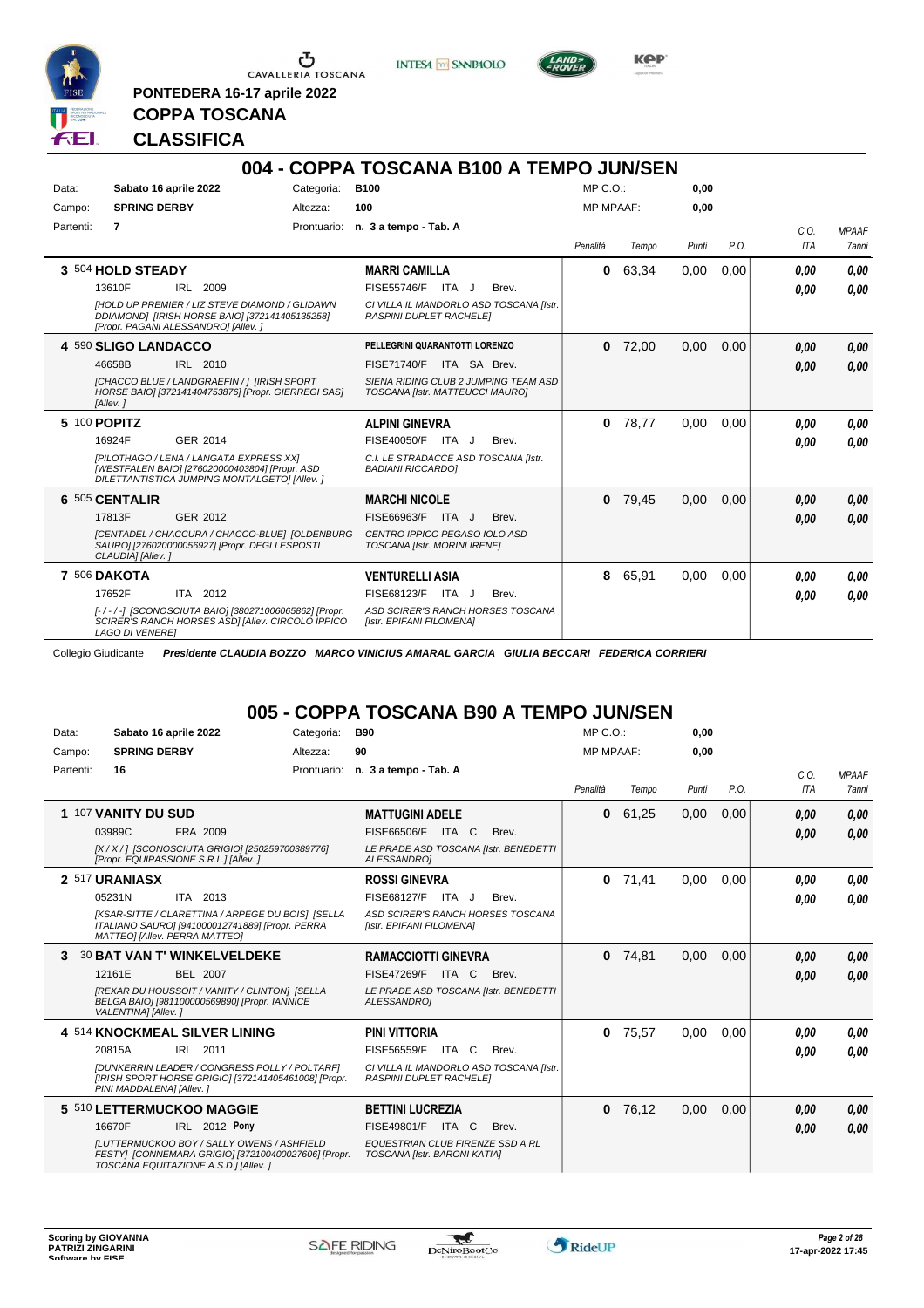

**PONTEDERA 16-17 aprile 2022**

**INTESA M** SANPAOLO



## **COPPA TOSCANA CLASSIFICA**

|           |                                                                                                                                                           |            | 005 - COPPA TOSCANA B90 A TEMPO JUN/SEN                          |                  |           |       |      |            |              |
|-----------|-----------------------------------------------------------------------------------------------------------------------------------------------------------|------------|------------------------------------------------------------------|------------------|-----------|-------|------|------------|--------------|
| Data:     | Sabato 16 aprile 2022                                                                                                                                     | Categoria: | <b>B90</b>                                                       | MP C.O.:         |           | 0,00  |      |            |              |
| Campo:    | <b>SPRING DERBY</b>                                                                                                                                       | Altezza:   | 90                                                               | <b>MP MPAAF:</b> |           | 0,00  |      |            |              |
| Partenti: | 16                                                                                                                                                        |            | Prontuario: n. 3 a tempo - Tab. A                                |                  |           |       |      | C.O.       | <b>MPAAF</b> |
|           |                                                                                                                                                           |            |                                                                  | Penalità         | Tempo     | Punti | P.O. | <b>ITA</b> | 7anni        |
|           | 6 511 KINGSIZE                                                                                                                                            |            | <b>DINI MORGANA</b>                                              | 0                | 81,70     | 0,00  | 0,00 | 0.00       | 0,00         |
|           | 18283F<br>BEL 2015                                                                                                                                        |            | <b>FISE49900/F</b><br>ITA Y<br>Brev.                             |                  |           |       |      | 0.00       | 0,00         |
|           | <b>JEVERGLADE VDL / URIELLE DE LA DRIE / OPIUM DE</b><br>LAUBRY] [KWPN BAIO] [528210004178533] [Propr. DINI<br>MORGANA] [Allev.]                          |            | EQUESTRIAN CLUB FIRENZE SSD A RL<br>TOSCANA [Istr. BARONI KATIA] |                  |           |       |      |            |              |
|           | 7 122 CORLANDO VAN DE LAKS                                                                                                                                |            | <b>LODI BIANCA</b>                                               | 0                | 83,78     | 0,00  | 0,00 | 0,00       | 0,00         |
|           | 03637C<br>BEL 2002                                                                                                                                        |            | FISE53335/F<br>ITA C<br>Brev.                                    |                  |           |       |      | 0.00       | 0,00         |
|           | [ORLANDO / NIKITA / QUICK D'ARGENTAN] [BEL.<br>WARMBLOEDPAARD BAIO] [967000001522074] [Propr.<br>RISSOTTO GIUSEPPINA] [Allev.]                            |            | JUMPING MONTALGETO ASD TOSCANA<br>[Istr. FRANCHINI MAURO]        |                  |           |       |      |            |              |
|           | 8 102 NABRY                                                                                                                                               |            | BULLI SIMONA                                                     |                  | 0 89,24   | 0,00  | 0.00 | 0.00       | 0,00         |
|           | 18012F<br>ITA 2014                                                                                                                                        |            | <b>FISE9282/F</b><br>ITA S<br>Brev.                              |                  |           |       |      | 0.00       | 0,00         |
|           | [NABAB DE REVE / DOLLY DEL POGGIOSECCO / ROBIN Z<br>II] [SELLA ITALIANO BAIO] [982000192784001] [Propr.<br><b>BULLI SIMONAI [Allev. CAM. ALLEVAMENTI]</b> |            | C.I. LE STRADACCE ASD TOSCANA [Istr.<br><b>BADIANI RICCARDO]</b> |                  |           |       |      |            |              |
|           | <b>9 515 FARINE</b>                                                                                                                                       |            | <b>TARTAGLIA VIOLA</b>                                           | 4                | 69,95     | 0,00  | 0,00 | 0,00       | 0,00         |
|           | 17784F<br><b>NED 2010</b>                                                                                                                                 |            | FISE61700/F ITA J<br>Brev.                                       |                  |           |       |      | 0.00       | 0,00         |
|           | [ATLEET / LORETTE / DROOMWALS] [KWPN SAURO]<br>[528210002553266] [Propr. A.S.D. CENTRO EQUESTRE<br><b>BELLAVISTA] [Allev. ]</b>                           |            | CE BELLAVISTA ASD TOSCANA [Istr. TALINI<br>RICCARDO]             |                  |           |       |      |            |              |
|           | 10 512 ZEUS-Z                                                                                                                                             |            | <b>FERRI CHIARA</b>                                              | 4                | 70,18     | 0,00  | 0.00 | 0.00       | 0,00         |
|           | <b>NED 2003</b><br>11805F                                                                                                                                 |            | FISE54623/F ITA C<br>Brev.                                       |                  |           |       |      | 0.00       | 0,00         |
|           | [ZANDOR Z / RAMONA / RADJAH Z] [ZANGERSHEIDE<br>BAIO] [528210000631596] [Propr. MASSARELLI LUIGI]<br>[Allev.]                                             |            | EQUESTRIAN CLUB FIRENZE SSD A RL<br>TOSCANA [Istr. BARONI KATIA] |                  |           |       |      |            |              |
|           | 11 125 CRACKOUNETTE                                                                                                                                       |            | <b>BARSOTTI MARTINA</b>                                          |                  | 4 73,80   | 0,00  | 0,00 | 0.00       | 0,00         |
|           | 17057F<br>FRA 2012                                                                                                                                        |            | FISE47285/F ITA J<br>Brev.                                       |                  |           |       |      | 0.00       | 0,00         |
|           | [SECRET SINGER / FAZENDERA / IAGO] [ANGLO ARABO<br>BAIO] [250258500057041] [Propr. EQUIPASSIONE S.R.L.]<br>[Allev.]                                       |            | LE PRADE ASD TOSCANA [Istr. BENEDETTI<br>ALESSANDROI             |                  |           |       |      |            |              |
|           | <b>12 114 CAANTO</b>                                                                                                                                      |            | <b>NUTI GIADA</b>                                                | 8                | 88,10     | 0,00  | 0.00 | 0,00       | 0,00         |
|           | 14994A<br>ITA 2007                                                                                                                                        |            | FISE60084/F<br>ITA J<br>Brev.                                    |                  |           |       |      | 0.00       | 0,00         |
|           | [ACCOLT / STAR 91 / AMIGO] [SELLA ITALIANO BAIO<br>SCURO] [97200000561806] [Propr. GENTINI ROBERTA]<br>[Allev. GENTINI ROBERTA]                           |            | RIO BRAVO SSD A RL TOSCANA [Istr.<br>PATANIA ANDREA]             |                  |           |       |      |            |              |
|           | 13 513 APPLE DE COQUERIE                                                                                                                                  |            | <b>FRANCHI LAPO</b>                                              |                  | 8 111.05  | 0,00  | 0,00 | 0,00       | 0,00         |
|           | 13235D<br>FRA 2010                                                                                                                                        |            | FISE56033/F<br>ITA G<br>Brev.                                    |                  |           |       |      | 0.00       | 0,00         |
|           | [CALVARO / POESIE DE COQUERIE / HEARTBREAKER]<br>[SELLA FRANCESE BAIO] [250259701035540] [Propr. DE<br>ALES FERRAZ TIAGO] [Allev.]                        |            | EQUESTRIAN CLUB FIRENZE SSD A RL<br>TOSCANA [Istr. BARONI KATIA] |                  |           |       |      |            |              |
|           | <b>14 121 L'AMOUR FOU</b>                                                                                                                                 |            | <b>CAPECCHI MARTA</b>                                            |                  | 12 77,49  | 0,00  | 0,00 | 0,00       | 0,00         |
|           | 08771E<br>ITA 2004                                                                                                                                        |            | FISE54409/F ITA C<br>Brev.                                       |                  |           |       |      | 0.00       | 0,00         |
|           | [STARON / AIMEE DES BORDES / QUIRACO] [SELLA<br>ITALIANO BAIO] [977121001829396] [Propr. CUDONI GIAN<br>MARIA] [Allev. CUDONI GIAN MARIA]                 |            | C.I. BAVIGLIANO ASD TOSCANA [Istr.<br>DROVANDI DANILO]           |                  |           |       |      |            |              |
|           | <b>15 111 LARINKA K&amp;M</b>                                                                                                                             |            | <b>COPPOLA SVEVA</b>                                             |                  | 16 110,44 | 0,00  | 0,00 | 0,00       | 0,00         |
|           | 17884F<br><b>NED 2010</b>                                                                                                                                 |            | FISE61793/F ITA C<br>Brev.                                       |                  |           |       |      | 0,00       | 0,00         |
|           | [MEANDER V.D. HEIMERIETE / KATINKA / ENRICO]<br>[APPALOOSA SAURO] [528210002492715] [Propr.<br>COPPOLA STEFANO] [Allev.]                                  |            | JUMPING MONTALGETO ASD TOSCANA<br>[Istr. FRANCHINI MAURO]        |                  |           |       |      |            |              |
|           | 124 HONG KONG D.M.                                                                                                                                        |            | <b>FRIAS GUERRERO ISABEL</b>                                     | Elim.            | 0,00      | 0,00  | 0,00 | 0,00       | 0,00         |
|           | 28461BXX<br>ITA 2009                                                                                                                                      |            | FISE50057/F ITA C<br>Brev.                                       |                  |           |       |      | 0,00       | 0,00         |
|           | [-/-/] [SCONOSCIUTA SAURO] [941000012117436] [Propr.<br>RAFFEINER BERND] [Allev. IL BOSCHETTO SOCIETA'<br><b>AGRICOLA SRL]</b>                            |            | JUMPING MONTALGETO ASD TOSCANA<br>[Istr. FRANCHINI MAURO]        |                  |           |       |      |            |              |

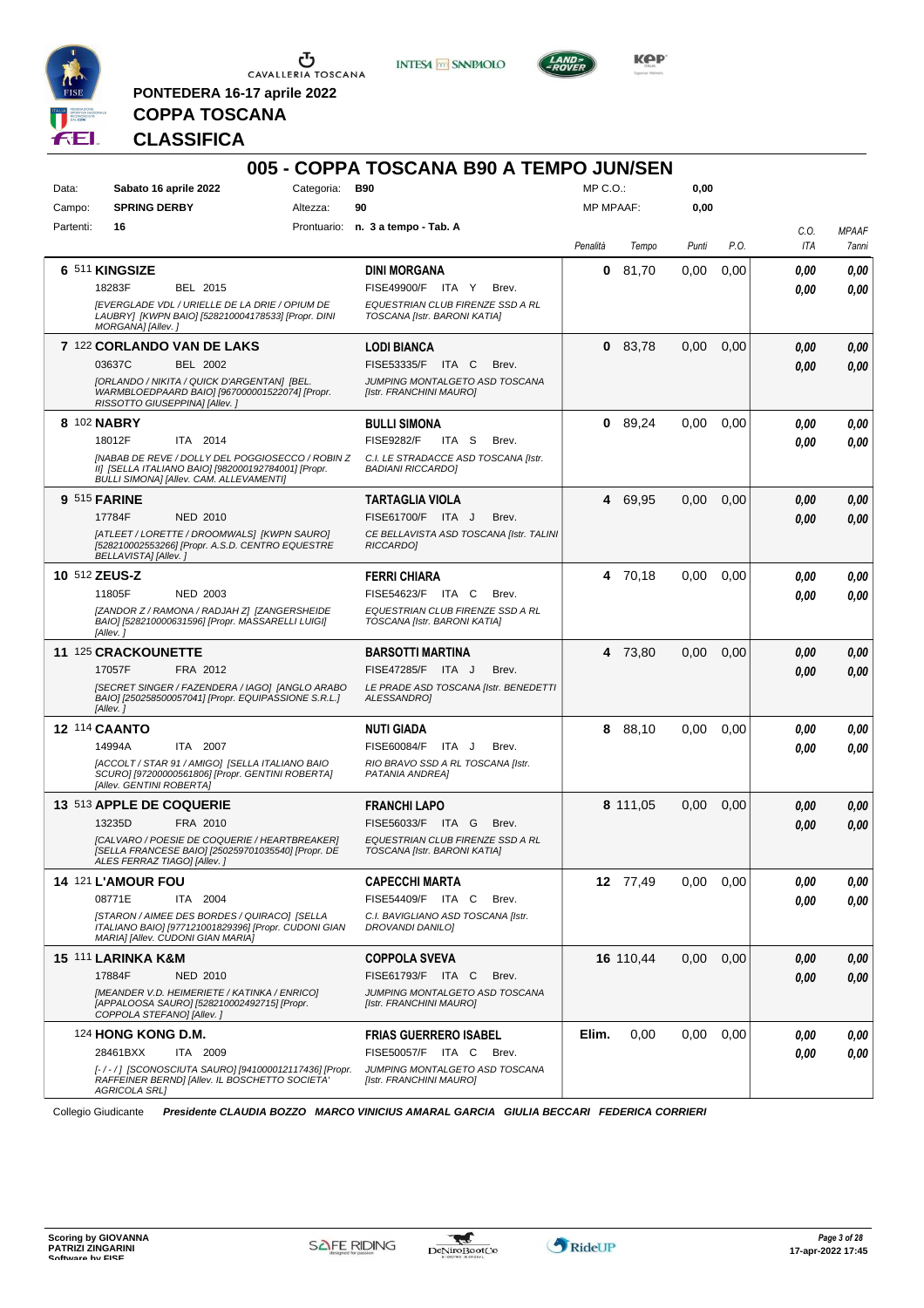

**PONTEDERA 16-17 aprile 2022**

**INTESA M** SANPAOLO



**KOP** 

# **COPPA TOSCANA CLASSIFICA**

| Data:      | Sabato 16 aprile 2022                                                                                | Categoria: | 006 - COPPA TOSCANA LB80 A TEMPO JUN/SEN<br><b>LB80</b>              | $MP C. O.$ :     |           | 0,00  |      |      |                                   |
|------------|------------------------------------------------------------------------------------------------------|------------|----------------------------------------------------------------------|------------------|-----------|-------|------|------|-----------------------------------|
| Campo:     | <b>SPRING DERBY</b>                                                                                  | Altezza:   | 80                                                                   | <b>MP MPAAF:</b> |           | 0,00  |      |      |                                   |
| Partenti:  | 15                                                                                                   |            | Prontuario: n. 3 a tempo - Tab. A                                    |                  |           |       |      | C.O. | <b>MPAAF</b>                      |
|            |                                                                                                      |            |                                                                      | Penalità         | Tempo     | Punti | P.O. | ITA  | 7anni                             |
|            | 1 134 BETA FURST W                                                                                   |            | <b>MORDINI LAVINIA</b>                                               | 0                | 50,52     | 0,00  | 0,00 | 0,00 | 0,00                              |
|            | 03514C<br>BEL 2001                                                                                   |            | FISE55728/F ITA C<br>Brev.                                           |                  |           |       |      | 0.00 | 0,00                              |
|            | [PUCCINI / COTI-FURST / FUERST FERDINAND] [BWP<br>BAIO] [981100000329629] [Propr. ASS. SPORT. ALL.TO |            | C.I. BAVIGLIANO ASD TOSCANA [Istr.<br><b>DROVANDI DANILO]</b>        |                  |           |       |      |      |                                   |
|            | BAVIGLIANO] [Allev.]                                                                                 |            |                                                                      |                  |           |       |      |      |                                   |
|            | 2 523 KAMMERHERREGARDENS CARINA<br><b>DEN 2010</b><br>20345A                                         |            | <b>AZZAROLI NERI</b><br>FISE24298/R ITA C<br>A LUDI                  | 0                | 52,03     | 0,00  | 0,00 | 0.00 | 0,00                              |
|            | [CHELLYS Z / CAPELLA / LANCELOT] [DANKS GRIGIO]                                                      |            | EQUESTRIAN CLUB FIRENZE SSD A RL                                     |                  |           |       |      | 0.00 | 0.00                              |
|            | [208213990052115] [Propr. PIANTA BEATRICE ROSA<br>MARIA] [Allev.]                                    |            | TOSCANA [Istr. BARONI KATIA]                                         |                  |           |       |      |      |                                   |
|            | 3 542 <b>BALDI</b>                                                                                   |            | OMARINI BIANCA                                                       | 0                | 62,67     | 0,00  | 0,00 | 0,00 | 0,00                              |
|            | 16689F<br><b>NED 2006</b>                                                                            |            | FISE72143/F ITA C ALUDI                                              |                  |           |       |      | 0.00 | 0,00                              |
|            | [JETSET-D / ALANDRA / LUICKY BOY] [KWPN BAIO]<br>[528210000839598] [Propr. LANDI RITA] [Allev. ]     |            | ASD SCIRER'S RANCH HORSES TOSCANA<br>[Istr. EPIFANI FILOMENA]        |                  |           |       |      |      |                                   |
|            | 4 527 ACCENT Q                                                                                       |            | <b>TODARO NORA</b>                                                   |                  | 0 63,51   | 0,00  | 0,00 | 0.00 | 0,00                              |
|            | <b>NED 2005</b><br>03732C                                                                            |            | FISE74334/F ITA C<br>A LUDI                                          |                  |           |       |      | 0.00 | 0,00                              |
|            | [QUATTRO / IRETTA / CASIMIR] [KWPN BAIO]                                                             |            | ASD M&F RIDING CLUB TOSCANA [Istr.                                   |                  |           |       |      |      |                                   |
|            | [528210000734497] [Propr. ASSOCIAZIONE SPORTIVA<br>SCUDERIA BIANCHI] [Allev.]                        |            | <b>PASTORE GIULIA]</b>                                               |                  |           |       |      |      |                                   |
|            | 5 521 NASDACQUE.AS                                                                                   |            | NALLBANI TERESA                                                      | $\mathbf 0$      | 67,93     | 0.00  | 0,00 | 0,00 | 0,00                              |
|            | BEL 2013<br>15848F                                                                                   |            | FISE59746/F ITA C ALUDI                                              |                  |           |       |      | 0.00 | 0,00                              |
|            | [ARAGORN VAN SCHUTTERSHOF / ROMI DE L'EAU /<br>DARCO] [BEL. WARMBLOEDPAARD BAIO]                     |            | SCUDERIE DEL VENTO ASD TOSCANA [Istr.<br><b>INNOCENTI MARCOI</b>     |                  |           |       |      |      |                                   |
|            | [981100004027400] [Propr. NUCCIOTTI NOEMI] [Allev.]                                                  |            |                                                                      |                  |           |       |      |      |                                   |
|            | 6 525 NASDACQUE.AS                                                                                   |            | <b>PAOLINI ALESSIA</b>                                               |                  | $0$ 71,34 | 0,00  | 0.00 | 0.00 | 0,00                              |
|            | 15848F<br>BEL 2013<br>[ARAGORN VAN SCHUTTERSHOF / ROMI DE L'EAU /                                    |            | FISE72550/F ITA J<br>A LUDI<br>SCUDERIE DEL VENTO ASD TOSCANA [Istr. |                  |           |       |      | 0.00 | 0,00                              |
|            | DARCO] [BEL. WARMBLOEDPAARD BAIO]<br>[981100004027400] [Propr. NUCCIOTTI NOEMI] [Allev.]             |            | <b>INNOCENTI MARCO]</b>                                              |                  |           |       |      |      |                                   |
|            | 7 517 URANIASX                                                                                       |            | <b>ROSSI GINEVRA</b>                                                 | 4                | 64,16     | 0,00  | 0,00 | 0,00 | 0,00                              |
|            | 05231N<br>ITA 2013                                                                                   |            | FISE68127/F ITA J<br>Brev.                                           |                  |           |       |      | 0.00 | 0,00                              |
|            | [KSAR-SITTE / CLARETTINA / ARPEGE DU BOIS] [SELLA<br>ITALIANO SAURO] [941000012741889] [Propr. PERRA |            | ASD SCIRER'S RANCH HORSES TOSCANA<br>[Istr. EPIFANI FILOMENA]        |                  |           |       |      |      |                                   |
|            | MATTEO] [Allev. PERRA MATTEO]<br>8 508 ILLIAS VAN DE WITHOEVE                                        |            | BORRI CAROLINA                                                       | 4                | 64,66     | 0,00  | 0,00 | 0.00 | 0,00                              |
|            | 03316C<br><b>BEL 2004 Pony</b>                                                                       |            | FISE45940/F ITA Y<br>Brev.                                           |                  |           |       |      | 0.00 | 0.00                              |
|            | [BERKHOF'S BILLBOARD / SCONOSCIUTA / 1 [PONY                                                         |            | EQUESTRIAN CLUB FIRENZE SSD A RL                                     |                  |           |       |      |      |                                   |
|            | SAURO] [528210000676316] [Propr. TOMASELLA NADIA]<br>[Allev. ]                                       |            | TOSCANA [Istr. BARONI KATIA]                                         |                  |           |       |      |      |                                   |
|            | 9 519 PANAMERA AP                                                                                    |            | RONCAGLIA AICHA                                                      |                  | 4 76,00   | 0,00  | 0,00 | 0,00 | 0,00                              |
|            | 11981F<br>GER 2008                                                                                   |            | FISE51361/F ITA J<br>Brev.                                           |                  |           |       |      | 0.00 | 0,00                              |
|            | [ARGENTINUS / ARANCHA VAN DE KIEKENHOEF / SKIPPY<br>II] [OLDENBURG SAURO] [] [Propr. SELMER SABINE]  |            | C.E.SAN COLOMBANO TOSCANA [Istr.<br><b>UGORI GIANLUCA]</b>           |                  |           |       |      |      |                                   |
|            | [Allev.]                                                                                             |            |                                                                      |                  |           |       |      |      |                                   |
|            | <b>10 44 PINTAU</b>                                                                                  |            | <b>LAPI GUIDO</b>                                                    |                  | 4 76,32   | 0,00  | 0,00 | 0.00 | 0,00                              |
|            | 18175F<br>ITA 2016<br>[-/-/-] [SCONOSCIUTA SAURO] [380271004020117]                                  |            | FISE56427/F ITA C ALUDI<br>CANDELIRIA EQUESTRIAN CENTRE ASD          |                  |           |       |      | 0.00 | 0,00                              |
|            | [Propr. LAPI FRANCESCO] [Allev. MANCA MARIO]                                                         |            | TOSCANA [Istr. ANGERAME FILIPPO]                                     |                  |           |       |      |      |                                   |
| 11         | 92 ZETA CONY                                                                                         |            | <b>BARBIERI CLOTILDE</b>                                             |                  | 8 79,29   | 0,00  | 0,00 | 0,00 | 0,00                              |
|            | 16320F/ST<br>ITA 2015                                                                                |            | FISE33732/F ITA J<br>Brev.                                           |                  |           |       |      | 0.00 | 0,00                              |
|            | [QUIZZAU / REVANCHE Z / REVENGE W] [SELLA<br>ITALIANO SAURO] [380271000016015] [Propr. BIANCHI       |            | CANDELIRIA EQUESTRIAN CENTRE ASD<br>TOSCANA [Istr. GORINI GIACOMO]   |                  |           |       |      |      |                                   |
|            | ELENA] [Allev. FODDE FRANCO]                                                                         |            |                                                                      |                  |           |       |      |      |                                   |
|            | 524 D'ARTAGNAN                                                                                       |            | <b>FALSINI BARBARA</b>                                               | Elim.            | 0,00      | 0,00  | 0,00 | 0,00 | 0,00                              |
|            | GER 2003<br>10640F<br>[DINARD L / ROYAL CHOICE / CODEXCO] [WESTFALEN                                 |            | FISE71912/F ITA S<br>Brev.<br>CANDELIRIA EQUESTRIAN CENTRE ASD       |                  |           |       |      | 0.00 | 0,00                              |
|            | SAURO] [380271001024438] [Propr. BUFALINI CINZIA]<br>[Allev.]                                        |            | TOSCANA [Istr. BIANCHI ELENA]                                        |                  |           |       |      |      |                                   |
| - 47<br>FC |                                                                                                      |            | <b>CALARCO EMILIE</b>                                                | <b>Partito</b>   |           |       |      | 0,00 | 0,00                              |
|            |                                                                                                      |            | FISE30985/F ITA Y 1°G DRES                                           |                  |           |       |      | 0.00 | 0,00                              |
|            |                                                                                                      |            | C.I. LE STRADACCE ASD TOSCANA [Istr.<br><b>BADIANI RICCARDO]</b>     |                  |           |       |      |      |                                   |
|            |                                                                                                      |            |                                                                      |                  |           |       |      |      |                                   |
|            | <b>Scoring by GIOVANNA</b><br><b>PATRIZI ZINGARINI</b>                                               |            | <b>SAFE RIDING</b><br><b>DeNiroBootCo</b>                            | RideUP           |           |       |      |      | Page 4 of 28<br>17-apr-2022 17:45 |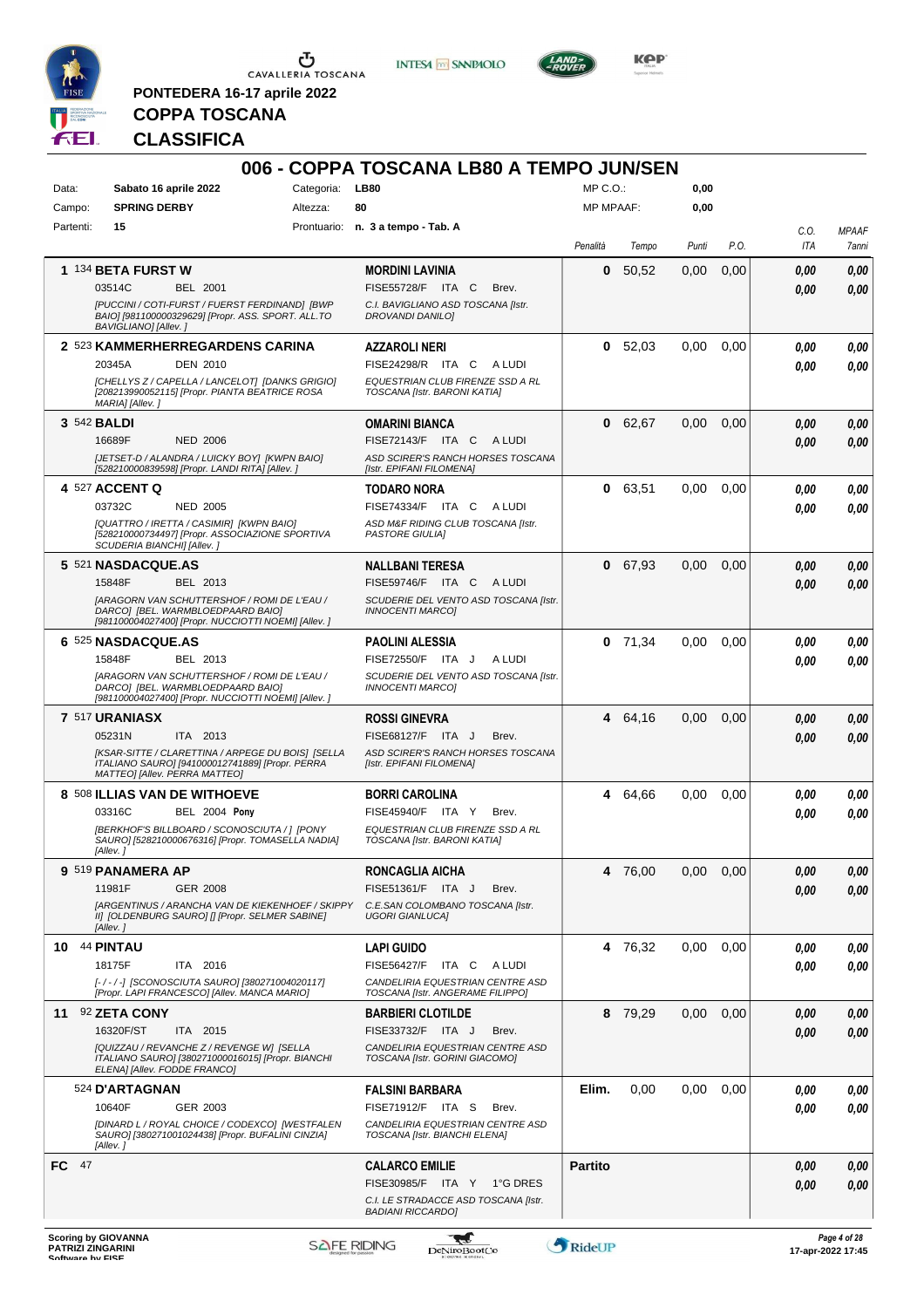

**PONTEDERA 16-17 aprile 2022**

**INTESA** M SANPAOLO



**KPP** 

## **CLASSIFICA**

**COPPA TOSCANA**

|               |                       |             | 006 - COPPA TOSCANA LB80 A TEMPO JUN/SEN                                |                  |       |       |      |      |              |
|---------------|-----------------------|-------------|-------------------------------------------------------------------------|------------------|-------|-------|------|------|--------------|
| Data:         | Sabato 16 aprile 2022 | Categoria:  | <b>LB80</b>                                                             | $MP C. O.$ :     |       | 0,00  |      |      |              |
| Campo:        | <b>SPRING DERBY</b>   | Altezza:    | 80                                                                      | <b>MP MPAAF:</b> |       | 0,00  |      |      |              |
| Partenti:     | 15                    | Prontuario: | n. 3 a tempo - Tab. A                                                   |                  |       |       |      | C.0  | <b>MPAAF</b> |
|               |                       |             |                                                                         | Penalità         | Tempo | Punti | P.O. | ITA  | 7anni        |
| <b>FC</b> 589 |                       |             | <b>MATTEUCCI MARCO</b>                                                  | <b>Partito</b>   |       |       |      | 0.00 | 0,00         |
|               |                       |             | <b>FISE43978/F</b><br>ITA Y<br>1°G                                      |                  |       |       |      | 0.00 | 0.00         |
|               |                       |             | SIENA RIDING CLUB 2 JUMPING TEAM ASD<br>TOSCANA [Istr. MATTEUCCI MAURO] |                  |       |       |      |      |              |
| <b>FC</b> 588 |                       |             | <b>MANETTI MIRCO</b>                                                    | <b>Partito</b>   |       |       |      | 0,00 | 0,00         |
|               |                       |             | <b>FISE40542/F</b><br>ITA Y<br>$1^{\circ}$ G                            |                  |       |       |      | 0,00 | 0,00         |
|               |                       |             | SIENA RIDING CLUB 2 JUMPING TEAM ASD<br>TOSCANA [Istr. MATTEUCCI MAURO] |                  |       |       |      |      |              |

Collegio Giudicante *Presidente CLAUDIA BOZZO MARCO VINICIUS AMARAL GARCIA GIULIA BECCARI FEDERICA CORRIERI*

## **008 - COPPA TOSCANA LBP70 A TEMPO PONY**

| Data:     | Sabato 16 aprile 2022                                                                             | Categoria: | LBP70                                                                     | $MP C. O.$ :     |           | 0,00  |      |            |              |
|-----------|---------------------------------------------------------------------------------------------------|------------|---------------------------------------------------------------------------|------------------|-----------|-------|------|------------|--------------|
| Campo:    | <b>SPRING DERBY</b>                                                                               | Altezza:   | 70                                                                        | <b>MP MPAAF:</b> |           | 0,00  |      |            |              |
| Partenti: | 8                                                                                                 |            | Prontuario: n. 3 a tempo - Tab. A                                         |                  |           |       |      | C.O.       | <b>MPAAF</b> |
|           |                                                                                                   |            |                                                                           | Penalità         | Tempo     | Punti | P.O. | <b>ITA</b> | 7anni        |
|           | 1 532 T. JEY                                                                                      |            | <b>PARISOTTO GIULIA</b>                                                   | $\bf{0}$         | 46,37     | 0,00  | 0,00 | 0.00       | 0,00         |
|           | <b>SCN 1996 Pony</b><br>11666BXX                                                                  |            | FISE49839/F ITA C<br>A LUDI                                               |                  |           |       |      | 0.00       | 0.00         |
|           | [//] [PONY SAURO] [] [Propr. MOSCONI ENRICO SILVIO]<br>[Allev.]                                   |            | CI VILLA IL MANDORLO ASD TOSCANA [Istr.<br><b>RASPINI DUPLET RACHELET</b> |                  |           |       |      |            |              |
|           | 2 535 GAZZELLA                                                                                    |            | <b>CAMBI EMMA</b>                                                         | 0                | 50,08     | 0,00  | 0,00 | 0.00       | 0,00         |
|           | ITA 2011 Pony<br>18450F                                                                           |            | FISE67605/F<br>ITA C<br>Brev.                                             |                  |           |       |      | 0.00       | 0.00         |
|           | [-/-/-] [PONY GRIGIO] [941000013207410] [Propr.<br>PICCHIONI FABIO] [Allev. PONTANI MASSIMILIANO] |            | TOSCANA EQUITAZIONE ASD TOSCANA<br>[Istr. PITZIANTI CRISTIAN]             |                  |           |       |      |            |              |
|           | 3 531 T. JEY                                                                                      |            | <b>LIPPI CAMILLA</b>                                                      | 0                | 52,52     | 0,00  | 0,00 | 0.00       | 0,00         |
|           | <b>SCN 1996 Pony</b><br>11666BXX                                                                  |            | <b>FISE48860/F ITA C</b><br>A LUDI                                        |                  |           |       |      | 0.00       | 0.00         |
|           | [//] [PONY SAURO] [] [Propr. MOSCONI ENRICO SILVIO]<br>[Allev.]                                   |            | CI VILLA IL MANDORLO ASD TOSCANA [Istr.<br>RASPINI DUPLET RACHELE]        |                  |           |       |      |            |              |
|           | 4 528 CARAMELLO                                                                                   |            | <b>BERTI ALESSIA</b>                                                      | 0                | 56,85     | 0,00  | 0,00 | 0,00       | 0,00         |
|           | ITA 2015 Pony<br>05975N                                                                           |            | FISE58232/F ITA C<br>A LUDI                                               |                  |           |       |      | 0.00       | 0.00         |
|           | [SCONOSCIUTO / SCONOSCIUTA / ] [PONY BAIO]<br>[380271006102236] [Propr. MANCA MARIO] [Allev. ]    |            | EQUESTRIAN CLUB FIRENZE SSD A RL<br>TOSCANA [Istr. BARONI KATIA]          |                  |           |       |      |            |              |
|           | 5 584 BRIGITTE                                                                                    |            | <b>ORSINI GUARNIERI SOPHIA</b>                                            |                  | 0, 57, 92 | 0.00  | 0.00 | 0.00       | 0.00         |
|           | 18428F<br>ITA 2016 Pony                                                                           |            | FISE44914/F ITA J<br>Brev.                                                |                  |           |       |      | 0.00       | 0.00         |
|           | [-/-/-] [PONY BAIO] [380271004022333] [Propr. ONNIS<br>GIOVANNI] [Allev. ONNIS GIOVANNI]          |            | TOSCANA EQUITAZIONE ASD TOSCANA<br>[Istr. PITZIANTI CRISTIAN]             |                  |           |       |      |            |              |
|           | 6 534 BRUNELLO JOE                                                                                |            | <b>CECCONI GRETA</b>                                                      |                  | 4 53,62   | 0,00  | 0,00 | 0.00       | 0,00         |
|           | 09680F<br><b>SCN 2002 Pony</b>                                                                    |            | <b>FISE65559/F</b><br>ITA C<br>A LUDI                                     |                  |           |       |      | 0.00       | 0,00         |
|           | [-/-/] [SCONOSCIUTA BAIO SCURO] [] [Propr. CAROTI<br>MARCO] [Allev.]                              |            | <b>LIVORNO EQUESTRIAN CENTER ASD</b><br>TOSCANA [Istr. MIGLI RICCARDO]    |                  |           |       |      |            |              |
|           | 7 533 <b>BERT</b>                                                                                 |            | <b>PLACIDI STELLA</b>                                                     |                  | 4 54,04   | 0,00  | 0,00 | 0.00       | 0.00         |
|           | <b>NED 2016 Pony</b><br>18180F                                                                    |            | FISE52719/F ITA C<br>A LUDI                                               |                  |           |       |      | 0.00       | 0.00         |
|           | [-/-/-] [NEDERLANDS RIJPAAR. BAIO]<br>[528210004500221] [Propr. PLACIDI STELLA] [Allev. ]         |            | RIO BRAVO SSD A RL TOSCANA [Istr.<br>PATANIA ANDREAI                      |                  |           |       |      |            |              |
|           | 550 LOVELY GIRL                                                                                   |            | <b>PIERONI MARIASOLE</b>                                                  | Elim.            | 0,00      | 0,00  | 0,00 | 0.00       | 0,00         |
|           | 18363F<br><b>BEL 2011 Pony</b>                                                                    |            | FISE77509/F ITA C<br>A LUDI                                               |                  |           |       |      | 0.00       | 0.00         |
|           | [-/-/-] [PONY GRIGIO] [967000009197945] [Propr.<br>PERUZZI MICHELA] [Allev.]                      |            | CANDELIRIA EQUESTRIAN CENTRE ASD<br>TOSCANA [Istr. ANGERAME FILIPPO]      |                  |           |       |      |            |              |

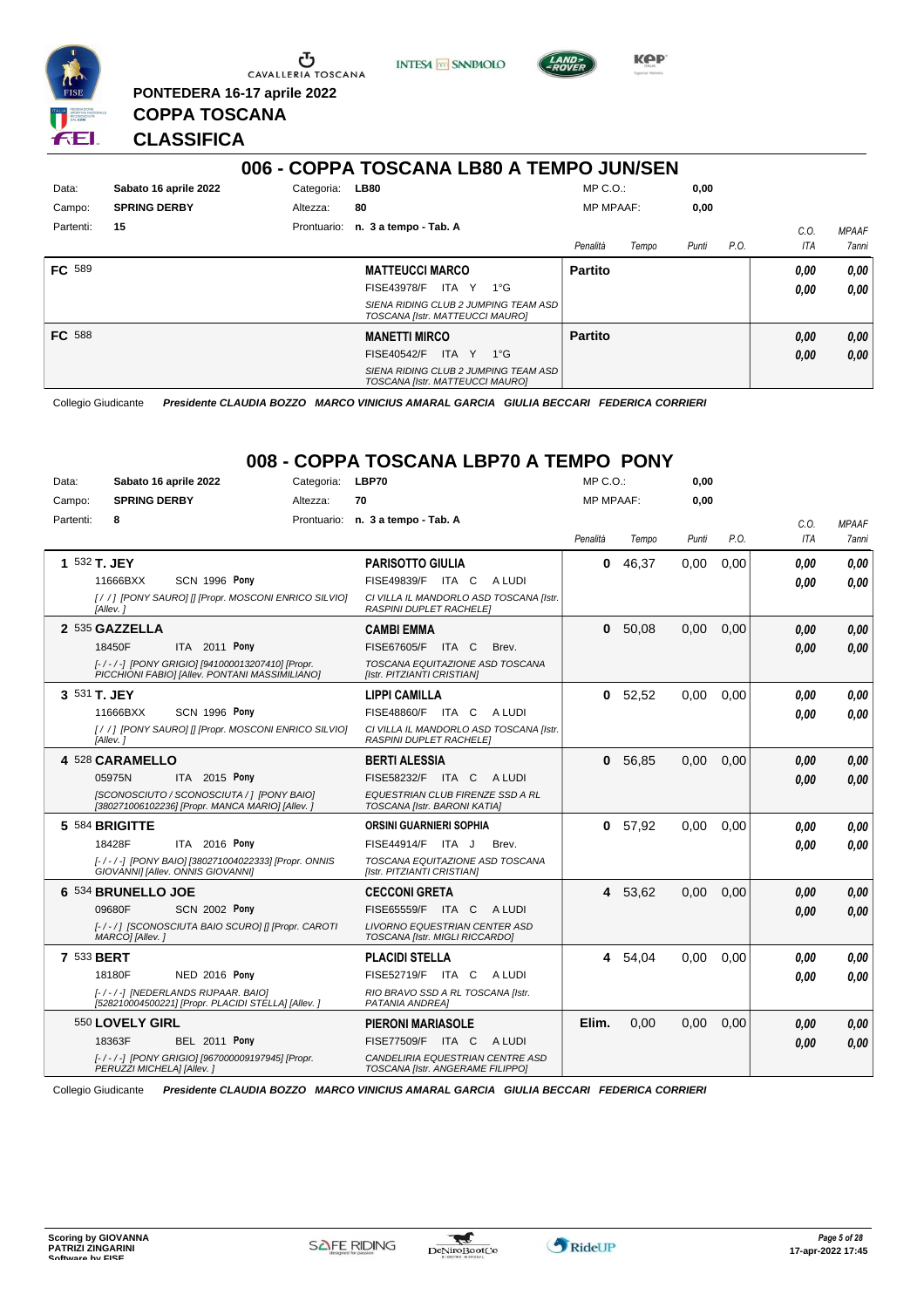

**PONTEDERA 16-17 aprile 2022**

**INTESA** M SANPAOLO



**Kep** 

## **COPPA TOSCANA CLASSIFICA**

| Categoria:<br><b>L70</b><br>Data:<br>Sabato 16 aprile 2022<br><b>SPRING DERBY</b><br>70<br>Campo:<br>Altezza:                                                                                                                                                                                 | $MP C. O.$ :     |       |       |      |             |                       |
|-----------------------------------------------------------------------------------------------------------------------------------------------------------------------------------------------------------------------------------------------------------------------------------------------|------------------|-------|-------|------|-------------|-----------------------|
|                                                                                                                                                                                                                                                                                               |                  |       | 0,00  |      |             |                       |
| Partenti:<br>11<br>Prontuario: n. 1 di Precisione - Tab. A                                                                                                                                                                                                                                    | <b>MP MPAAF:</b> |       | 0,00  |      |             |                       |
|                                                                                                                                                                                                                                                                                               | Penalità         | Tempo | Punti | P.O. | C.O.<br>ITA | <b>MPAAF</b><br>7anni |
| 37 CRYSTA<br><b>CECCHERINI ALICE</b><br>1<br>A LUDI                                                                                                                                                                                                                                           | $\bf{0}$         | 0,00  | 0,00  | 0,00 | 0,00        | 0,00                  |
| 13596F<br>ITA 2010<br>FISE71359/F ITA J<br>[CRISTO / CHYMERA / HATTRICK] [SELLA ITALIANO BAIO]<br>NADIR ASD TOSCANA [Istr. MUSACCHIA<br>[941000012125564] [Propr. MUSACCHIA STEFANIA] [Allev.<br>STEFANIA1<br><b>MUSACCHIA STEFANIAI</b>                                                      |                  |       |       |      | 0.00        | 0,00                  |
| 1 537 CALITA VT WILLEBEKE Z<br><b>PAGNI EMMA</b>                                                                                                                                                                                                                                              | $\bf{0}$         | 0,00  | 0,00  | 0,00 | 0,00        | 0,00                  |
| 15747F<br><b>BEL 2005</b><br>FISE73704/KF ITA Y ALUDI<br>[CALATO-Z / BO / BACHUS Z] [ZANGERSHEIDE GRIGIO]<br>LIVORNO EQUESTRIAN CENTER ASD<br>[981100000334256] [Propr. PAGNI GINO LUCA] [Allev. ]<br>TOSCANA [Istr. MIGLI RICCARDO]                                                          |                  |       |       |      | 0.00        | 0,00                  |
| 1 539 PANAMERA AP<br><b>GALLI GEMMA</b>                                                                                                                                                                                                                                                       | $\bf{0}$         | 0,00  | 0,00  | 0,00 | 0.00        | 0,00                  |
| 11981F<br><b>GER 2008</b><br>FISE69231/F ITA C<br>A LUDI                                                                                                                                                                                                                                      |                  |       |       |      | 0.00        | 0,00                  |
| <b>JARGENTINUS / ARANCHA VAN DE KIEKENHOEF / SKIPPY</b><br>C.E.SAN COLOMBANO TOSCANA [Istr.<br>II] [OLDENBURG SAURO] [] [Propr. SELMER SABINE]<br><b>UGORI GIANLUCA]</b><br>[Allev.]                                                                                                          |                  |       |       |      |             |                       |
| <b>1 542 BALDI</b><br><b>OMARINI BIANCA</b>                                                                                                                                                                                                                                                   | $\bf{0}$         | 0,00  | 0,00  | 0,00 | 0,00        | 0,00                  |
| <b>NED 2006</b><br>FISE72143/F ITA C<br>16689F<br>A LUDI                                                                                                                                                                                                                                      |                  |       |       |      | 0.00        | 0,00                  |
| [JETSET-D / ALANDRA / LUICKY BOY] [KWPN BAIO]<br>ASD SCIRER'S RANCH HORSES TOSCANA<br>[528210000839598] [Propr. LANDI RITA] [Allev.]<br>[Istr. EPIFANI FILOMENA]                                                                                                                              |                  |       |       |      |             |                       |
| <b>1 561 ORO DAIT</b><br><b>CANGIOLI GINEVRA</b>                                                                                                                                                                                                                                              | $\bf{0}$         | 0,00  | 0.00  | 0,00 | 0.00        | 0,00                  |
| 24188BXX<br>ITA 2006<br>FISE70328/F ITA C<br>A LUDI<br>[DIAMANT DE SEMILLY / VILMINA / PEROU DE ROCHE]<br>CENTRO IPPICO PEGASO IOLO ASD<br>[SELLA ITALIANO SAURO] [972000000616710] [Propr.<br>TOSCANA [Istr. MORINI IRENE]<br>PELLEGRINELLI GIANANDREA] [Allev. PELLEGRINELLI<br>GIANANDREA] |                  |       |       |      | 0.00        | 0,00                  |
| 46 CORTONA<br><b>MERLINA CLAUDIA</b><br>6                                                                                                                                                                                                                                                     | 4                | 0,00  | 0,00  | 0,00 | 0,00        | 0,00                  |
| 14608F<br>ITA 2009<br>FISE52729/F ITA J<br>A LUDI                                                                                                                                                                                                                                             |                  |       |       |      | 0.00        | 0,00                  |
| [SIR OTTO-S / TAORMINA I / DAILY CHAMP] [SELLA<br>NADIR ASD TOSCANA [Istr. MUSACCHIA<br>ITALIANO SAURO] [982000121892678] [Propr. MAZZUOLI<br>STEFANIA]<br>VANIA] [Allev. SOC. AGR. MONTALGETO]                                                                                               |                  |       |       |      |             |                       |
| <b>6 520 SIGALE</b><br><b>BRACALONI MADDALENA</b>                                                                                                                                                                                                                                             | 4                | 0,00  | 0,00  | 0,00 | 0.00        | 0,00                  |
| 17939F<br>FRA 2006<br>FISE53104/F ITA Y ALUDI                                                                                                                                                                                                                                                 |                  |       |       |      | 0.00        | 0,00                  |
| [FAR WEST DE BAUGY / KALINE / -] [SELLA FRANCESE<br>RIO BRAVO SSD A RL TOSCANA [Istr.<br>BAIO] [250259700119720] [Propr. BRACALONI<br>PATANIA ANDREA]<br>MADDALENA] [Allev. ]                                                                                                                 |                  |       |       |      |             |                       |
| 6 540 M.URO<br><b>MANGANI COSTANZA</b>                                                                                                                                                                                                                                                        | 4                | 0,00  | 0,00  | 0,00 | 0,00        | 0,00                  |
| 18502F<br>ITA 2008<br>FISE69780/F ITA C<br>A LUDI                                                                                                                                                                                                                                             |                  |       |       |      | 0,00        | 0,00                  |
| IR.BARONE / ACACIA DI SAN CARLO / TARVISIO III<br>CENTRO IPPICO LO SCOIATTOLO ASD<br>[MAREMMANO BAIO CILIEGIA] [941000011122624] [Propr.<br>TOSCANA [Istr. PAPPALETTERA SABINO]<br>MANGANI COSTANZA] [Allev. AZ. AGR. CASINA DELLA<br><b>BURRAIA</b>                                          |                  |       |       |      |             |                       |
| 6 541 STELLINA<br><b>REGOLI MATILDE</b>                                                                                                                                                                                                                                                       | 4                | 0,00  | 0,00  | 0.00 | 0.00        | 0,00                  |
| 18000F<br>ITA 2014<br>FISE72142/F ITA G ALUDI                                                                                                                                                                                                                                                 |                  |       |       |      | 0.00        | 0,00                  |
| [-/-/-] [SCONOSCIUTA BAIO] [380271001022874] [Propr.<br>ASD SCIRER'S RANCH HORSES TOSCANA<br>LANDI MIA] [Allev. CAMPANELLA SANTO]<br>[Istr. EPIFANI FILOMENA]                                                                                                                                 |                  |       |       |      |             |                       |
| 6 543 BARORE AA<br><b>CECCHI ANNALUISA</b>                                                                                                                                                                                                                                                    | 4                | 0,00  | 0,00  | 0,00 | 0,00        | 0,00                  |
| 18460F<br>FISE72283/F ITA C<br>A LUDI<br>ITA 2017<br>[JUPITERS MOON / NURRA BELLA / BALENT] [ANGLO<br>ASD SCIRER'S RANCH HORSES TOSCANA                                                                                                                                                       |                  |       |       |      | 0,00        | 0,00                  |
| ARABO SAURO] [380271000024302] [Propr. CECCHI<br>[Istr. EPIFANI FILOMENA]<br>GIANLUCA] [Allev.]                                                                                                                                                                                               |                  |       |       |      |             |                       |
| $FC$ 48<br><b>MANETTI MARTINA</b>                                                                                                                                                                                                                                                             | <b>Partito</b>   |       |       |      | 0,00        | 0,00                  |
| FISE25622/F ITA S<br>1°G                                                                                                                                                                                                                                                                      |                  |       |       |      | 0,00        | 0,00                  |
| C.I. LE STRADACCE ASD TOSCANA [Istr.<br><b>BADIANI RICCARDOI</b>                                                                                                                                                                                                                              |                  |       |       |      |             |                       |

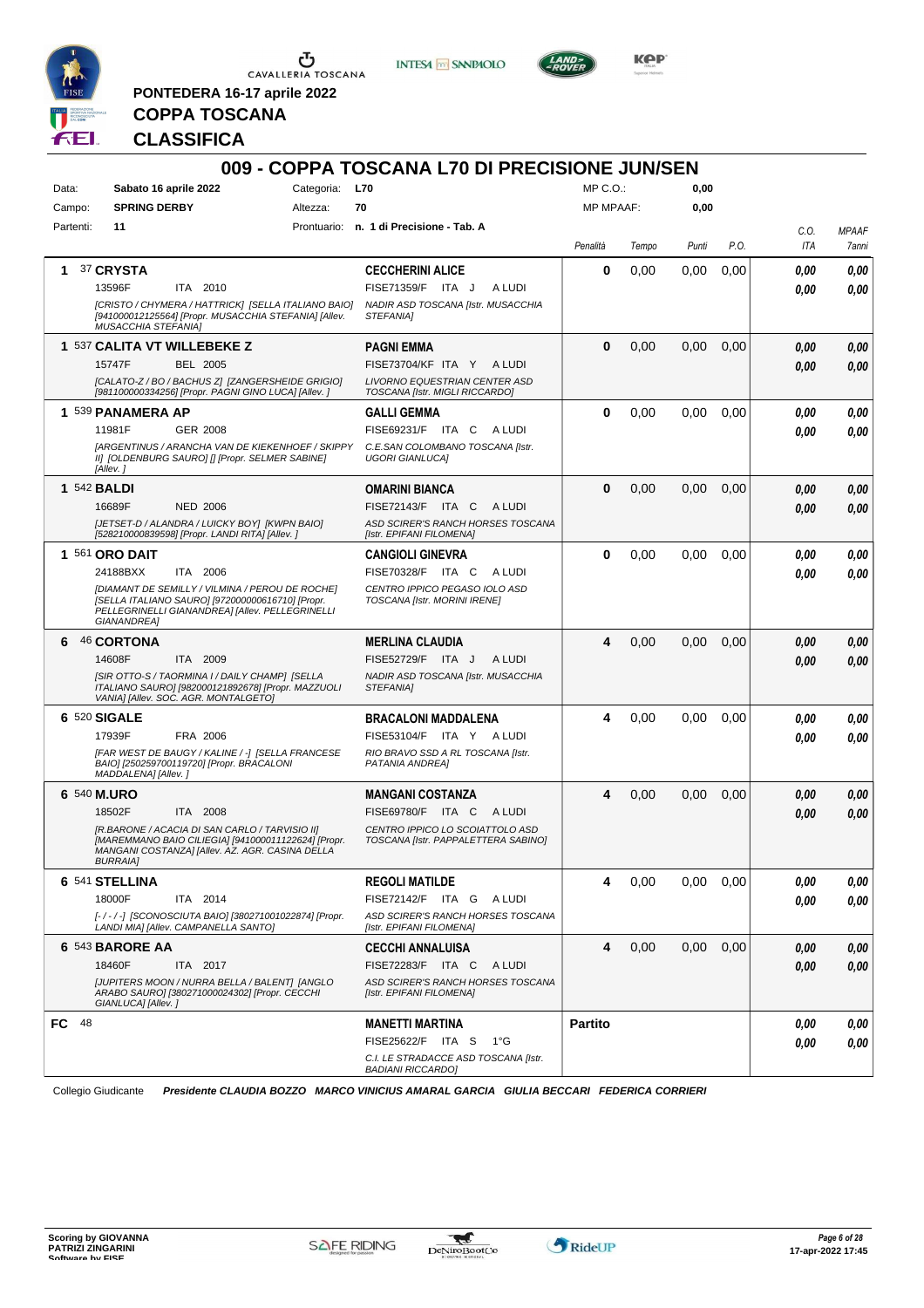

**PONTEDERA 16-17 aprile 2022**

**INTESA M** SANPAOLO



**Kep** 

## **COPPA TOSCANA CLASSIFICA**

|                 |                                                                                                                                              |                        | 010 - COPPA TOSCANA L60 DI PRECISIONE CAV/PONY                      |                              |       |              |      |             |                              |
|-----------------|----------------------------------------------------------------------------------------------------------------------------------------------|------------------------|---------------------------------------------------------------------|------------------------------|-------|--------------|------|-------------|------------------------------|
| Data:<br>Campo: | Sabato 16 aprile 2022<br><b>SPRING DERBY</b>                                                                                                 | Categoria:<br>Altezza: | L60<br>60                                                           | MP C.O.:<br><b>MP MPAAF:</b> |       | 0,00<br>0,00 |      |             |                              |
| Partenti:       | 14                                                                                                                                           |                        | Prontuario: n. 1 di Precisione - Tab. A                             |                              |       |              |      |             |                              |
|                 |                                                                                                                                              |                        |                                                                     | Penalità                     | Tempo | Punti        | P.O. | C.O.<br>ITA | <b>MPAAF</b><br><b>7anni</b> |
| 1               | 41 T-TOUCH                                                                                                                                   |                        | <b>MASCAGNI BIANCA</b>                                              | 0                            | 0,00  | 0,00         | 0,00 | 0,00        | 0.00                         |
|                 | 034331<br><b>POL 2006 Pony</b>                                                                                                               |                        | FISE62409/F ITA G ALUDI                                             |                              |       |              |      | 0.00        | 0,00                         |
|                 | [616098200032627] [Propr. A.S.D. "CIRCOLO IPPICO<br>MOFETTA"] [Allev. ]                                                                      |                        | CI EMPOLESE ASD TOSCANA [Istr. CORTI<br>OTTAVIAI                    |                              |       |              |      |             |                              |
|                 | $142$ T-TOUCH                                                                                                                                |                        | <b>BARGAGNA TIBERIO</b>                                             | 0                            | 0,00  | 0,00         | 0,00 | 0,00        | 0,00                         |
|                 | 034331<br>POL 2006 Pony                                                                                                                      |                        | FISE61631/F ITA G<br>A LUDI                                         |                              |       |              |      | 0.00        | 0.00                         |
|                 | [616098200032627] [Propr. A.S.D. "CIRCOLO IPPICO<br>MOFETTA"] [Allev.]                                                                       |                        | CI EMPOLESE ASD TOSCANA [Istr. CORTI<br>OTTAVIA]                    |                              |       |              |      |             |                              |
| 1               | 45 RECEPTIVE                                                                                                                                 |                        | DI PIETRO CARLOTTA                                                  | $\bf{0}$                     | 0,00  | 0,00         | 0,00 | 0,00        | 0,00                         |
|                 | 17209F<br><b>USA 2013</b>                                                                                                                    |                        | FISE52844/F ITA C<br>A LUDI                                         |                              |       |              |      | 0,00        | 0.00                         |
|                 | [AFLEET ALEX / BRIEF LOOK / ] [PUROSANGUE INGLESE<br>BAIO] [840003010552053] [Propr. BUGLIONE MARTA]<br>[Allev.]                             |                        | AED CORTE DEGLI ANGELI TOSCANA [Istr.<br><b>DAMI CATERINA1</b>      |                              |       |              |      |             |                              |
| 1.              | 46 CORTONA                                                                                                                                   |                        | <b>MERLINA CLAUDIA</b>                                              | 0                            | 0,00  | 0,00         | 0.00 | 0.00        | 0,00                         |
|                 | 14608F<br>ITA 2009                                                                                                                           |                        | FISE52729/F ITA J<br>A LUDI                                         |                              |       |              |      | 0.00        | 0.00                         |
|                 | [SIR OTTO-S / TAORMINA I / DAILY CHAMP] [SELLA<br>ITALIANO SAURO] [982000121892678] [Propr. MAZZUOLI<br>VANIA] [Allev. SOC. AGR. MONTALGETO] |                        | NADIR ASD TOSCANA [Istr. MUSACCHIA<br>STEFANIA]                     |                              |       |              |      |             |                              |
|                 | 1 544 CHESTHER                                                                                                                               |                        | <b>BACCHI SVEVA</b>                                                 | $\bf{0}$                     | 0,00  | 0,00         | 0,00 | 0,00        | 0,00                         |
|                 | 29776G<br><b>NED 2007</b>                                                                                                                    |                        | FISE42702/F ITA C<br>A LUDI                                         |                              |       |              |      | 0.00        | 0.00                         |
|                 | [EPILOT / NAIDEE / LUX] [KWPN BAIO] [528210000892640]<br>[Propr. CASCIANESE COUNTRY CLUB] [Allev.]                                           |                        | SAN GORO ASD TOSCANA [Istr.<br>FIORAVANTI ROBERTA]                  |                              |       |              |      |             |                              |
|                 | 1 546 LUCIA 167                                                                                                                              |                        | <b>GORETTI FEDERICA</b>                                             | 0                            | 0,00  | 0,00         | 0.00 | 0,00        | 0,00                         |
|                 | <b>GER 2001</b><br>19418BXX                                                                                                                  |                        | FISE62522/F ITA S<br>A LUDI                                         |                              |       |              |      | 0.00        | 0.00                         |
|                 | [LANDJONKER / GRANNUSKA / GRANNUS] [HANNOVER<br>BAIO SCURO] [] [Propr. MINOLI FRANCESCO] [Allev. ]                                           |                        | EQUESTRIAN CLUB FIRENZE SSD A RL<br>TOSCANA [Istr. BARONI KATIA]    |                              |       |              |      |             |                              |
| 1 549 SASHA     |                                                                                                                                              |                        | <b>GIANNINI CLAUDIA</b>                                             | $\bf{0}$                     | 0,00  | 0,00         | 0,00 | 0,00        | 0,00                         |
|                 | 17944F<br>ITA 2005                                                                                                                           |                        | FISE72472/F ITA J<br>A LUDI                                         |                              |       |              |      | 0,00        | 0,00                         |
|                 | [-/-/-] [SCONOSCIUTA SAURO] [941000011775493]<br>[Propr. GIANNINI DAMIANO] [Allev. GIUFFRE' NATALE]                                          |                        | RIO BRAVO SSD A RL TOSCANA [Istr.<br>PATANIA ANDREA]                |                              |       |              |      |             |                              |
| 1 556 SOFY      |                                                                                                                                              |                        | <b>BAGNOLI GIADA</b>                                                | 0                            | 0,00  | 0,00         | 0,00 | 0,00        | 0,00                         |
|                 | 18482F<br>ITA 2008 Pony                                                                                                                      |                        | FISE65410/F ITA C<br>A LUDI                                         |                              |       |              |      | 0,00        | 0.00                         |
|                 | [-/-/-] [PONY SAURO] [380271006032796] [Propr. ASD<br>SAN GOROJ [Allev. LAMEDICA MASSIMILIANO]                                               |                        | SAN GORO ASD TOSCANA [Istr.<br>FIORAVANTI ROBERTA]                  |                              |       |              |      |             |                              |
| 1 562 FINA      |                                                                                                                                              |                        | <b>MONTALTO ALESSANDRA</b>                                          | $\bf{0}$                     | 0,00  | 0,00         | 0,00 | 0,00        | 0,00                         |
|                 | 18218F<br>ESP 2013 Pony                                                                                                                      |                        | FISE71252/F ITA C<br>A LUDI                                         |                              |       |              |      | 0,00        | 0,00                         |
|                 | [-/-/-] [PONY GRIGIO] [724019010069366] [Propr. DAMI<br>CATERINA] [Allev.]                                                                   |                        | AED CORTE DEGLI ANGELI TOSCANA [Istr.<br><b>DAMI CATERINA]</b>      |                              |       |              |      |             |                              |
| 1 563 HOLLY     |                                                                                                                                              |                        | <b>MESSANA MARILU</b>                                               | 0                            | 0,00  | 0,00         | 0.00 | 0,00        | 0,00                         |
|                 | ITA 2007 Pony<br>15565A                                                                                                                      |                        | FISE70745/F ITA C<br>A LUDI                                         |                              |       |              |      | 0,00        | 0,00                         |
|                 | [XXX / XXX / ] [PONY GRIGIO] [941000011080904] [Propr.<br>CENTRO IPPICO MEISINO] [Allev. PIAZZA ANDREA]                                      |                        | AED CORTE DEGLI ANGELI TOSCANA [Istr.<br><b>DAMI CATERINA]</b>      |                              |       |              |      |             |                              |
|                 | 1 565 ILLIAS VAN DE WITHOEVE                                                                                                                 |                        | <b>SCALESE GIORGIA</b>                                              | 0                            | 0,00  | 0,00         | 0,00 | 0,00        | 0,00                         |
|                 | <b>BEL 2004 Pony</b><br>03316C                                                                                                               |                        | FISE70880/F ITA G ALUDI                                             |                              |       |              |      | 0,00        | 0,00                         |
|                 | [BERKHOF'S BILLBOARD / SCONOSCIUTA / ] [PONY<br>SAURO] [528210000676316] [Propr. TOMASELLA NADIA]<br>[Allev.]                                |                        | EQUESTRIAN CLUB FIRENZE SSD A RL<br>TOSCANA [Istr. BARONI KATIA]    |                              |       |              |      |             |                              |
|                 | 1 570 REGINA                                                                                                                                 |                        | <b>BENELLI BECCHI GINEVRA</b>                                       | 0                            | 0,00  | 0,00         | 0,00 | 0,00        | 0,00                         |
|                 | ITA 1999 Pony<br>17841F                                                                                                                      |                        | FISE72598/F ITA J<br>A LUDI                                         |                              |       |              |      | 0,00        | 0,00                         |
|                 | [- / - / -] [PONY BAIO] [941000013865788] [Propr. AZ.AGR.<br>PEGASO IOLO] [Allev. AZ.AGR. PEGASO IOLO]                                       |                        | CENTRO IPPICO PEGASO IOLO ASD<br>TOSCANA [Istr. MORINI IRENE]       |                              |       |              |      |             |                              |
|                 | 13 38 LIQUIRIZIA                                                                                                                             |                        | <b>BELLUCCI MATILDE</b>                                             | 4                            | 0,00  | 0,00         | 0,00 | 0,00        | 0,00                         |
|                 | 18060F<br>ITA 2009 Pony                                                                                                                      |                        | FISE69593/F ITA C<br>A LUDI                                         |                              |       |              |      | 0,00        | 0,00                         |
|                 | [SCONOSCIUTO / SCONOSCIUTA / ] [PONY MORELLO]<br>[380271006111804] [Propr. ALIBONI COSTANZA] [Allev. ]                                       |                        | CENTRO IPPICO VERSILIA SSD A RL<br>TOSCANA [Istr. CANCOGNI DANIELE] |                              |       |              |      |             |                              |

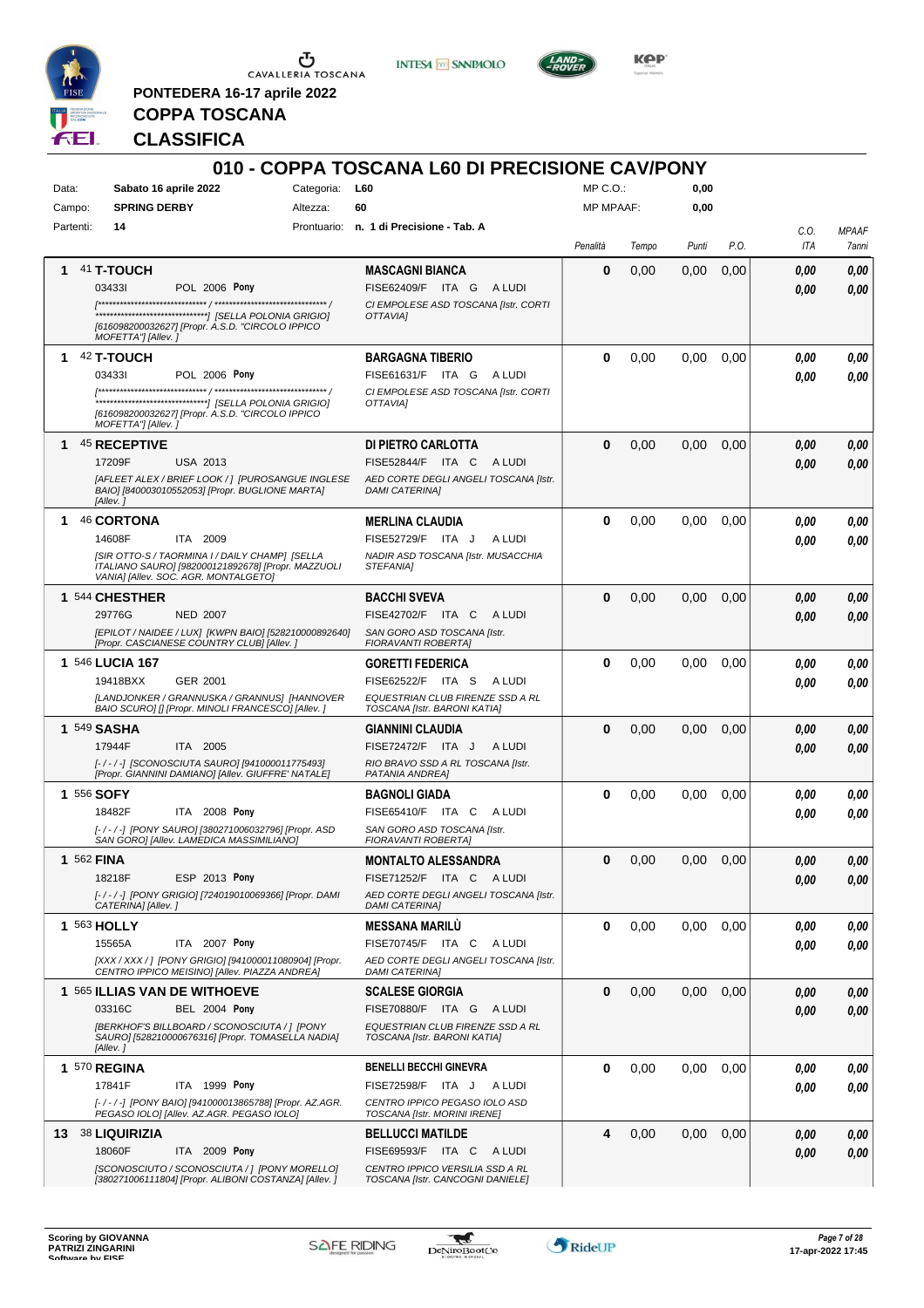





**PONTEDERA 16-17 aprile 2022 COPPA TOSCANA** FEI.

## **CLASSIFICA**

|                     |                                                                                                                    |             | 010 - COPPA TOSCANA L60 DI PRECISIONE CAV/PONY                     |                  |       |       |      |              |                                     |
|---------------------|--------------------------------------------------------------------------------------------------------------------|-------------|--------------------------------------------------------------------|------------------|-------|-------|------|--------------|-------------------------------------|
| Data:               | Sabato 16 aprile 2022                                                                                              | Categoria:  | <b>L60</b>                                                         | $MP C. O.$ :     |       | 0,00  |      |              |                                     |
| Campo:              | <b>SPRING DERBY</b>                                                                                                | Altezza:    | 60                                                                 | <b>MP MPAAF:</b> |       | 0,00  |      |              |                                     |
| Partenti:           | 14                                                                                                                 | Prontuario: | n. 1 di Precisione - Tab. A                                        | Penalità         | Tempo | Punti | P.O. | C.O<br>ITA   | <b>MPAAF</b><br><i><b>7anni</b></i> |
| <b>13 553 WENDY</b> | 2018 Pony<br>18292F<br>ITA.                                                                                        |             | <b>MORINI IRENE</b><br>-S<br>ITA<br>FISE43001/F<br>Brev.           | 4                | 0.00  | 0.00  | 0.00 | 0.00<br>0.00 | 0,00<br>0,00                        |
|                     | [-/-/-] [PONY PEZZATO TOBIANO] [380271006121972]<br>[Propr. LUCCHESE WALTER] [Allev. ABBRUZZESE<br><b>ANTONIOI</b> |             | CENTRO IPPICO PEGASO IOLO ASD<br>TOSCANA [Istr. MADDII MARIA GUYA] |                  |       |       |      |              |                                     |

Collegio Giudicante *Presidente CLAUDIA BOZZO MARCO VINICIUS AMARAL GARCIA GIULIA BECCARI FEDERICA CORRIERI*

## **011 - COPPA TOSCANA L50 DI PRECISIONE CAV/PONY**

| Data:     | Sabato 16 aprile 2022                                                                                                                                        | Categoria:  | L50                                                              | MP C. O.         |       | 0,00  |      |            |              |
|-----------|--------------------------------------------------------------------------------------------------------------------------------------------------------------|-------------|------------------------------------------------------------------|------------------|-------|-------|------|------------|--------------|
| Campo:    | <b>SPRING DERBY</b>                                                                                                                                          | Altezza:    | 50                                                               | <b>MP MPAAF:</b> |       | 0,00  |      |            |              |
| Partenti: | 18                                                                                                                                                           | Prontuario: | n. 1 di Precisione - Tab. A                                      |                  |       |       |      | C.O.       | <b>MPAAF</b> |
|           |                                                                                                                                                              |             |                                                                  | Penalità         | Tempo | Punti | P.O. | <b>ITA</b> | 7anni        |
|           | 1 518 NASDACQUE.AS                                                                                                                                           |             | <b>CRISTO EMILY</b>                                              | $\mathbf 0$      | 0.00  | 0,00  | 0,00 | 0.00       | 0.00         |
|           | 15848F<br>BEL 2013                                                                                                                                           |             | FISE41228/F ITA J<br>A LUDI                                      |                  |       |       |      | 0.00       | 0.00         |
|           | [ARAGORN VAN SCHUTTERSHOF / ROMI DE L'EAU /<br>DARCO] [BEL. WARMBLOEDPAARD BAIO]<br>[981100004027400] [Propr. NUCCIOTTI NOEMI] [Allev.]                      |             | SCUDERIE DEL VENTO ASD TOSCANA [Istr.<br><b>INNOCENTI MARCOI</b> |                  |       |       |      |            |              |
|           | 1 551 NECTAR DES ALLEUDS                                                                                                                                     |             | <b>PACINI GIADA</b>                                              | $\bf{0}$         | 0,00  | 0,00  | 0,00 | 0.00       | 0,00         |
|           | 16290G<br><b>FRA 2001 Pony</b>                                                                                                                               |             | FISE31409/F ITA Y<br>A LUDI                                      |                  |       |       |      | 0.00       | 0.00         |
|           | [HAKIM DU FLORIVAL / FLORA DES ALLEUDS /<br>[250259600158899] [Propr. FALCONI AMORELLI ELENA]<br>[Allev. 1                                                   |             | SCUDERIE DEL VENTO ASD TOSCANA [Istr.<br>INNOCENTI MARCOI        |                  |       |       |      |            |              |
|           | 1 552 QUADRILIO                                                                                                                                              |             | <b>CRISTO NICOLE</b>                                             | $\bf{0}$         | 0,00  | 0,00  | 0,00 | 0.00       | 0,00         |
|           | 13521F<br>ITA 2009                                                                                                                                           |             | FISE41224/F ITA J<br>A LUDI                                      |                  |       |       |      | 0.00       | 0.00         |
|           | [VIDOC III / GIUSEPPA / SONNIENDE] [SELLA ITALIANO<br>BAIO SCURO] [982000121892000] [Propr. A.S.D. C.I. IL<br>CANNUCCIO LA LOCAIA] [Allev. FODDE COSTANTINO] |             | SCUDERIE DEL VENTO ASD TOSCANA [Istr.<br><b>INNOCENTI MARCOI</b> |                  |       |       |      |            |              |
|           | 1 559 NECTAR DES ALLEUDS                                                                                                                                     |             | <b>BACCHETTI SIRIA</b>                                           | $\bf{0}$         | 0.00  | 0.00  | 0.00 | 0,00       | 0,00         |
|           | 16290G<br>FRA 2001 Pony                                                                                                                                      |             | FISE69417/F ITA J<br>A LUDI                                      |                  |       |       |      | 0.00       | 0.00         |
|           | [HAKIM DU FLORIVAL / FLORA DES ALLEUDS /<br>*******************/ [SELLA FRANCESE SAURO]<br>[250259600158899] [Propr. FALCONI AMORELLI ELENA]<br>[Allev.]     |             | SCUDERIE DEL VENTO ASD TOSCANA [Istr.<br><b>INNOCENTI MARCO]</b> |                  |       |       |      |            |              |
|           | 1 560 BAM BAM V/D WATERHOEVE                                                                                                                                 |             | JANG KEVIN                                                       | $\bf{0}$         | 0,00  | 0.00  | 0,00 | 0.00       | 0,00         |
|           | 13082F<br>IRL 2007                                                                                                                                           |             | <b>FISE72242/F</b><br>ITA C<br>A LUDI                            |                  |       |       |      | 0.00       | 0.00         |
|           | <b>IBONHEUR / VICOMTESSE VAN DE WATERHOEVE /</b><br>DARCO] [AES BAIO] [981100000819315] [Propr. OLASTRI<br>MAURO] [Allev.]                                   |             | EQUESTRIAN CLUB FIRENZE SSD A RL<br>TOSCANA [Istr. BARONI KATIA] |                  |       |       |      |            |              |
|           | 1 564 MELODIE                                                                                                                                                |             | <b>BONFANTI AURORA ETHEL</b>                                     | $\bf{0}$         | 0.00  | 0.00  | 0.00 | 0.00       | 0,00         |
|           | 07214F<br><b>SCN 1996 Pony</b>                                                                                                                               |             | FISE70838/F ITA C<br>A LUDI                                      |                  |       |       |      | 0.00       | 0.00         |
|           | [//] [PONY SAURO] [] [Propr. PUGLIESE ALESSANDRA]<br>[Allev.]                                                                                                |             | AED CORTE DEGLI ANGELI TOSCANA [Istr.<br><b>DAMI CATERINA]</b>   |                  |       |       |      |            |              |
|           | 1 572 EROS                                                                                                                                                   |             | <b>BALDINI LUCIA</b>                                             | $\bf{0}$         | 0.00  | 0.00  | 0.00 | 0.00       | 0.00         |
|           | ITA 2002 Pony<br>25957M                                                                                                                                      |             | FISE76656/F ITA C<br>A LUDI                                      |                  |       |       |      | 0.00       | 0.00         |
|           | [SCONOSCIUTO / SCONOSCIUTA / ] [SCONOSCIUTA<br>PEZZATO BAIO] [941000011027255] [Propr. CIR ASD]<br>[Allev.]                                                  |             | SAN GORO ASD TOSCANA [Istr.<br>FIORAVANTI ROBERTA]               |                  |       |       |      |            |              |
|           | 1 573 LUCIA 167                                                                                                                                              |             | <b>LIN FEDERICK</b>                                              | $\mathbf 0$      | 0,00  | 0,00  | 0,00 | 0.00       | 0,00         |
|           | 19418BXX<br>GER 2001                                                                                                                                         |             | FISE76929/F ITA C<br>A LUDI                                      |                  |       |       |      | 0.00       | 0.00         |
|           | [LANDJONKER / GRANNUSKA / GRANNUS] [HANNOVER<br>BAIO SCURO] [] [Propr. MINOLI FRANCESCO] [Allev. ]                                                           |             | EQUESTRIAN CLUB FIRENZE SSD A RL<br>TOSCANA [Istr. BARONI KATIA] |                  |       |       |      |            |              |
|           | 1 576 NECTAR DES ALLEUDS                                                                                                                                     |             | BACCHETTI LISA                                                   | $\Omega$         | 0.00  | 0.00  | 0,00 | 0,00       | 0,00         |
|           | 16290G<br><b>FRA 2001 Pony</b>                                                                                                                               |             | FISE69418/F<br>A LUDI<br>ITA J                                   |                  |       |       |      | 0.00       | 0.00         |
|           | [HAKIM DU FLORIVAL / FLORA DES ALLEUDS /<br>********************/ [SELLA FRANCESE SAURO]<br>[250259600158899] [Propr. FALCONI AMORELLI ELENA]<br>[Allev.]    |             | SCUDERIE DEL VENTO ASD TOSCANA [Istr.<br><b>INNOCENTI MARCO]</b> |                  |       |       |      |            |              |

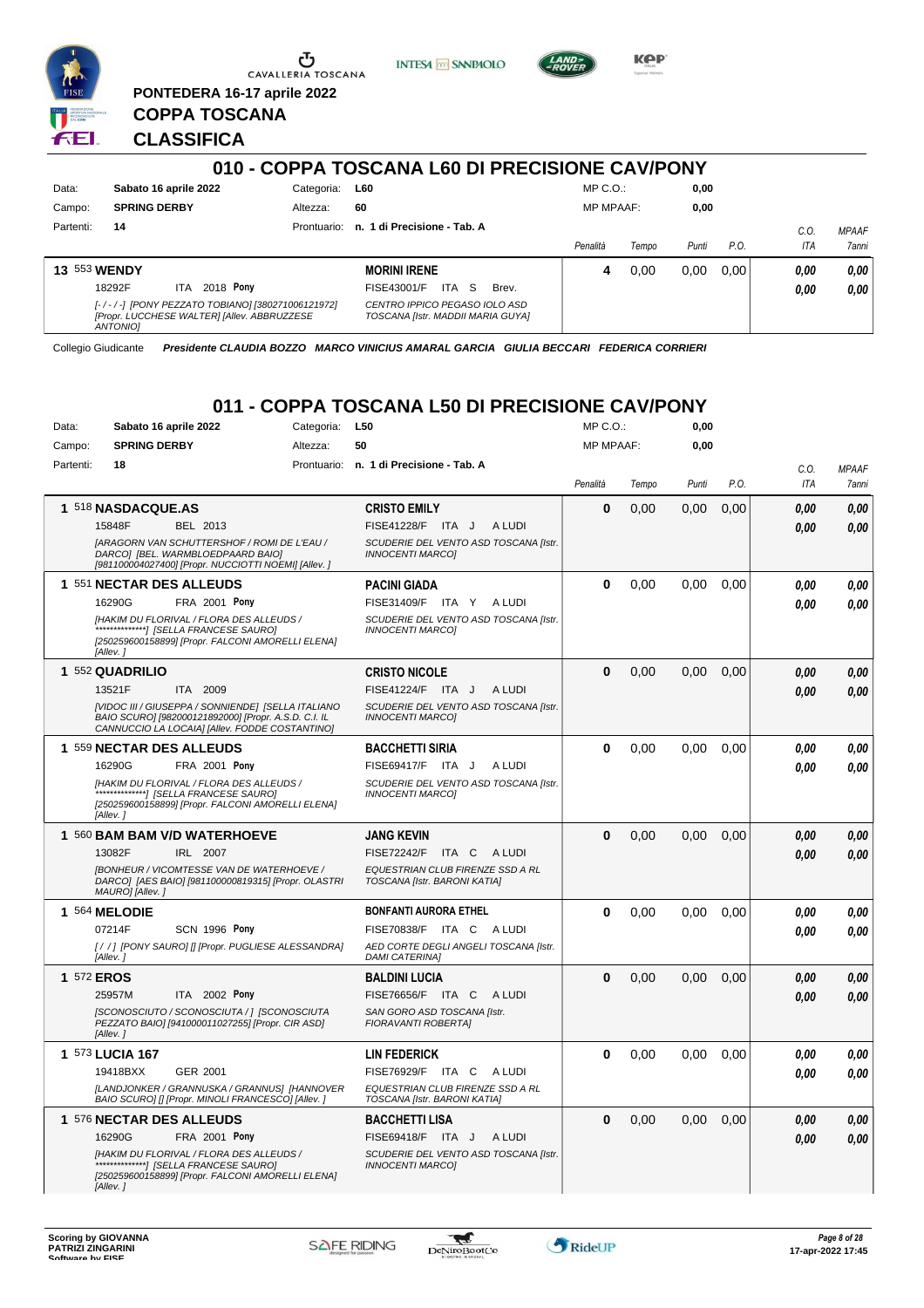

**PONTEDERA 16-17 aprile 2022**

**INTESA** M SANPAOLO



**Kep** 

**COPPA TOSCANA CLASSIFICA**

|                      |                                                                                                                                                              |                | 011 - COPPA TOSCANA L50 DI PRECISIONE CAV/PONY                     |                  |           |       |      |             |                       |
|----------------------|--------------------------------------------------------------------------------------------------------------------------------------------------------------|----------------|--------------------------------------------------------------------|------------------|-----------|-------|------|-------------|-----------------------|
| Data:                | Sabato 16 aprile 2022                                                                                                                                        | Categoria: L50 |                                                                    | $MP C. O.$ :     |           | 0.00  |      |             |                       |
| Campo:               | <b>SPRING DERBY</b>                                                                                                                                          | Altezza:       | 50                                                                 | <b>MP MPAAF:</b> |           | 0,00  |      |             |                       |
| Partenti:            | 18                                                                                                                                                           |                | Prontuario: n. 1 di Precisione - Tab. A                            | Penalità         | Tempo     | Punti | P.O. | C.O.<br>ITA | <b>MPAAF</b><br>7anni |
|                      | 1 577 SOMETIME H                                                                                                                                             |                | <b>SAMMARCO SOFIA</b>                                              | 0                | 0,00      | 0,00  | 0,00 | 0.00        | 0.00                  |
|                      | 17915F<br>ITA 1997                                                                                                                                           |                | FISE71935/F ITA C ALUDI                                            |                  |           |       |      | 0.00        | 0.00                  |
|                      | [-/-/-] [SCONOSCIUTA BAIO] [941000012129826] [Propr.<br>AZ.AGR. PEGASO IOLOI [Allev. AZ.AGR. PEGASO IOLO]                                                    |                | CENTRO IPPICO PEGASO IOLO ASD<br>TOSCANA [Istr. MORINI IRENE]      |                  |           |       |      |             |                       |
|                      | 1 580 SOMETIME H                                                                                                                                             |                | NUNZIATI XENIA                                                     | $\bf{0}$         | 0,00      | 0.00  | 0,00 | 0.00        | 0.00                  |
|                      | 17915F<br>ITA 1997                                                                                                                                           |                | <b>FISE72651/F</b><br>ITA J<br>A LUDI                              |                  |           |       |      | 0.00        | 0.00                  |
|                      | [-/-/-] [SCONOSCIUTA BAIO] [941000012129826] [Propr.<br>AZ.AGR. PEGASO IOLOI [Allev. AZ.AGR. PEGASO IOLO]                                                    |                | CENTRO IPPICO PEGASO IOLO ASD<br>TOSCANA [Istr. MORINI IRENE]      |                  |           |       |      |             |                       |
|                      | 12 558 QUADRILIO                                                                                                                                             |                | <b>BOLOGNESI CATERINA</b>                                          | 1.               | 73,39     | 0.00  | 0.00 | 0.00        | 0.00                  |
|                      | 13521F<br>ITA 2009                                                                                                                                           |                | FISE68727/F ITA J<br>A LUDI                                        |                  |           |       |      | 0,00        | 0.00                  |
|                      | [VIDOC III / GIUSEPPA / SONNIENDE] [SELLA ITALIANO<br>BAIO SCURO] [982000121892000] [Propr. A.S.D. C.I. IL<br>CANNUCCIO LA LOCAIA] [Allev. FODDE COSTANTINO] |                | SCUDERIE DEL VENTO ASD TOSCANA [Istr.<br><b>INNOCENTI MARCOI</b>   |                  |           |       |      |             |                       |
| 13 567 WALDO         |                                                                                                                                                              |                | <b>VARVAGLIONE AURORA</b>                                          | $\mathbf{2}$     | 0,00      | 0.00  | 0.00 | 0.00        | 0.00                  |
|                      | 18154F<br><b>NED 2008 Pony</b>                                                                                                                               |                | FISE70905/F ITA G ALUDI                                            |                  |           |       |      | 0.00        | 0.00                  |
|                      | [COELEMHAGE'S PRIVATE DANCER / - / -] [PONY BAIO]<br>[528210002238539] [Propr. CENTRO IPPICO VILLA IL<br>MANDORLO] [Allev.]                                  |                | CI VILLA IL MANDORLO ASD TOSCANA [Istr.<br>RASPINI DUPLET RACHELE] |                  |           |       |      |             |                       |
| <b>13 578 REGINA</b> |                                                                                                                                                              |                | <b>SAMMARCO CLARISSA</b>                                           |                  | 2 75,13   | 0.00  | 0.00 | 0.00        | 0.00                  |
|                      | 17841F<br>ITA 1999 Pony                                                                                                                                      |                | FISE71936/F ITA G ALUDI                                            |                  |           |       |      | 0.00        | 0.00                  |
|                      | [-/-/-] [PONY BAIO] [941000013865788] [Propr. AZ.AGR.<br>PEGASO IOLOI [Allev. AZ.AGR. PEGASO IOLO]                                                           |                | CENTRO IPPICO PEGASO IOLO ASD<br>TOSCANA [Istr. MORINI IRENE]      |                  |           |       |      |             |                       |
|                      | 15 555 QUADRILIO                                                                                                                                             |                | <b>GNISCI NOEMI</b>                                                | 4                | 0.00      | 0.00  | 0.00 | 0,00        | 0,00                  |
|                      | ITA 2009<br>13521F                                                                                                                                           |                | FISE63843/F ITA C ALUDI                                            |                  |           |       |      | 0.00        | 0.00                  |
|                      | [VIDOC III / GIUSEPPA / SONNIENDE] [SELLA ITALIANO<br>BAIO SCURO] [982000121892000] [Propr. A.S.D. C.I. IL<br>CANNUCCIO LA LOCAIA] [Allev. FODDE COSTANTINO] |                | SCUDERIE DEL VENTO ASD TOSCANA [Istr.<br><b>INNOCENTI MARCOI</b>   |                  |           |       |      |             |                       |
| <b>15 566 UNICO</b>  |                                                                                                                                                              |                | <b>BORGOGNI MARCO</b>                                              | 4                | 84,88     | 0.00  | 0.00 | 0.00        | 0.00                  |
|                      | 18478F<br>ITA 2012 Pony                                                                                                                                      |                | FISE70886/F ITA G ALUDI                                            |                  |           |       |      | 0.00        | 0.00                  |
|                      | [-/-/-] [SCONOSCIUTA SAURO] [380271006034411]<br>[Propr. PISONI SOFIA] [Allev. PISONI SOFIA]                                                                 |                | CI VILLA IL MANDORLO ASD TOSCANA [Istr.<br>RASPINI DUPLET RACHELE] |                  |           |       |      |             |                       |
|                      | 17 554 BAM BAM V/D WATERHOEVE                                                                                                                                |                | HUANG ALYSHA                                                       |                  | 16 102,02 | 0.00  | 0.00 | 0.00        | 0.00                  |
|                      | 13082F<br>IRL 2007                                                                                                                                           |                | FISE55835/F ITA C ALUDI                                            |                  |           |       |      | 0.00        | 0.00                  |
|                      | <b>IBONHEUR / VICOMTESSE VAN DE WATERHOEVE /</b><br>DARCO] [AES BAIO] [981100000819315] [Propr. OLASTRI<br>MAURO] [Allev.]                                   |                | EQUESTRIAN CLUB FIRENZE SSD A RL<br>TOSCANA [Istr. BARONI KATIA]   |                  |           |       |      |             |                       |
|                      | <b>568 UNICO</b>                                                                                                                                             |                | <b>TOMMASI VITTORIA</b>                                            | Elim.            | 0.00      | 0.00  | 0.00 | 0,00        | 0,00                  |
|                      | 18478F<br><b>ITA</b> 2012 Pony                                                                                                                               |                | FISE71009/F ITA G ALUDI                                            |                  |           |       |      | 0.00        | 0.00                  |
|                      | [-/-/-] [SCONOSCIUTA SAURO] [380271006034411]<br>[Propr. PISONI SOFIA] [Allev. PISONI SOFIA]                                                                 |                | CI VILLA IL MANDORLO ASD TOSCANA [Istr.<br>RASPINI DUPLET RACHELE] |                  |           |       |      |             |                       |

Collegio Giudicante *Presidente CLAUDIA BOZZO MARCO VINICIUS AMARAL GARCIA GIULIA BECCARI FEDERICA CORRIERI*

## **012 - COPPA TOSCANA L40 DI PRECISIONE CAV/PONY**

| Data:  |           |                     | Sabato 16 aprile 2022                                                                                                              | Categoria:  | L40                                                                 |        | $MP C. O.$ :     |       | 0,00  |      |      |              |
|--------|-----------|---------------------|------------------------------------------------------------------------------------------------------------------------------------|-------------|---------------------------------------------------------------------|--------|------------------|-------|-------|------|------|--------------|
| Campo: |           | <b>SPRING DERBY</b> |                                                                                                                                    | Altezza:    | 40                                                                  |        | <b>MP MPAAF:</b> |       | 0.00  |      |      |              |
|        | Partenti: | 11                  |                                                                                                                                    | Prontuario: | n. 1 di Precisione - Tab. A                                         |        |                  |       |       |      | C.0  | <b>MPAAF</b> |
|        |           |                     |                                                                                                                                    |             |                                                                     |        | Penalità         | Tempo | Punti | P.O. | ITA  | 7anni        |
|        |           | 36 PIOGGIA          |                                                                                                                                    |             | <b>FRUZZETTI VIRGINIA</b>                                           |        | 0                | 0,00  | 0,00  | 0,00 | 0,00 | 0,00         |
|        |           | 18599F              | 2009 Pony<br>ITA.                                                                                                                  |             | ITA G<br>FISE71533/F                                                | A LUDI |                  |       |       |      | 0.00 | 0,00         |
|        |           |                     | [-/-/-] [PONY PEZZATO SAURO] [941000011408913]<br>[Propr. LO CURTO PASQUALE] [Allev. GUZZIO ANTONINO]                              |             | CENTRO IPPICO VERSILIA SSD A RL<br>TOSCANA [Istr. CANCOGNI DANIELE] |        |                  |       |       |      |      |              |
|        |           | 39 SELA'S LIZZY     |                                                                                                                                    |             | <b>BELLUCCI LUDOVICA</b>                                            |        | 0                | 0.00  | 0,00  | 0.00 | 0.00 | 0.00         |
|        |           | 18061F              | NED 2014 Pony                                                                                                                      |             | ITA G<br>FISE69580/F                                                | A LUDI |                  |       |       |      | 0.00 | 0.00         |
|        |           |                     | <b>IYSSELVLIEDTS NOVA ZEMBLA / 'T KOETSHUIS</b><br>HAYLEY / 1 [PONY BAIO] [528210004085770] [Propr.<br>CAVALLERI AZZURRAI [Allev.] |             | CENTRO IPPICO VERSILIA SSD A RL<br>TOSCANA [Istr. CANCOGNI DANIELE] |        |                  |       |       |      |      |              |

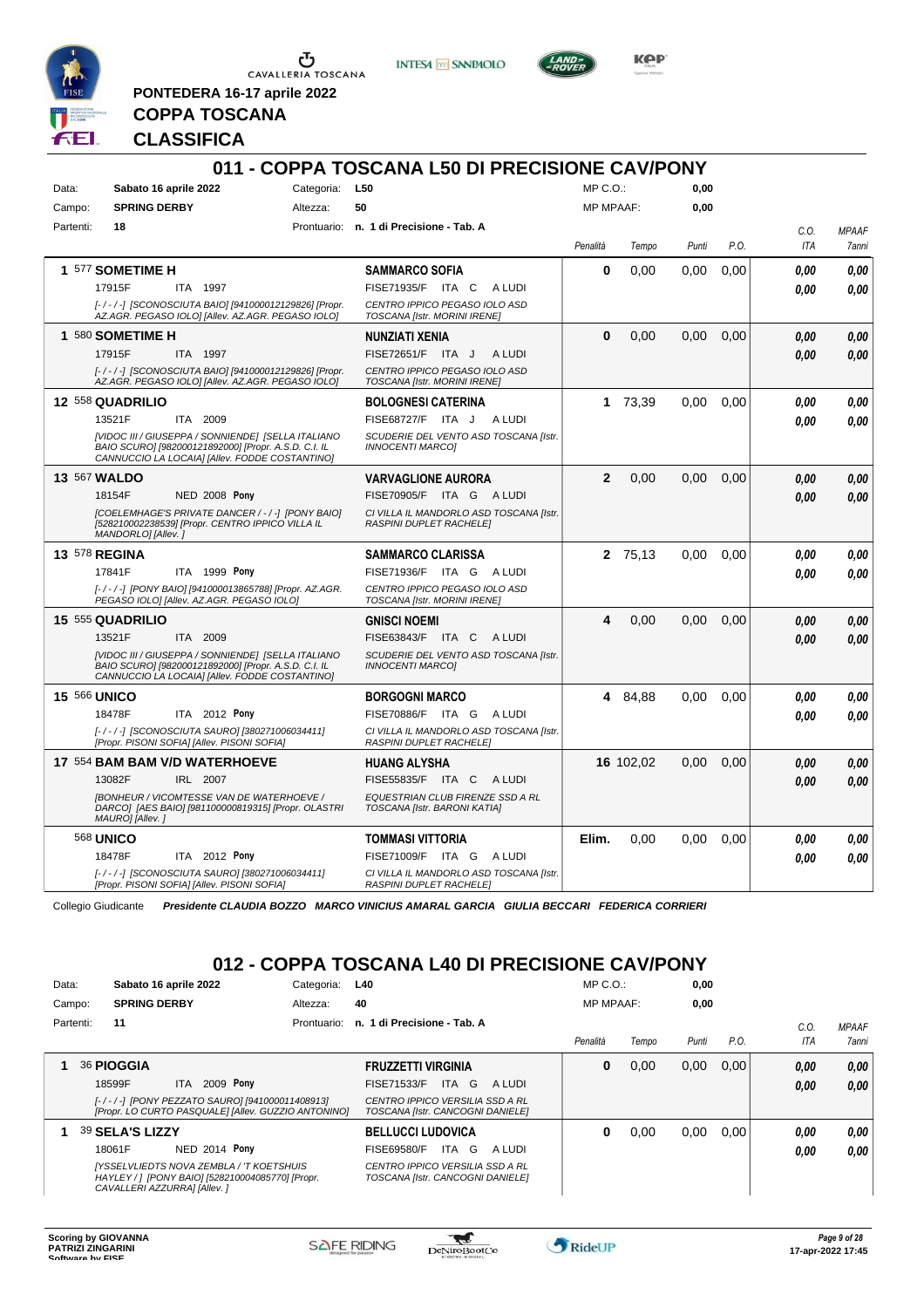

**PONTEDERA 16-17 aprile 2022**

**INTESA** M SANPAOLO



**Kep** 

**COPPA TOSCANA CLASSIFICA**

|            |                                                                                                                                                              |                | 012 - COPPA TOSCANA L40 DI PRECISIONE CAV/PONY                            |                  |         |       |      |                    |                       |
|------------|--------------------------------------------------------------------------------------------------------------------------------------------------------------|----------------|---------------------------------------------------------------------------|------------------|---------|-------|------|--------------------|-----------------------|
| Data:      | Sabato 16 aprile 2022                                                                                                                                        | Categoria: L40 |                                                                           | $MP C. O.$ :     |         | 0,00  |      |                    |                       |
| Campo:     | <b>SPRING DERBY</b>                                                                                                                                          | Altezza:       | 40                                                                        | <b>MP MPAAF:</b> |         | 0,00  |      |                    |                       |
| Partenti:  | 11                                                                                                                                                           |                | Prontuario: n. 1 di Precisione - Tab. A                                   | Penalità         | Tempo   | Punti | P.O. | C.O.<br><b>ITA</b> | <b>MPAAF</b><br>7anni |
| 1          | 40 SULTAN                                                                                                                                                    |                | <b>FIORENTI CHIARA</b>                                                    | 0                | 0,00    | 0,00  | 0,00 | 0.00               | 0.00                  |
|            | 13504F<br><b>BEL 2002 Pony</b>                                                                                                                               |                | FISE68556/F ITA G ALUDI                                                   |                  |         |       |      | 0.00               | 0.00                  |
|            | [-/-/] [PONY SAURO] [] [Propr. CARIELLO ALFREDO]<br>[Allev.]                                                                                                 |                | CI EMPOLESE ASD TOSCANA [Istr. CORTI<br>OTTAVIAI                          |                  |         |       |      |                    |                       |
|            | 1 557 AUBURN GINGER                                                                                                                                          |                | <b>BELLI VIRGINIA</b>                                                     | $\Omega$         | 0,00    | 0.00  | 0.00 | 0.00               | 0.00                  |
|            | IRL 2003 Pony<br>17035A                                                                                                                                      |                | FISE68567/F ITA G<br>A LUDI                                               |                  |         |       |      | 0.00               | 0.00                  |
|            | [XXX / XXX / ] [PONY SAURO] [941000015683812] [Propr.<br>MANCINI NATALIA] [Allev.]                                                                           |                | SAN GORO ASD TOSCANA [Istr.<br><b>FIORAVANTI ROBERTAI</b>                 |                  |         |       |      |                    |                       |
|            | 1 567 WALDO                                                                                                                                                  |                | <b>VARVAGLIONE AURORA</b>                                                 | $\Omega$         | 0.00    | 0.00  | 0.00 | 0.00               | 0.00                  |
|            | <b>NED 2008 Pony</b><br>18154F                                                                                                                               |                | FISE70905/F ITA G ALUDI                                                   |                  |         |       |      | 0.00               | 0.00                  |
|            | [COELEMHAGE'S PRIVATE DANCER / - / -] [PONY BAIO]<br>[528210002238539] [Propr. CENTRO IPPICO VILLA IL<br>MANDORLO] [Allev.]                                  |                | CI VILLA IL MANDORLO ASD TOSCANA [Istr.<br><b>RASPINI DUPLET RACHELE!</b> |                  |         |       |      |                    |                       |
| 1 574 JESS |                                                                                                                                                              |                | <b>LA PUMA NICOLE</b>                                                     | $\bf{0}$         | 0.00    | 0.00  | 0.00 | 0.00               | 0.00                  |
|            | 16883F<br>GBR 2002 Pony                                                                                                                                      |                | FISE68108/F ITA C<br>A LUDI                                               |                  |         |       |      | 0.00               | 0,00                  |
|            | [-/-/] [PONY ROANO] [528224000958956] [Propr. PLACIDI<br>STELLA] [Allev.]                                                                                    |                | RIO BRAVO SSD A RL TOSCANA [Istr.<br>PATANIA ANDREAI                      |                  |         |       |      |                    |                       |
| 1 586 NIC  |                                                                                                                                                              |                | CARRETTI DILETTA                                                          | $\bf{0}$         | 0,00    | 0.00  | 0.00 | 0.00               | 0.00                  |
|            | 12413F<br><b>NED 2006 Pony</b>                                                                                                                               |                | FISE70625/F ITA G ALUDI                                                   |                  |         |       |      | 0.00               | 0.00                  |
|            | PEZZATO BAIO] [528210000884431] [Propr. TOSCANA<br>EQUITAZIONE ASDI [Allev.]                                                                                 |                | TOSCANA EQUITAZIONE ASD TOSCANA<br>[Istr. CHIAPPA ALBERTO]                |                  |         |       |      |                    |                       |
|            | 8 575 WENDY                                                                                                                                                  |                | LUCCHESE CHLOE                                                            |                  | 172,11  | 0.00  | 0.00 | 0,00               | 0,00                  |
|            | ITA 2018 Pony<br>18292F                                                                                                                                      |                | FISE68283/F ITA G<br>A LUDI                                               |                  |         |       |      | 0.00               | 0.00                  |
|            | [-/-/-] [PONY PEZZATO TOBIANO] [380271006121972]<br>[Propr. LUCCHESE WALTER] [Allev. ABBRUZZESE<br><b>ANTONIOI</b>                                           |                | CENTRO IPPICO PEGASO IOLO ASD<br>TOSCANA [Istr. MORINI IRENE]             |                  |         |       |      |                    |                       |
|            | 8 583 QUADRILIO                                                                                                                                              |                | <b>COPPOLA CARLOTTA</b>                                                   |                  | 1 71,51 | 0.00  | 0,00 | 0.00               | 0.00                  |
|            | 13521F<br>ITA 2009                                                                                                                                           |                | FISE68743/F ITA G<br>A LUDI                                               |                  |         |       |      | 0.00               | 0.00                  |
|            | [VIDOC III / GIUSEPPA / SONNIENDE] [SELLA ITALIANO<br>BAIO SCURO] [982000121892000] [Propr. A.S.D. C.I. IL<br>CANNUCCIO LA LOCAIA] [Allev. FODDE COSTANTINO] |                | SCUDERIE DEL VENTO ASD TOSCANA [Istr.<br><b>INNOCENTI MARCOI</b>          |                  |         |       |      |                    |                       |
|            | 10 581 REGINA                                                                                                                                                |                | <b>GHERARDESCHI NICOLE</b>                                                |                  | 3 80.44 | 0.00  | 0.00 | 0.00               | 0.00                  |
|            | ITA 1999 Pony<br>17841F                                                                                                                                      |                | FISE75607/F ITA G ALUDI                                                   |                  |         |       |      | 0.00               | 0.00                  |
|            | [-/-/-] [PONY BAIO] [941000013865788] [Propr. AZ.AGR.<br>PEGASO IOLOI [Allev. AZ.AGR. PEGASO IOLO]                                                           |                | CENTRO IPPICO PEGASO IOLO ASD<br>TOSCANA [Istr. MORINI IRENE]             |                  |         |       |      |                    |                       |
|            | 11 579 GIACOMINO                                                                                                                                             |                | TRITI VIRGINIA                                                            | 4                | 0.00    | 0.00  | 0.00 | 0,00               | 0,00                  |
|            | 18125F<br>ITA 2008 Pony                                                                                                                                      |                | FISE72421/F ITA G ALUDI                                                   |                  |         |       |      | 0.00               | 0.00                  |
|            | [-/-/-] [PONY BAIO] [941000011153067] [Propr.<br><b>BRESCIANI NICOLETTAI [Allev. TINTORI GIULIO]</b>                                                         |                | ASD SCIRER'S RANCH HORSES TOSCANA<br>[Istr. EPIFANI FILOMENA]             |                  |         |       |      |                    |                       |

Collegio Giudicante *Presidente CLAUDIA BOZZO MARCO VINICIUS AMARAL GARCIA GIULIA BECCARI FEDERICA CORRIERI*

## **013 - COPPA TOSCANA C120 A FASI JUNIOR**

| Data:                                                                      | Domenica 17 aprile 2022                                                                                              | Categoria:         | C <sub>120</sub>                                                                          | $MP C. O.$ :     |       | 0,00  |      |            |                                    |
|----------------------------------------------------------------------------|----------------------------------------------------------------------------------------------------------------------|--------------------|-------------------------------------------------------------------------------------------|------------------|-------|-------|------|------------|------------------------------------|
| Campo:                                                                     | <b>SPRING DERBY</b>                                                                                                  | Altezza:           | 120                                                                                       | <b>MP MPAAF:</b> |       | 0.00  |      |            |                                    |
| Partenti:                                                                  | 2                                                                                                                    | Prontuario:        | n. 20.1 speciale a fasi consecutive (tempo della II fase) - Tab. A                        |                  |       |       |      | C.O.       | <b>MPAAF</b>                       |
|                                                                            |                                                                                                                      |                    |                                                                                           | Penalità         | Tempo | Punti | P.O. | <b>ITA</b> | <b>7anni</b>                       |
|                                                                            | 53 CERSEI LM                                                                                                         |                    | <b>PARENTI MARTINA</b>                                                                    | 0/0              | 29.44 | 0,00  | 0.00 | 0.00       | 0,00                               |
|                                                                            | 16769F<br>GER 2012                                                                                                   |                    | FISE50933/F<br>ITA<br>$1^{\circ}G$<br>J.                                                  |                  |       |       |      | 0.00       | 0.00                               |
|                                                                            | [CAPTAIN COOPER / BALI / BORMIO XX] [WESTFALEN<br>BAIO] [276020000234588] [Propr. BOLDRINI SIMONA]<br>[Allev.]       |                    | AED CORTE DEGLI ANGELI TOSCANA [Istr.<br><b>DAMI CATERINAI</b>                            |                  |       |       |      |            |                                    |
| $\mathbf{p}$                                                               | 55 CARLOS'S SON CORLEONE                                                                                             |                    | <b>MARTELLI REBECCA</b>                                                                   | 8/4              | 29,12 | 0,00  | 0.00 | 0.00       | 0,00                               |
|                                                                            | 03241R<br>GER 2009                                                                                                   |                    | <b>FISE38723/F</b><br>$1^{\circ}G$<br>ITA J                                               |                  |       |       |      | 0.00       | 0,00                               |
|                                                                            | [CARLOS DZ / PURLY RUBY / PAINTER'S ROW]<br>[HOLSTEINER GRIGIO] [380271006018738] [Propr. POMPEI<br>CINZIA] [Allev.] |                    | JUMPING MONTALGETO ASD TOSCANA<br>[Istr. FRANCHINI MAURO]                                 |                  |       |       |      |            |                                    |
| Collegio Giudicante                                                        |                                                                                                                      |                    | Presidente CLAUDIA BOZZO MARCO VINICIUS AMARAL GARCIA<br>GIULIA BECCARI FEDERICA CORRIERI |                  |       |       |      |            |                                    |
| <b>Scoring by GIOVANNA</b><br><b>PATRIZI ZINGARINI</b><br>Coffware by EICE |                                                                                                                      | <b>SAFE RIDING</b> | DeNiroBoot('o                                                                             | <b>RideUP</b>    |       |       |      |            | Page 10 of 28<br>17-apr-2022 17:45 |

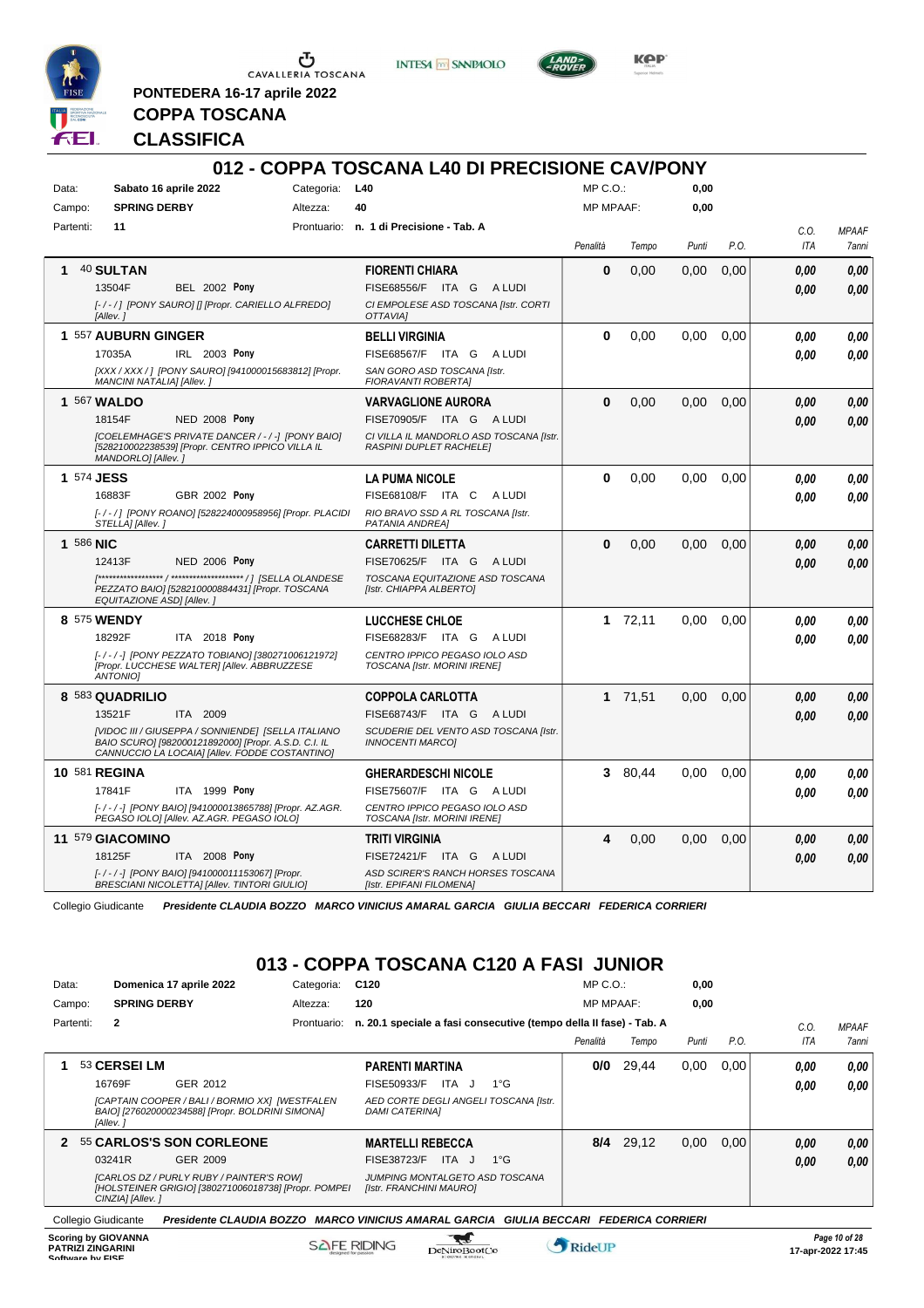

Ⴠ CAVALLERIA TOSCANA **PONTEDERA 16-17 aprile 2022 COPPA TOSCANA**

**CLASSIFICA**





| 014 - COPPA TOSCANA C120 A FASI SENIOR + AMBASSADOR |  |
|-----------------------------------------------------|--|
|-----------------------------------------------------|--|

| Data:                      |                             | Domenica 17 aprile 2022                                                                                                                             | Categoria:  | C <sub>120</sub>                                                        | $MP C. O.$ :     |       | 0,00  |      |            |              |
|----------------------------|-----------------------------|-----------------------------------------------------------------------------------------------------------------------------------------------------|-------------|-------------------------------------------------------------------------|------------------|-------|-------|------|------------|--------------|
| Campo:                     | <b>SPRING DERBY</b>         |                                                                                                                                                     | Altezza:    | 120                                                                     | <b>MP MPAAF:</b> |       | 0,00  |      |            |              |
| Partenti:                  | 4                           |                                                                                                                                                     | Prontuario: | n. 20.1 speciale a fasi consecutive (tempo della Il fase) - Tab. A      |                  |       |       |      | C.0.       | <b>MPAAF</b> |
|                            |                             |                                                                                                                                                     |             |                                                                         | Penalità         | Tempo | Punti | P.O. | <b>ITA</b> | <b>7anni</b> |
| 1                          |                             | 17 JOLI COEUR DE NEVADA                                                                                                                             |             | <b>SPINELLI GIUSEPPE</b>                                                | 0/0              | 31,20 | 0,00  | 0,00 | 0.00       | 0,00         |
|                            | 17558F                      | <b>BEL 2009</b>                                                                                                                                     |             | FISE44917/F<br>ITA SA 1°G                                               |                  |       |       |      | 0,00       | 0,00         |
|                            | SPINELLI GIUSEPPE] [Allev.] | <b>ITHUNDER VAN DE ZUUTHOEVE / FETICHE VAN HET</b><br>WYTEVELD / CARTIER VD HEFFINCK] [BEL.<br>WARMBLOEDPAARD BAIO] [967000002020421] [Propr.       |             | <b>EQUESTRIAN CLUB FIRENZE SSD A RL</b><br>TOSCANA [Istr. BARONI KATIA] |                  |       |       |      |            |              |
| $\boldsymbol{\mathcal{P}}$ | 56 CASTEL                   |                                                                                                                                                     |             | <b>CAROTI SARA</b>                                                      | 0/0              | 32,33 | 0,00  | 0,00 | 0,00       | 0,00         |
|                            | 18141F                      | <b>GER 2009</b>                                                                                                                                     |             | FISE37111/F<br>ITA Y<br>$1^{\circ}$ G                                   |                  |       |       |      | 0,00       | 0,00         |
|                            |                             | [CACHAS / GISELLE III / LIGORETT] [HOLSTEINER BAIO]<br>[967000009549431] [Propr. CAROTI SARA] [Allev. ]                                             |             | <b>LIVORNO EQUESTRIAN CENTER ASD</b><br>TOSCANA [Istr. MIGLI RICCARDO]  |                  |       |       |      |            |              |
| 3                          | 21 BREAK TIME               |                                                                                                                                                     |             | <b>BIANCALANI ZOE</b>                                                   | 0/5              | 36,16 | 0,00  | 0,00 | 0.00       | 0,00         |
|                            | 15520F                      | ITA 2013                                                                                                                                            |             | FISE29357/F<br>ITA Y<br>$1^{\circ}G$                                    |                  |       |       |      | 0.00       | 0,00         |
|                            | <b>PINII</b>                | [BAEDEKER / GRAN GALLA / GRAF NOIR] [SELLA<br>ITALIANO GRIGIO] [982000192781681] [Propr. SEDDA<br>NATASHAI [Allev. AZ. AGR. ACQUADOLCE DI FRANCESCA |             | C.E.SAN COLOMBANO TOSCANA [Istr.<br><b>UGORI GIANLUCAI</b>              |                  |       |       |      |            |              |
| 4                          | 54 MESANDRA PS              |                                                                                                                                                     |             | <b>DE MAIO CAROLINA</b>                                                 | 4/4              | 29,32 | 0,00  | 0,00 | 0,00       | 0,00         |
|                            | 17375F                      | GER 2012                                                                                                                                            |             | FISE44250/F<br>ITA Y<br>$1^{\circ}G$                                    |                  |       |       |      | 0,00       | 0,00         |
|                            | [Allev.]                    | [MEMPHIS / SALITAIRE / SANDRO BOY] [OLDENBURG<br>BAIO] [276020000056717] [Propr. DE MAIO GIANCARLO]                                                 |             | CANDELIRIA EQUESTRIAN CENTRE ASD<br>TOSCANA [Istr. ANGERAME FILIPPO]    |                  |       |       |      |            |              |

Collegio Giudicante *Presidente CLAUDIA BOZZO MARCO VINICIUS AMARAL GARCIA GIULIA BECCARI FEDERICA CORRIERI*

## **015 - COPPA TOSCANA C115 A FASI JUNIOR**

| Data:     | Domenica 17 aprile 2022         |                                                                                                                                                              | Categoria:  | C <sub>115</sub>                                                    |       |                                                                    | $MP C. O.$ :     |           | 0,00  |      |      |              |
|-----------|---------------------------------|--------------------------------------------------------------------------------------------------------------------------------------------------------------|-------------|---------------------------------------------------------------------|-------|--------------------------------------------------------------------|------------------|-----------|-------|------|------|--------------|
| Campo:    | <b>SPRING DERBY</b>             |                                                                                                                                                              | Altezza:    | 115                                                                 |       |                                                                    | <b>MP MPAAF:</b> |           | 0,00  |      |      |              |
| Partenti: | 3                               |                                                                                                                                                              | Prontuario: |                                                                     |       | n. 20.1 speciale a fasi consecutive (tempo della II fase) - Tab. A |                  |           |       |      | C.O. | <b>MPAAF</b> |
|           |                                 |                                                                                                                                                              |             |                                                                     |       |                                                                    | Penalità         | Tempo     | Punti | P.O. | ITA  | 7anni        |
| 1         | 59 ELAILA REBUS                 |                                                                                                                                                              |             | <b>BIANCHI CAMILLA</b>                                              |       |                                                                    | 0/0              | 28,49     | 0,00  | 0,00 | 0.00 | 0.00         |
|           | 16864F                          | ITA 2011                                                                                                                                                     |             | <b>FISE56296/F</b>                                                  | ITA J | $1^{\circ}G$                                                       |                  |           |       |      | 0.00 | 0.00         |
|           |                                 | [REBUS DI VALMARINA / TWIST / ATHLERICO I] [SELLA<br>ITALIANO BAIO] [982000192789953] [Propr. BIANCHI<br>CAMILLA] [Allev. CARNESECCHI ANNA MARIA]            |             | NADIR ASD TOSCANA [Istr. MUSACCHIA<br><b>STEFANIAI</b>              |       |                                                                    |                  |           |       |      |      |              |
|           | 58 KUPIDO                       |                                                                                                                                                              |             | <b>ROSSETTI BIANCA</b>                                              |       |                                                                    | 0/0              | 31,26     | 0,00  | 0.00 | 0,00 | 0.00         |
|           | 17398F                          | ITA 2016                                                                                                                                                     |             | FISE61411/F                                                         | ITA C | Brev.                                                              |                  |           |       |      | 0,00 | 0.00         |
|           | AZ. AGR. BUCCIANTINI CRISTIANO] | [LORD DIX / VALENCIA DE WALPUT D'13 / SKIPPY-II]<br>[CHEVAL DE SPORT BELG SAURO] [380271006018130]<br>[Propr. SOC. AGR. IL FORTINO DI MUCCHIETO SRL] [Allev. |             | <b>DAMI CATERINAI</b>                                               |       | AED CORTE DEGLI ANGELI TOSCANA [Istr.                              |                  |           |       |      |      |              |
| 3         | 60 BLUE BALOU                   |                                                                                                                                                              |             | <b>PELLEGRINI ANDREA</b>                                            |       |                                                                    |                  | 7/2 38,24 | 0,00  | 0,00 | 0.00 | 0,00         |
|           | 14094F                          | GER 2008                                                                                                                                                     |             | <b>FISE41829/F</b>                                                  | ITA J | Brev.                                                              |                  |           |       |      | 0.00 | 0.00         |
|           | VERSILIA] [Allev.]              | [CHACCO BLUE / SARINA / BALOUBET DU ROUET]<br>[OLDENBURG SAURO] [276098102368708] [Propr. C.I.                                                               |             | CENTRO IPPICO VERSILIA SSD A RL<br>TOSCANA [Istr. CANCOGNI DANIELE] |       |                                                                    |                  |           |       |      |      |              |

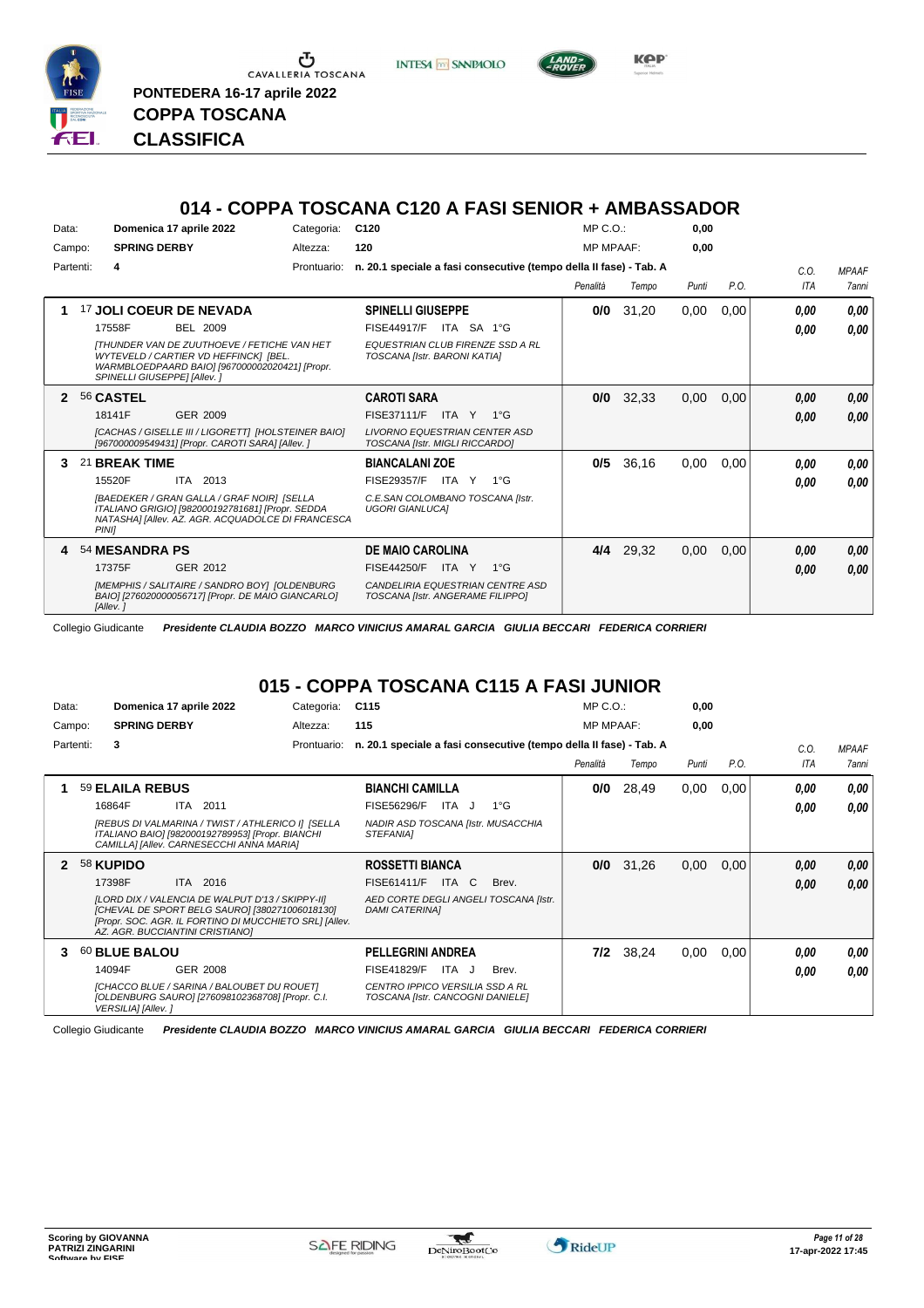

<u>ය</u> CAVALLERIA TOSCANA

**PONTEDERA 16-17 aprile 2022**

**INTESA** M SANPAOLO



**Kep** 

## **CLASSIFICA**

**COPPA TOSCANA**

|           |                               |                                                                                                                                                                                             |                 | 016 - COPPA TOSCANA C115 A FASI SENIOR + AMBASSADOR                            |                  |            |       |      |      |              |
|-----------|-------------------------------|---------------------------------------------------------------------------------------------------------------------------------------------------------------------------------------------|-----------------|--------------------------------------------------------------------------------|------------------|------------|-------|------|------|--------------|
| Data:     |                               | Domenica 17 aprile 2022                                                                                                                                                                     | Categoria: C115 |                                                                                | $MP C. O.$ :     |            | 0,00  |      |      |              |
| Campo:    | <b>SPRING DERBY</b>           |                                                                                                                                                                                             | Altezza:        | 115                                                                            | <b>MP MPAAF:</b> |            | 0,00  |      |      |              |
| Partenti: | 9                             |                                                                                                                                                                                             |                 | Prontuario: n. 20.1 speciale a fasi consecutive (tempo della II fase) - Tab. A |                  |            |       |      | C.O. | <b>MPAAF</b> |
|           |                               |                                                                                                                                                                                             |                 |                                                                                | Penalità         | Tempo      | Punti | P.O. | ITA  | 7anni        |
| 1.        | 63 CASCADE                    |                                                                                                                                                                                             |                 | <b>CAPPELLI VIRGINIA AGNESE</b>                                                | 4/0              | 27,79      | 0,00  | 0,00 | 0.00 | 0,00         |
|           | 15722F                        | <b>HUN 2010</b>                                                                                                                                                                             |                 | FISE25328/F<br>ITA S<br>$1^{\circ}G$                                           |                  |            |       |      | 0.00 | 0.00         |
|           | VIRGINIA AGNESE] [Allev.]     | [CASSUCI / SYMPATHICA INCIPIT / QUICK STAR]<br>[UNGHERESE BAIO] [348099000001106] [Propr. CAPPELLI                                                                                          |                 | CANDELIRIA EQUESTRIAN CENTRE ASD<br>TOSCANA [Istr. ANGERAME FILIPPO]           |                  |            |       |      |      |              |
|           | 2 64 ARABIAN OIL              |                                                                                                                                                                                             |                 | <b>LEPRI RACHELE</b>                                                           | 4/0              | 33,70      | 0,00  | 0.00 | 0.00 | 0,00         |
|           | 11955F                        | ITA 2008                                                                                                                                                                                    |                 | FISE23289/F<br>ITA S<br>Brev.                                                  |                  |            |       |      | 0.00 | 0,00         |
|           | <b>FABIOI</b>                 | [ACODETTO II / GRETAS / ] [SELLA ITALIANO BAIO]<br>[985000380500512] [Propr. PAPINI CHIARA] [Allev. ROSSI                                                                                   |                 | CANDELIRIA EQUESTRIAN CENTRE ASD<br>TOSCANA [Istr. ANGERAME FILIPPO]           |                  |            |       |      |      |              |
|           | 3 66 CIRENE DE LA BATIA       |                                                                                                                                                                                             |                 | CAFAGGIOLI TOMMASO                                                             |                  | 4/4 30,58  | 0,00  | 0,00 | 0,00 | 0,00         |
|           | 17641F                        | FRA 2012                                                                                                                                                                                    |                 | FISE18286/F ITA Y 1°G                                                          |                  |            |       |      | 0.00 | 0.00         |
|           |                               | [CAPTAIN PAUL / GOLDIE DE VOZERIER / QUARTZ DU<br>VALLON] [SELLA FRANCESE BAIO] [250258500079104]<br>[Propr. LE ANTICHE SCUDERIE] [Allev. ]                                                 |                 | CANDELIRIA EQUESTRIAN CENTRE ASD<br>TOSCANA [Istr. ANGERAME FILIPPO]           |                  |            |       |      |      |              |
|           |                               | 4 33 KIR ROYAL TEN EENODEKOUTER                                                                                                                                                             |                 | <b>FAMIGLIETTI FEDERICO</b>                                                    | 8/0              | 33,67      | 0,00  | 0.00 | 0.00 | 0,00         |
|           | 17432F                        | BEL 2010                                                                                                                                                                                    |                 | FISE20357/F ITA S<br>Brev.                                                     |                  |            |       |      | 0.00 | 0.00         |
|           |                               | [VAGABOND DE LA POMME / UBIA VAN HET GOORHOF /<br>CORIOLANI IBEL. WARMBLOEDPAARD BAIOI<br>[967000009184553] [Propr. FALCHI MARTINA] [Allev. ]                                               |                 | CENTRO IPPICO LO SCOIATTOLO ASD<br>TOSCANA [Istr. PAPPALETTERA SABINO]         |                  |            |       |      |      |              |
|           | 5 65 OMBRO MANNO              |                                                                                                                                                                                             |                 | <b>LEPRI ELENA</b>                                                             | 12/0             | 35,38      | 0,00  | 0,00 | 0,00 | 0,00         |
|           | 13159F                        | ITA 2010                                                                                                                                                                                    |                 | FISE22945/F ITA S<br>Brev.                                                     |                  |            |       |      | 0.00 | 0.00         |
|           |                               | [IT IS MY WAY / ANDROMEDA DI CORTEVECCHIA /<br>SATURNO] [SELLA ITALIANO BAIO] [982000123241385]<br>[Propr. COOPERATIVA AGRICOLA MONTEMERCOLE]<br>[Allev. COOPERATIVA AGRICOLA MONTEMERCOLE] |                 | CANDELIRIA EQUESTRIAN CENTRE ASD<br>TOSCANA [Istr. ANGERAME FILIPPO]           |                  |            |       |      |      |              |
|           |                               | 6 61 ALBA DEL PODERACCIO                                                                                                                                                                    |                 | SAMMICHELI ANGELA                                                              | 12/0             | 35,43      | 0,00  | 0.00 | 0.00 | 0,00         |
|           | 16836F                        | ITA 2015                                                                                                                                                                                    |                 | FISE39294/F ITA S<br>Brev.                                                     |                  |            |       |      | 0.00 | 0.00         |
|           | LISA] [Allev. RAVA' LISA]     | [CORIANDER Z / GRANDI APPLAUSI / CAMPIONE VI]<br>[SELLA ITALIANO BAIO] [982000192284783] [Propr. RAVA'                                                                                      |                 | C.I. LE STRADACCE ASD TOSCANA [Istr.<br><b>BADIANI RICCARDO]</b>               |                  |            |       |      |      |              |
|           |                               | 7 500 ZINGARO DELLE SEMENTARECCE                                                                                                                                                            |                 | <b>TAMPUCCI CRISTINA</b>                                                       |                  | 19/4 36,43 | 0,00  | 0.00 | 0,00 | 0,00         |
|           | 13099F                        | ITA 2010                                                                                                                                                                                    |                 | 3650/F<br>ITA SA 1°G                                                           |                  |            |       |      | 0.00 | 0.00         |
|           | <b>AGR. SEMENTARECCE SRLI</b> | [ARKO III / GATTAGARISTA DELLE SEMENTARECCE /<br>QUIDAM DE REVELI [SELLA ITALIANO BAIO]<br>[982000123234115] [Propr. MENCARELLI LUCA] [Allev. AZ.                                           |                 | C.I.POGGETTINI TOSCANA [Istr. BECCARI<br><b>GIOVANNII</b>                      |                  |            |       |      |      |              |
|           | 32 PICCOLINA                  |                                                                                                                                                                                             |                 | <b>CAVALLINI DUCCIO</b>                                                        | Elim.            | 0,00       | 0,00  | 0,00 | 0.00 | 0.00         |
|           | 13149F                        | <b>GER 2005</b>                                                                                                                                                                             |                 | FISE25228/F ITA S<br>Brev.                                                     |                  |            |       |      | 0.00 | 0.00         |
|           | [Allev.]                      | [PONTIFEX / ROMINA / RODNEY] [WESTFALEN BAIO]<br>[2764414112383053] [Propr. BANDINELLI CAROLINA]                                                                                            |                 | C.E.SAN COLOMBANO TOSCANA [Istr.<br><b>UGORI GIANLUCA]</b>                     |                  |            |       |      |      |              |
|           | <b>62 L'ARUSPICE</b>          |                                                                                                                                                                                             |                 | <b>BOSCHERINI ALLEGRA</b>                                                      | Elim.            | 0,00       | 0,00  | 0,00 | 0,00 | 0,00         |
|           | 10801F                        | ITA 2006                                                                                                                                                                                    |                 | FISE29401/F ITA Y<br>Brev.                                                     |                  |            |       |      | 0,00 | 0,00         |
|           |                               | [LOOPING / MAAIKE DU MANOIR / RAPHAELO] [SELLA<br>ITALIANO BAIO] [972000000622701] [Propr. BOSCHERINI<br>ALLEGRA] [Allev. MASSETANI GIANNI]                                                 |                 | CANDELIRIA EQUESTRIAN CENTRE ASD<br>TOSCANA [Istr. ANGERAME FILIPPO]           |                  |            |       |      |      |              |

Collegio Giudicante *Presidente CLAUDIA BOZZO MARCO VINICIUS AMARAL GARCIA GIULIA BECCARI FEDERICA CORRIERI*

#### **017 - COPPA TOSCANA B110 A FASI JUNIOR**

| Data:     | Domenica 17 aprile 2022                                                                                                                                                                     | Categoria:  | <b>B110</b>                                                        | MP C. O.         |       | 0,00  |      |      |              |
|-----------|---------------------------------------------------------------------------------------------------------------------------------------------------------------------------------------------|-------------|--------------------------------------------------------------------|------------------|-------|-------|------|------|--------------|
| Campo:    | <b>SPRING DERBY</b>                                                                                                                                                                         | Altezza:    | 110                                                                | <b>MP MPAAF:</b> |       | 0.00  |      |      |              |
| Partenti: | 11                                                                                                                                                                                          | Prontuario: | n. 20.1 speciale a fasi consecutive (tempo della II fase) - Tab. A |                  |       |       |      | C.O. | <b>MPAAF</b> |
|           |                                                                                                                                                                                             |             |                                                                    | Penalità         | Tempo | Punti | P.O. | ITA  | <b>7anni</b> |
|           | 74 ORLANDO DEL SOLE                                                                                                                                                                         |             | <b>ANDREI LARA</b>                                                 | 0/0              | 27,59 | 0.00  | 0.00 | 0,00 | 0.00         |
|           | 31385BXX<br>ITA 2011                                                                                                                                                                        |             | <b>ITA</b><br><b>FISE47452/F</b><br>C.<br>Brev.                    |                  |       |       |      | 0,00 | 0.00         |
|           | [LORD Z / GYNERIA DEL SOLE / SILVIO I] [SELLA<br>ITALIANO SAURO] [941000012742632] [Propr. LE BETULLE<br>DI MORETTI MASSIMILIANO] [Allev. SOCIETA' AGRICOLA<br>ALLEVAMENTO CASCINA IL SOLEI |             | JUMPING MONTALGETO ASD TOSCANA<br><b>Ilstr. FRANCHINI MAUROI</b>   |                  |       |       |      |      |              |
|           |                                                                                                                                                                                             |             |                                                                    |                  |       |       |      |      |              |

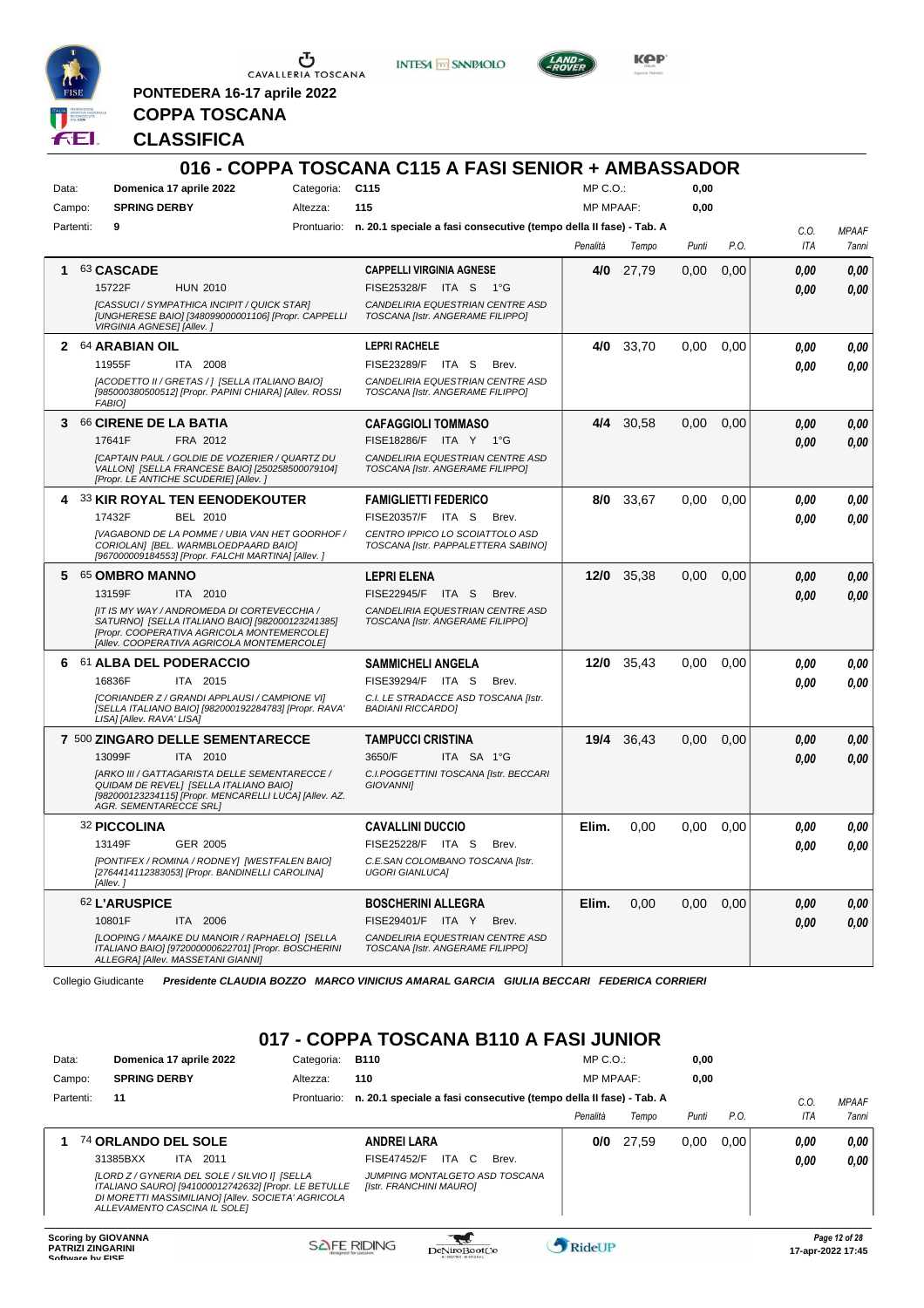

**PONTEDERA 16-17 aprile 2022**

**INTESA M** SANPAOLO



**Kep** 

## **COPPA TOSCANA CLASSIFICA**

|           |                                     |                                                                                                           |            | 017 - COPPA TOSCANA B110 A FASI JUNIOR                                         |       |                  |                   |       |      |      |              |
|-----------|-------------------------------------|-----------------------------------------------------------------------------------------------------------|------------|--------------------------------------------------------------------------------|-------|------------------|-------------------|-------|------|------|--------------|
| Data:     | Domenica 17 aprile 2022             |                                                                                                           | Categoria: | <b>B110</b>                                                                    |       | $MP C. O.$ :     |                   | 0,00  |      |      |              |
| Campo:    | <b>SPRING DERBY</b>                 |                                                                                                           | Altezza:   | 110                                                                            |       | <b>MP MPAAF:</b> |                   | 0,00  |      |      |              |
| Partenti: | 11                                  |                                                                                                           |            | Prontuario: n. 20.1 speciale a fasi consecutive (tempo della II fase) - Tab. A |       |                  |                   |       |      | C.O. | <b>MPAAF</b> |
|           |                                     |                                                                                                           |            |                                                                                |       | Penalità         | Tempo             | Punti | P.O. | ITA  | 7anni        |
| 2         | 83 BACHELOR 1020003                 |                                                                                                           |            | <b>MANNINI ANNAMARIA</b>                                                       |       | 0/0              | 28,67             | 0,00  | 0,00 | 0.00 | 0,00         |
|           | 17606F                              | <b>NED 2006</b>                                                                                           |            | FISE61580/F ITA J                                                              | Brev. |                  |                   |       |      | 0.00 | 0,00         |
|           | MANNINI FABIO] [Allev.]             | [-/-/-] [IRISH HORSE BAIO] [528210000914297] [Propr.                                                      |            | <b>LIVORNO EQUESTRIAN CENTER ASD</b><br>TOSCANA [Istr. MIGLI RICCARDO]         |       |                  |                   |       |      |      |              |
| 3         | <b>70 SIR MARCUS</b>                |                                                                                                           |            | <b>NENCIONI CLARA</b>                                                          |       | 0/0              | 30,10             | 0,00  | 0,00 | 0.00 | 0.00         |
|           | 15044F                              | ITA 2010                                                                                                  |            | FISE59686/F ITA C                                                              | Brev. |                  |                   |       |      | 0.00 | 0.00         |
|           | [Allev. PACI MARIA GABRIELLA]       | [NOAK / MAIKE 88 / RAMIROFF] [SELLA ITALIANO SAURO]<br>[982000123247450] [Propr. PAGANELLI MARIA TERESA]  |            | SAN GORO ASD TOSCANA [Istr.<br><b>FIORAVANTI ROBERTAI</b>                      |       |                  |                   |       |      |      |              |
| 4         | <b>60 BLUE BALOU</b>                |                                                                                                           |            | PELLEGRINI ANDREA                                                              |       | 0/0              | 31,46             | 0,00  | 0,00 | 0,00 | 0,00         |
|           | 14094F                              | <b>GER 2008</b>                                                                                           |            | FISE41829/F ITA J                                                              | Brev. |                  |                   |       |      | 0.00 | 0.00         |
|           | VERSILIA] [Allev.]                  | [CHACCO BLUE / SARINA / BALOUBET DU ROUET]<br>[OLDENBURG SAURO] [276098102368708] [Propr. C.I.            |            | CENTRO IPPICO VERSILIA SSD A RL<br>TOSCANA [Istr. CANCOGNI DANIELE]            |       |                  |                   |       |      |      |              |
| 5.        | 73 OBI J&J Z                        |                                                                                                           |            | <b>MANCINI DARIO</b>                                                           |       | 4/4              | 28,20             | 0,00  | 0,00 | 0,00 | 0,00         |
|           | 17894F                              | BEL 2012                                                                                                  |            | FISE50994/F ITA J                                                              | Brev. |                  |                   |       |      | 0.00 | 0.00         |
|           | MANCINI DARIO] [Allev. ]            | [ORLANDO / BABELUT VH LANGWATER / WIENSENDER]<br>[ZANGERSHEIDE BAIO] [981100002171515] [Propr.            |            | JUMPING MONTALGETO ASD TOSCANA<br>[Istr. FRANCHINI MAURO]                      |       |                  |                   |       |      |      |              |
| 6         | <b>76 CETRO</b>                     |                                                                                                           |            | <b>GRECHI EMMA</b>                                                             |       | 4/4              | 30,87             | 0,00  | 0.00 | 0.00 | 0,00         |
|           | 13302D                              | POL 2014                                                                                                  |            | FISE41576/F ITA J                                                              | Brev. |                  |                   |       |      | 0.00 | 0,00         |
|           | [Allev.]                            | [FARMER / CENTINA / ORLY T] [SELLA POLONIA BAIO<br>SCURO] [616098100061113] [Propr. SPINELLI CARLOTTA]    |            | JUMPING MONTALGETO ASD TOSCANA<br>[Istr. FRANCHINI MAURO]                      |       |                  |                   |       |      |      |              |
|           | 7 72 CAPRICE VH WUITENSHOF Z        |                                                                                                           |            | <b>IACOMINI FRANCESCA</b>                                                      |       | 4/4              | 30,97             | 0,00  | 0,00 | 0,00 | 0,00         |
|           | 16214F                              | BEL 2011                                                                                                  |            | FISE18137/C ITA J                                                              | Brev. |                  |                   |       |      | 0.00 | 0.00         |
|           | [Propr. IACOMINI GRAZIANO] [Allev.] | [CATOKI / WINONA VAN HET WUITENSHOF / QUIDAM DE<br>REVEL] [ZANGERSHEIDE BAIO] [981100002648548]           |            | TEAM DEL MARCO LIGURIA [Istr. MASSARI<br><b>MICHELE1</b>                       |       |                  |                   |       |      |      |              |
|           |                                     | 8 71 CHINTINO VAN DE BASQUITA Z                                                                           |            | <b>MOSCARDI ALLEGRA</b>                                                        |       | 12/4             | 29,67             | 0,00  | 0,00 | 0.00 | 0,00         |
|           | 17386F                              | <b>BEL 2009</b>                                                                                           |            | FISE55116/F ITA J                                                              | Brev. |                  |                   |       |      | 0.00 | 0.00         |
|           | [Allev.]                            | [CHIN CHIN / HENDRIEKA / BELASCO] [ZANGERSHEIDE<br>BAIO] [981100002220511] [Propr. MOSCARDI ALLEGRA]      |            | JUMPING MONTALGETO ASD TOSCANA<br>[Istr. FRANCHINI MAURO]                      |       |                  |                   |       |      |      |              |
|           | 9 57 LAS VEGAS DI SABUCI            |                                                                                                           |            | <b>INCOLLU TEA</b>                                                             |       | 8/8              | 30,25             | 0,00  | 0.00 | 0,00 | 0,00         |
|           | 17748F                              | ITA 2014                                                                                                  |            | FISE61459/F ITA C                                                              | Brev. |                  |                   |       |      | 0,00 | 0.00         |
|           | RAFFAELE] [Allev. ]                 | [FITH SENSE DI SABUCI / ELISA / ESCUDO I] [CHEVAL DE<br>SPORT BELG BAIO] [380271006056017] [Propr. APRILE |            | AED CORTE DEGLI ANGELI TOSCANA Ilstr.<br><b>DAMI CATERINA]</b>                 |       |                  |                   |       |      |      |              |
|           | 10 77 IT'S A PLEASURE               |                                                                                                           |            | <b>BOLDRINI MARIA AUGUSTA</b>                                                  |       |                  | <b>25/4</b> 34,16 | 0,00  | 0,00 | 0,00 | 0,00         |
|           | 17488F                              | SLO 2007                                                                                                  |            | FISE34207/F ITA J                                                              | Brev. |                  |                   |       |      | 0.00 | 0,00         |
|           | MARIA AUGUSTA] [Allev.]             | [IMPULS / T LISJ / GANYMED] [SLOVENSKA<br>TOPLOKRVNA BAIO] [947000000732213] [Propr. BOLDRINI             |            | SAN GORO ASD TOSCANA [Istr.<br>FIORAVANTI ROBERTA]                             |       |                  |                   |       |      |      |              |
|           | <b>11 506 DAKOTA</b>                |                                                                                                           |            | <b>VENTURELLI ASIA</b>                                                         |       | 20/Elim.         | 0,00              | 0,00  | 0.00 | 0,00 | 0,00         |
|           | 17652F                              | ITA 2012                                                                                                  |            | FISE68123/F ITA J                                                              | Brev. |                  |                   |       |      | 0,00 | 0,00         |
|           | <b>LAGO DI VENEREI</b>              | [-/-/-] [SCONOSCIUTA BAIO] [380271006065862] [Propr.<br>SCIRER'S RANCH HORSES ASD] [Allev. CIRCOLO IPPICO |            | ASD SCIRER'S RANCH HORSES TOSCANA<br>[Istr. EPIFANI FILOMENA]                  |       |                  |                   |       |      |      |              |

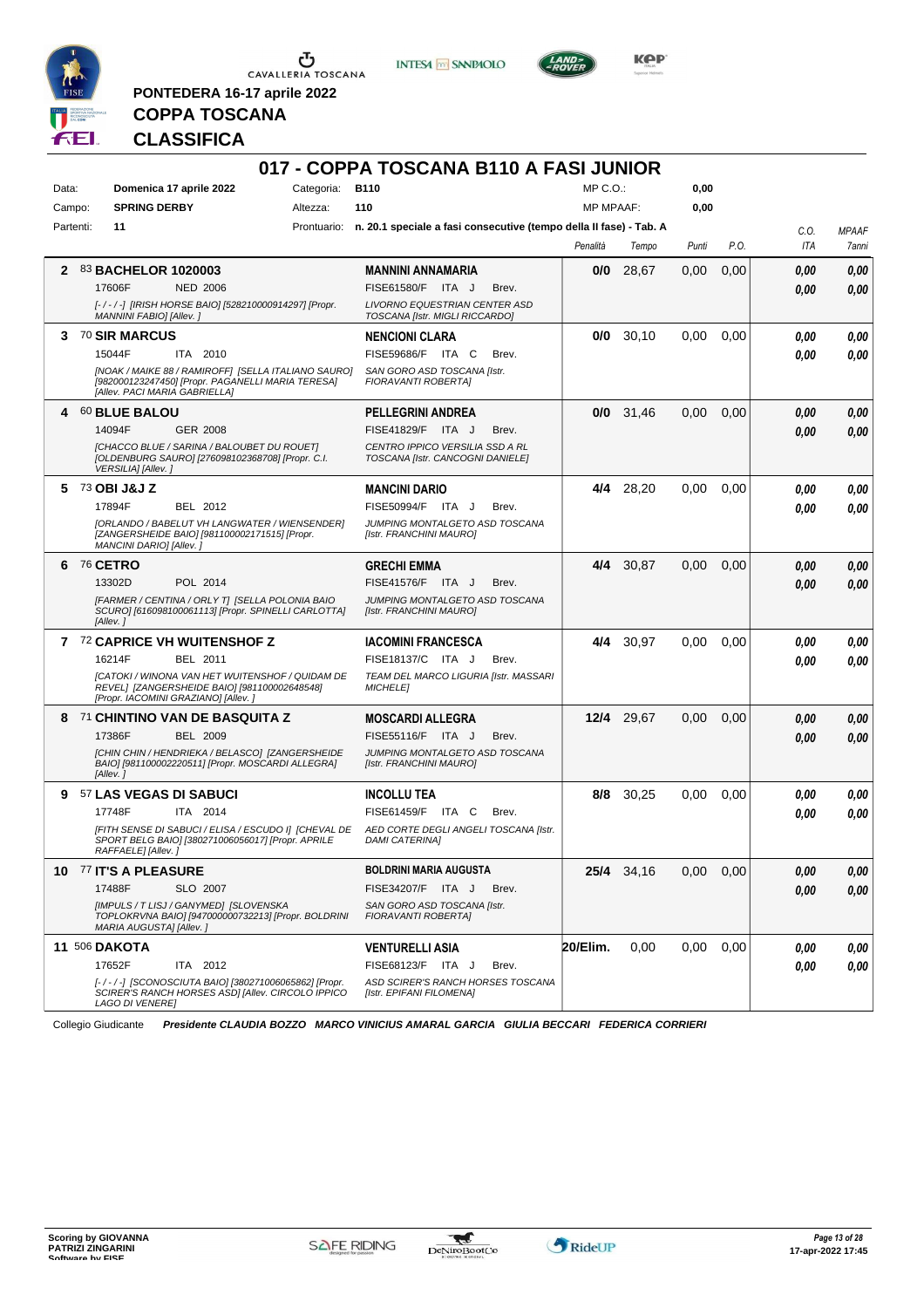

**PONTEDERA 16-17 aprile 2022**

**INTESA** M SANPAOLO



**KPP** 

**0,00**

#### **CLASSIFICA**

**COPPA TOSCANA**

|        |           |                                                                                                                                                                          |             | 018 - COPPA TOSCANA B110 A FASI SENIOR + AMBASSADOR                  |                  |       |       |      |            |              |
|--------|-----------|--------------------------------------------------------------------------------------------------------------------------------------------------------------------------|-------------|----------------------------------------------------------------------|------------------|-------|-------|------|------------|--------------|
| Data:  |           | Domenica 17 aprile 2022                                                                                                                                                  | Categoria:  | <b>B110</b>                                                          | $MP C. O.$ :     |       | 0.00  |      |            |              |
| Campo: |           | <b>SPRING DERBY</b>                                                                                                                                                      | Altezza:    | 110                                                                  | <b>MP MPAAF:</b> |       | 0.00  |      |            |              |
|        | Partenti: | 3                                                                                                                                                                        | Prontuario: | n. 20.1 speciale a fasi consecutive (tempo della Il fase) - Tab. A   |                  |       |       |      | C.O.       | <b>MPAAF</b> |
|        |           |                                                                                                                                                                          |             |                                                                      | Penalità         | Tempo | Punti | P.O. | <b>ITA</b> | 7anni        |
|        |           | 95 GEREMIA                                                                                                                                                               |             | <b>CECCARELLI SARA</b>                                               | 0/4              | 31,57 | 0,00  | 0,00 | 0.00       | 0.00         |
|        |           | 2011<br>13866F<br><b>ITA</b>                                                                                                                                             |             | FISE49531/F<br>ITA S<br>Brev.                                        |                  |       |       |      | 0,00       | 0.00         |
|        |           | [BAEDEKER / LADY LARY / DOHITZUN GUERNICA]<br>[SELLA ITALIANO BAIO] [941000012127294] [Propr.<br>SOCIETA' AGRICOLA BUTTERFLY SRL] [Allev. ORAZZINI<br><b>MERII</b>       |             | CANDELIRIA EQUESTRIAN CENTRE ASD<br>TOSCANA [Istr. ANGERAME FILIPPO] |                  |       |       |      |            |              |
| 2      |           | 31 M.DAFNEO DI CASTELPORZIANO                                                                                                                                            |             | <b>BENASSI REBECCA</b>                                               | 14/18            | 47,00 | 0,00  | 0,00 | 0.00       | 0,00         |
|        |           | 15954F<br>ITA 2014                                                                                                                                                       |             | <b>FISE27210/F</b><br>Brev.<br>Y<br>ITA                              |                  |       |       |      | 0.00       | 0,00         |
|        |           | IM.QUIRINO DEL BELAGAIO / M.IPPONA DI<br>CASTELPORZIANO / Q.APOLLO] [MAREMMANO BAIO]<br>[941000015588860] [Propr. FABIANI PIETRINO] [Allev.<br>TENUTA DI CASTELPORZIANOI |             | ASD CENTRO EQUESTE SAN MARCO<br>TOSCANA [Istr. DEMARIA LUCA]         |                  |       |       |      |            |              |
|        |           | 502 OMAR DE KID                                                                                                                                                          |             | <b>FREDIANI GAIA</b>                                                 | Elim.            | 0,00  | 0.00  | 0,00 | 0,00       | 0,00         |
|        |           | 11608F<br>2007<br><b>ITA</b>                                                                                                                                             |             | FISE21536/F<br>ITA S<br>Brev.                                        |                  |       |       |      | 0,00       | 0.00         |
|        |           | [WADI KID M / REQUIETA / USINI] [SELLA ITALIANO BAIO]<br>[985000380506786] [Propr. FREDIANI GAIA] [Allev. FIRINU<br><b>LUCIANO1</b>                                      |             | SCUDERIE DEL VENTO ASD TOSCANA [Istr.<br><b>INNOCENTI MARCOI</b>     |                  |       |       |      |            |              |

Collegio Giudicante *Presidente CLAUDIA BOZZO MARCO VINICIUS AMARAL GARCIA GIULIA BECCARI FEDERICA CORRIERI*

## **019 - COPPA TOSCANA B100 A FASI JUNIOR**

| Data:     | Domenica 17 aprile 2022                                                                                                                                               | Categoria: | <b>B100</b>                                                                    | $MP C. O.$ :     |             | 0,00  |      |            |              |
|-----------|-----------------------------------------------------------------------------------------------------------------------------------------------------------------------|------------|--------------------------------------------------------------------------------|------------------|-------------|-------|------|------------|--------------|
| Campo:    | <b>SPRING DERBY</b>                                                                                                                                                   | Altezza:   | 100                                                                            | <b>MP MPAAF:</b> |             | 0,00  |      |            |              |
| Partenti: | 14                                                                                                                                                                    |            | Prontuario: n. 20.1 speciale a fasi consecutive (tempo della II fase) - Tab. A |                  |             |       |      | C.O.       | <b>MPAAF</b> |
|           |                                                                                                                                                                       |            |                                                                                | Penalità         | Tempo       | Punti | P.O. | <b>ITA</b> | <b>7anni</b> |
|           | 96 PANYS DE STE HERMELLE (BE)                                                                                                                                         |            | <b>ALVONI GRETA</b>                                                            |                  | $0/0$ 23,49 | 0.00  | 0.00 | 0.00       | 0.00         |
|           | 05278H<br>FRA 2003                                                                                                                                                    |            | FISE48882/F ITA C<br>Brev.                                                     |                  |             |       |      | 0.00       | 0.00         |
|           | <b>ISURCOUF DE REVEL / NALTYSSE DE STE HERMELLE</b><br>(BE) / BILLY DU LYS] [SELLA FRANCESE BAIO]<br>[985120023307635] [Propr. CIPULLO GAETANO] [Allev. ]             |            | CLUB IPPICO IL CAVALIERE ASD TOSCANA<br>[Istr. FANTOZZI MATTEO]                |                  |             |       |      |            |              |
|           | 2 85 LADY COSTELLI                                                                                                                                                    |            | <b>ROSSETTI MATILDE</b>                                                        | 0/0              | 23,91       | 0,00  | 0.00 | 0.00       | 0,00         |
|           | ITA 2013<br>15203F                                                                                                                                                    |            | FISE61412/F ITA C<br>Brev.                                                     |                  |             |       |      | 0.00       | 0.00         |
|           | [COSTELLI / ISOTTA XIV / QUIDAM DE LA CERE] [SELLA<br>ITALIANO SAURO] [982000192323777] [Propr. ORAZZINI<br>MERI] [Allev. ORAZZINI MERI]                              |            | AED CORTE DEGLI ANGELI TOSCANA [Istr.<br><b>DAMI CATERINAI</b>                 |                  |             |       |      |            |              |
| 3         | 86 QUICK AND EASY II Z                                                                                                                                                |            | <b>TETI RACHELE</b>                                                            | 0/0              | 24,20       | 0,00  | 0.00 | 0.00       | 0,00         |
|           | 12735F<br><b>BEL 2005</b>                                                                                                                                             |            | FISE61295/F ITA J<br>Brev.                                                     |                  |             |       |      | 0.00       | 0.00         |
|           | [QUIDAM DE REVEL / FEMMENOR / NIMMERDOR]<br>[ZANGERSHEIDE BAIO] [528210000953503] [Propr. DELLA<br>PACE GIULIA MARIA] [Allev.]                                        |            | AED CORTE DEGLI ANGELI TOSCANA [Istr.<br><b>DAMI CATERINAI</b>                 |                  |             |       |      |            |              |
|           | <b>98 KIVIVE VAN DE BRANDEWIJNHOEVE</b>                                                                                                                               |            | <b>TEMPESTINI GEMMA</b>                                                        | 0/0              | 24,84       | 0.00  | 0.00 | 0.00       | 0.00         |
|           | 17359F<br>BEL 2010                                                                                                                                                    |            | <b>FISE47067/F ITA C</b><br>Brev.                                              |                  |             |       |      | 0.00       | 0.00         |
|           | <b>ICOPPERFIELD VON DER HELD / GISMAU VAN DE</b><br>BRANDEWIJNHOEVE / TOULON] [BEL.<br>WARMBLOEDPAARD BAIO] [981100002458793] [Propr.<br>TEMPESTINI ORNELLA] [Allev.] |            | JUMPING MONTALGETO ASD TOSCANA<br>[Istr. FRANCHINI MAURO]                      |                  |             |       |      |            |              |
| 5.        | <b>84 SCINTILLA SAURA</b>                                                                                                                                             |            | <b>TETI SOFIA</b>                                                              | 0/0              | 26,30       | 0.00  | 0.00 | 0.00       | 0.00         |
|           | 17730F<br>ITA 2017                                                                                                                                                    |            | FISE61450/F<br>ITA C<br>Brev.                                                  |                  |             |       |      | 0.00       | 0.00         |
|           | [CAN CAN DEL TERRICCIO / ATTENTION / ALMETO Z]<br>[SELLA ITALIANO SAURO] [380271000036199] [Propr.<br>PISANI ELENA] [Allev. PISANI ELENA]                             |            | AED CORTE DEGLI ANGELI TOSCANA [Istr.<br><b>DAMI CATERINAI</b>                 |                  |             |       |      |            |              |
|           | 6 514 KNOCKMEAL SILVER LINING                                                                                                                                         |            | <b>PINI VITTORIA</b>                                                           | 0/0              | 26,44       | 0,00  | 0.00 | 0.00       | 0,00         |
|           | 20815A<br>IRL 2011                                                                                                                                                    |            | FISE56559/F ITA C<br>Brev.                                                     |                  |             |       |      | 0.00       | 0.00         |
|           | [DUNKERRIN LEADER / CONGRESS POLLY / POLTARF]<br>[IRISH SPORT HORSE GRIGIO] [372141405461008] [Propr.<br>PINI MADDALENA] [Allev.]                                     |            | CI VILLA IL MANDORLO ASD TOSCANA [Istr.<br><b>RASPINI DUPLET RACHELEI</b>      |                  |             |       |      |            |              |
|           | 7 504 HOLD STEADY                                                                                                                                                     |            | <b>MARRI CAMILLA</b>                                                           | 0/0              | 28,61       | 0.00  | 0.00 | 0.00       | 0.00         |
|           | 13610F<br>IRL 2009                                                                                                                                                    |            | <b>FISE55746/F</b><br>ITA J<br>Brev.                                           |                  |             |       |      | 0.00       | 0.00         |
|           | <b>IHOLD UP PREMIER / LIZ STEVE DIAMOND / GLIDAWN</b><br>DDIAMOND1 [IRISH HORSE BAIO] [372141405135258]<br>[Propr. PAGANI ALESSANDRO] [Allev.]                        |            | CI VILLA IL MANDORLO ASD TOSCANA [Istr.<br>RASPINI DUPLET RACHELEI             |                  |             |       |      |            |              |

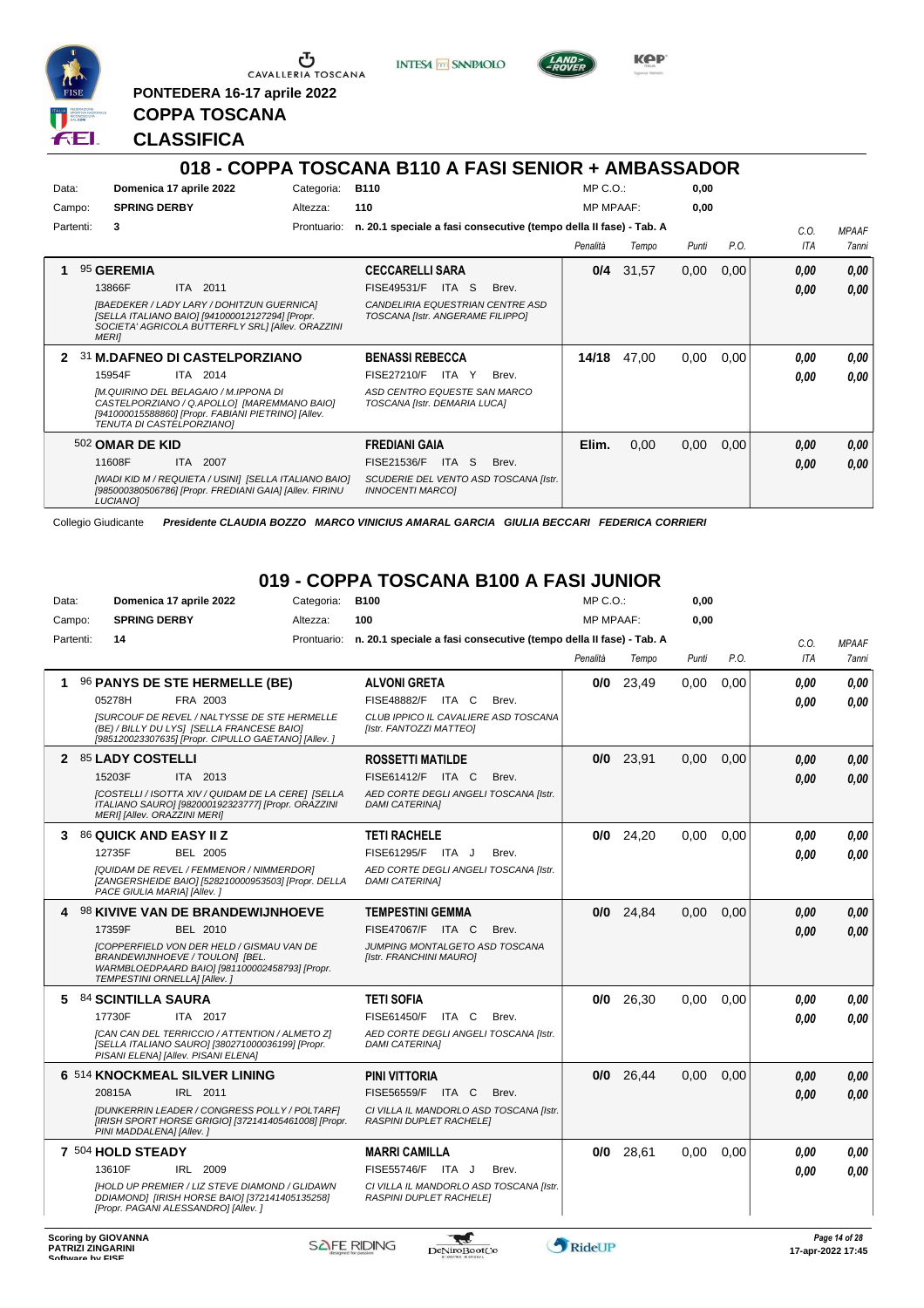

**PONTEDERA 16-17 aprile 2022**

**INTESA** M SANPAOLO



**Kep** 

# **CLASSIFICA**

**COPPA TOSCANA**

|           |                                                                                                                                                     |            | 019 - COPPA TOSCANA B100 A FASI JUNIOR                                         |                  |           |       |      |      |              |
|-----------|-----------------------------------------------------------------------------------------------------------------------------------------------------|------------|--------------------------------------------------------------------------------|------------------|-----------|-------|------|------|--------------|
| Data:     | Domenica 17 aprile 2022                                                                                                                             | Categoria: | <b>B100</b>                                                                    | $MP C. O.$ :     |           | 0,00  |      |      |              |
| Campo:    | <b>SPRING DERBY</b>                                                                                                                                 | Altezza:   | 100                                                                            | <b>MP MPAAF:</b> |           | 0,00  |      |      |              |
| Partenti: | 14                                                                                                                                                  |            | Prontuario: n. 20.1 speciale a fasi consecutive (tempo della II fase) - Tab. A |                  |           |       |      | C.O. | <b>MPAAF</b> |
|           |                                                                                                                                                     |            |                                                                                | Penalità         | Tempo     | Punti | P.O. | ITA  | 7anni        |
| 8         | <b>82 STUPORMUNDI MAXIMO</b>                                                                                                                        |            | <b>GUASTELLA CRISTOFER GIOVANNI</b>                                            | 0/0              | 29,66     | 0,00  | 0.00 | 0.00 | 0.00         |
|           | 25752M<br>ITA 2009                                                                                                                                  |            | FISE62153/F ITA J<br>Brev.                                                     |                  |           |       |      | 0.00 | 0,00         |
|           | [TALOUBET / ATHENA DI VALLERANO / ACORADO II]<br>[SELLA ITALIANO BAIO SCURO] [982009106734092] [Propr.<br>BOLOGNA MASSIMO] [Allev. BOLOGNA MASSIMO] |            | TOSCANA EQUITAZIONE ASD TOSCANA<br>[Istr. PITZIANTI CRISTIAN]                  |                  |           |       |      |      |              |
| 9         | 81 LUCKEY                                                                                                                                           |            | <b>CENCI VITTORIA</b>                                                          | 4/0              | 30,46     | 0,00  | 0,00 | 0,00 | 0,00         |
|           | ITA 2013<br>15824F                                                                                                                                  |            | FISE71026/F<br>ITA J<br>Brev.                                                  |                  |           |       |      | 0.00 | 0.00         |
|           | [CALVARO / ZITA Z / ZEUS (NURZEUS)] [SELLA ITALIANO<br>SAURO] [982000196495245] [Propr. ALLEGRI LUCA] [Allev.<br><b>COLLEONI SILVIAI</b>            |            | CAMPALTO TOSCANA [Istr. ANGERAME<br><b>FILIPPO1</b>                            |                  |           |       |      |      |              |
|           | <b>10 506 DAKOTA</b>                                                                                                                                |            | <b>VENTURELLI ASIA</b>                                                         |                  | 4/4 24,56 | 0.00  | 0.00 | 0,00 | 0.00         |
|           | ITA 2012<br>17652F                                                                                                                                  |            | FISE68123/F ITA J<br>Brev.                                                     |                  |           |       |      | 0.00 | 0.00         |
|           | [-/-/-] [SCONOSCIUTA BAIO] [380271006065862] [Propr.<br>SCIRER'S RANCH HORSES ASDI [Allev. CIRCOLO IPPICO<br><b>LAGO DI VENERE]</b>                 |            | ASD SCIRER'S RANCH HORSES TOSCANA<br>[Istr. EPIFANI FILOMENA]                  |                  |           |       |      |      |              |
|           | 11 99 JACK'S TWINKELING                                                                                                                             |            | OLIVETI SOFIA IRIS CLARA                                                       |                  | 8/0 27,29 | 0.00  | 0.00 | 0.00 | 0.00         |
|           | 13916F<br><b>BEL 2009</b>                                                                                                                           |            | FISE43495/F ITA J<br>Brev.                                                     |                  |           |       |      | 0.00 | 0.00         |
|           | [BERLIN / FINCA'S / CONAN Z] [BWP GRIGIO]<br>[981100002259957] [Propr. CARLI MARCO] [Allev. ]                                                       |            | TOSCANA EQUITAZIONE ASD TOSCANA<br>[Istr. PITZIANTI CRISTIAN]                  |                  |           |       |      |      |              |
|           | <b>12 100 POPITZ</b>                                                                                                                                |            | <b>ALPINI GINEVRA</b>                                                          |                  | 8/4 23,03 | 0,00  | 0.00 | 0.00 | 0,00         |
|           | 16924F<br>GER 2014                                                                                                                                  |            | FISE40050/F ITA J<br>Brev.                                                     |                  |           |       |      | 0.00 | 0.00         |
|           | [PILOTHAGO / LENA / LANGATA EXPRESS XX]<br>[WESTFALEN BAIO] [276020000403804] [Propr. ASD<br>DILETTANTISTICA JUMPING MONTALGETO] [Allev. ]          |            | C.I. LE STRADACCE ASD TOSCANA [Istr.<br><b>BADIANI RICCARDOI</b>               |                  |           |       |      |      |              |
|           | 29 SOLEANDROS                                                                                                                                       |            | <b>VECCHIATTO RAUL</b>                                                         | Elim.            | 0,00      | 0,00  | 0.00 | 0.00 | 0.00         |
|           | 16991F<br>ITA 2011                                                                                                                                  |            | FISE51532/F ITA J<br>Brev.                                                     |                  |           |       |      | 0.00 | 0.00         |
|           | <b>IGIRARD / VALLEVERDE / CROFTER1 IANGLO ARABO</b><br>BAIO] [941000012740521] [Propr. VECCHIATTO RAUL]<br>[Allev. CANU LUIGI]                      |            | ASD ENCHANTIX TOSCANA [Istr. GENTILE<br><b>FRANCESCA1</b>                      |                  |           |       |      |      |              |
|           | 507 WALDO DE LACAMORKUS KA                                                                                                                          |            | FERRAZZANI DARIO                                                               | Elim.            | 0,00      | 0,00  | 0,00 | 0,00 | 0.00         |
|           | 12956A<br><b>NED 2003</b>                                                                                                                           |            | FISE44069/F ITA J<br>Brev.                                                     |                  |           |       |      | 0.00 | 0.00         |
|           | [LUPICOR / LACAMORKA / ZUIDHORN] [KWPN BAIO]<br>[528210000435850] [Propr. LICCIARDO LAVINIA] [Allev. ]                                              |            | CI VILLA IL MANDORLO ASD TOSCANA [Istr.<br>RASPINI DUPLET RACHELEI             |                  |           |       |      |      |              |

Collegio Giudicante *Presidente CLAUDIA BOZZO MARCO VINICIUS AMARAL GARCIA GIULIA BECCARI FEDERICA CORRIERI*

## **020 - COPPA TOSCANA B100 A FASI SENIOR + AMBASSADOR**

| Data:        | Domenica 17 aprile 2022                                                                                                                                                  | Categoria:  | <b>B100</b>                                                          | $MP C. O.$ :     |       | 0,00  |      |            |              |
|--------------|--------------------------------------------------------------------------------------------------------------------------------------------------------------------------|-------------|----------------------------------------------------------------------|------------------|-------|-------|------|------------|--------------|
| Campo:       | <b>SPRING DERBY</b>                                                                                                                                                      | Altezza:    | 100                                                                  | <b>MP MPAAF:</b> |       | 0.00  |      |            |              |
| Partenti:    | 7                                                                                                                                                                        | Prontuario: | n. 20.1 speciale a fasi consecutive (tempo della Il fase) - Tab. A   |                  |       |       |      | C.0.       | <b>MPAAF</b> |
|              |                                                                                                                                                                          |             |                                                                      | Penalità         | Tempo | Punti | P.O. | <b>ITA</b> | 7anni        |
|              | 95 GEREMIA                                                                                                                                                               |             | <b>CECCARELLI SARA</b>                                               | 0/0              | 27,08 | 0,00  | 0,00 | 0.00       | 0,00         |
|              | 13866F<br>ITA 2011                                                                                                                                                       |             | FISE49531/F<br>ITA S<br>Brev.                                        |                  |       |       |      | 0.00       | 0.00         |
|              | [BAEDEKER / LADY LARY / DOHITZUN GUERNICA]<br>[SELLA ITALIANO BAIO] [941000012127294] [Propr.<br>SOCIETA' AGRICOLA BUTTERFLY SRL] [Allev. ORAZZINI<br><b>MERII</b>       |             | CANDELIRIA EQUESTRIAN CENTRE ASD<br>TOSCANA [Istr. ANGERAME FILIPPO] |                  |       |       |      |            |              |
| $\mathbf{p}$ | <b>31 M.DAFNEO DI CASTELPORZIANO</b>                                                                                                                                     |             | <b>BENASSI REBECCA</b>                                               | 0/4              | 25,61 | 0,00  | 0.00 | 0.00       | 0,00         |
|              | 15954F<br><b>ITA 2014</b>                                                                                                                                                |             | <b>FISE27210/F</b><br>Brev.<br>ITA Y                                 |                  |       |       |      | 0.00       | 0.00         |
|              | IM.QUIRINO DEL BELAGAIO / M.IPPONA DI<br>CASTELPORZIANO / Q.APOLLO] [MAREMMANO BAIO]<br>[941000015588860] [Propr. FABIANI PIETRINO] [Allev.<br>TENUTA DI CASTELPORZIANO] |             | ASD CENTRO EQUESTE SAN MARCO<br>TOSCANA [Istr. DEMARIA LUCA]         |                  |       |       |      |            |              |
| 3            | 91 GOLDEN GIGGS TIME                                                                                                                                                     |             | <b>FIORAVANTI LETIZIA</b>                                            | 4/0              | 25,79 | 0,00  | 0,00 | 0.00       | 0,00         |
|              | 15325F<br>NED 2011                                                                                                                                                       |             | FISE56551/F<br>ITA S<br>Brev.                                        |                  |       |       |      | 0.00       | 0.00         |
|              | [QUALITY TIME / REFINA / VOLTAIRE] [KWPN BAIO]<br>[528210002634297] [Propr. FIORAVANTI LETIZIA] [Allev. ]                                                                |             | CI EMPOLESE ASD TOSCANA [Istr.<br>ROVERSI RICCARDO]                  |                  |       |       |      |            |              |

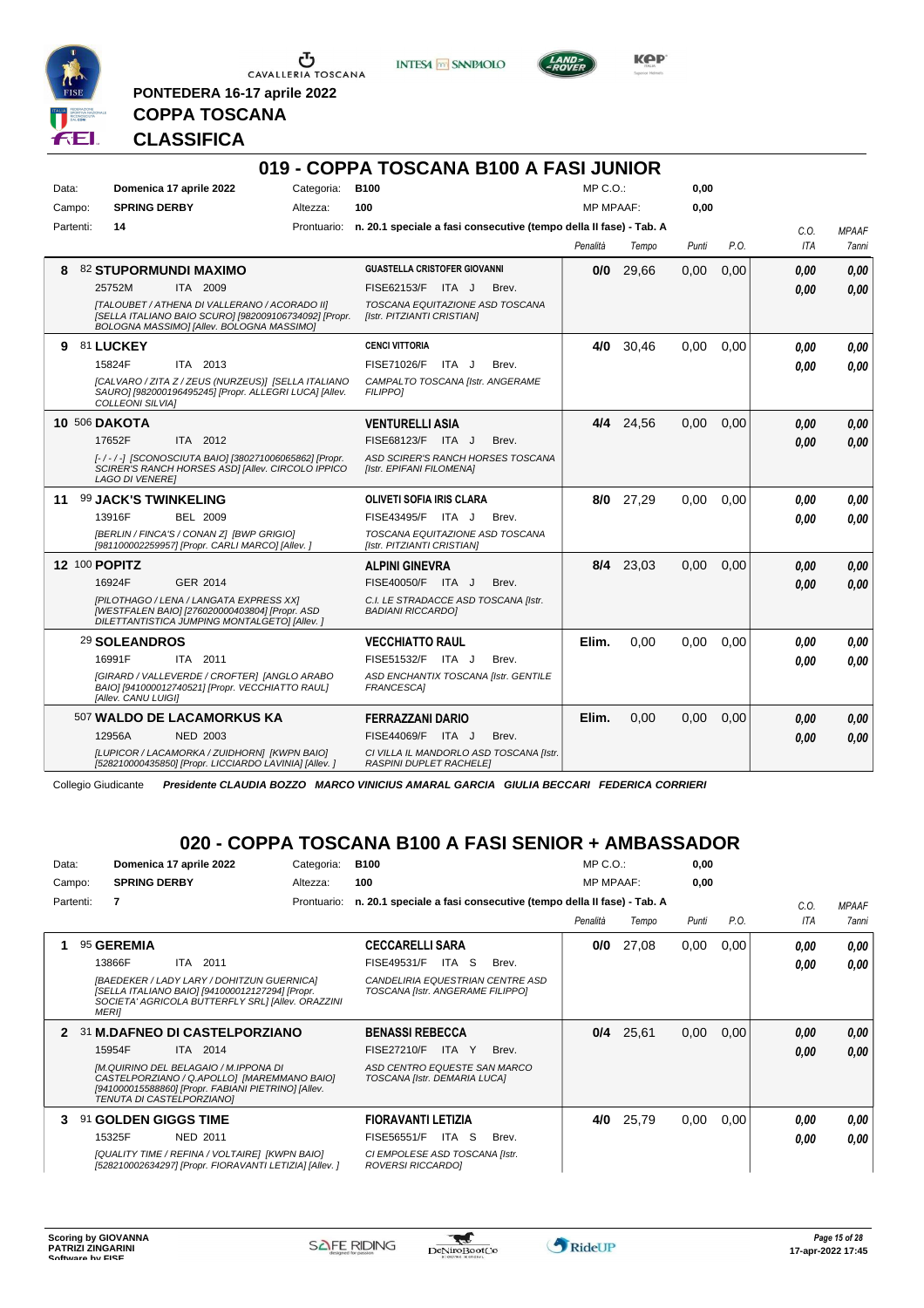

**PONTEDERA 16-17 aprile 2022**

**INTESA** M SANPAOLO



**Kep** 

## **CLASSIFICA**

**COPPA TOSCANA**

|           |                      |                                                                                                                                                 |            | 020 - COPPA TOSCANA B100 A FASI SENIOR + AMBASSADOR                            |                  |       |       |      |            |              |
|-----------|----------------------|-------------------------------------------------------------------------------------------------------------------------------------------------|------------|--------------------------------------------------------------------------------|------------------|-------|-------|------|------------|--------------|
| Data:     |                      | Domenica 17 aprile 2022                                                                                                                         | Categoria: | <b>B100</b>                                                                    | $MP C. O.$ :     |       | 0,00  |      |            |              |
| Campo:    | <b>SPRING DERBY</b>  |                                                                                                                                                 | Altezza:   | 100                                                                            | <b>MP MPAAF:</b> |       | 0.00  |      |            |              |
| Partenti: | 7                    |                                                                                                                                                 |            | Prontuario: n. 20.1 speciale a fasi consecutive (tempo della II fase) - Tab. A |                  |       |       |      | C.O.       | <b>MPAAF</b> |
|           |                      |                                                                                                                                                 |            |                                                                                | Penalità         | Tempo | Punti | P.O. | <b>ITA</b> | 7anni        |
| 4         | 94 ROSSO DI RIBANO   |                                                                                                                                                 |            | VIVOLI RINALDO                                                                 | 4/0              | 28,41 | 0,00  | 0,00 | 0,00       | 0.00         |
|           | 17565F               | ITA 2012                                                                                                                                        |            | FISE51310/F<br>ITA Y<br>Brev.                                                  |                  |       |       |      | 0.00       | 0,00         |
|           | COLONNA GIOVANNII    | IREBUS DI VALMARINA / MONDELLA DI RIBANO /<br>PAPILLON DE LA COURI [SELLA ITALIANO SAURO]<br>[982000192325222] [Propr. CHIAPPA ALBERTO] [Allev. |            | TOSCANA EQUITAZIONE ASD TOSCANA<br>[Istr. PITZIANTI CRISTIAN]                  |                  |       |       |      |            |              |
|           | 5 582 NORIAL         |                                                                                                                                                 |            | <b>CAVARRETTA NICHOLAS</b>                                                     | 4/0              | 28,47 | 0,00  | 0,00 | 0.00       | 0,00         |
|           | 17829F               | ITA 2006                                                                                                                                        |            | FISE56963/F<br>ITA<br>Brev.<br>Y                                               |                  |       |       |      | 0.00       | 0.00         |
|           | <b>SERRA MARIOI</b>  | [FLAMENGO / URAGANA II / UNGARETTI] [ANGLO ARABO<br>BAIO] [972000000571411] [Propr. ALOIGI SAMUEL] [Allev.                                      |            | IL GUALDO ASD TOSCANA [Istr.<br>PASQUINUCCI ILENIA]                            |                  |       |       |      |            |              |
|           | 6 590 SLIGO LANDACCO |                                                                                                                                                 |            | PELLEGRINI QUARANTOTTI LORENZO                                                 | 0/Elim.          | 0,00  | 0,00  | 0.00 | 0,00       | 0,00         |
|           | 46658B               | IRL 2010                                                                                                                                        |            | <b>FISE71740/F</b><br>ITA SA Brev.                                             |                  |       |       |      | 0,00       | 0,00         |
|           | [Allev.]             | [CHACCO BLUE / LANDGRAEFIN / ] [IRISH SPORT<br>HORSE BAIO] [372141404753876] [Propr. GIERREGI SAS]                                              |            | SIENA RIDING CLUB 2 JUMPING TEAM ASD<br>TOSCANA [Istr. MATTEUCCI MAURO]        |                  |       |       |      |            |              |
|           | 97 GRANJ             |                                                                                                                                                 |            | <b>CLEMENTE SILVIA MARIA FRANCESCA</b>                                         | Elim.            | 0,00  | 0.00  | 0.00 | 0.00       | 0.00         |
|           | 12178F               | GER 2008                                                                                                                                        |            | <b>FISE47282/F</b><br>Brev.<br>ITA<br>Y                                        |                  |       |       |      | 0.00       | 0.00         |
|           |                      | [RUBINERO / WEDGEWOOD / WITTINGER] [HANNOVER<br>BAIO] [276098102363929] [Propr. PATRIZI MARIO] [Allev. ]                                        |            | CANDELIRIA EQUESTRIAN CENTRE ASD<br>TOSCANA [Istr. ANGERAME FILIPPO]           |                  |       |       |      |            |              |

Collegio Giudicante *Presidente CLAUDIA BOZZO MARCO VINICIUS AMARAL GARCIA GIULIA BECCARI FEDERICA CORRIERI*

#### **021 - COPPA TOSCANA B90 A FASI JUNIOR**

| Data:     | Domenica 17 aprile 2022<br><b>SPRING DERBY</b>                                                                                                               | Categoria:<br>Altezza: | <b>B90</b><br>90                                                   | MP C. O.<br><b>MP MPAAF:</b> |             | 0,00<br>0.00 |      |            |              |
|-----------|--------------------------------------------------------------------------------------------------------------------------------------------------------------|------------------------|--------------------------------------------------------------------|------------------------------|-------------|--------------|------|------------|--------------|
| Campo:    |                                                                                                                                                              |                        |                                                                    |                              |             |              |      |            |              |
| Partenti: | 22                                                                                                                                                           | Prontuario:            | n. 20.1 speciale a fasi consecutive (tempo della Il fase) - Tab. A |                              |             |              |      | C.0        | <b>MPAAF</b> |
|           |                                                                                                                                                              |                        |                                                                    | Penalità                     | Tempo       | Punti        | P.O. | <b>ITA</b> | 7anni        |
|           | 1 107 VANITY DU SUD                                                                                                                                          |                        | <b>MATTUGINI ADELE</b>                                             |                              | $0/0$ 23.96 | 0,00         | 0.00 | 0,00       | 0,00         |
|           | FRA 2009<br>03989C                                                                                                                                           |                        | FISE66506/F ITA C<br>Brev.                                         |                              |             |              |      | 0.00       | 0.00         |
|           | [X / X / 1 [SCONOSCIUTA GRIGIO] [250259700389776]<br>[Propr. EQUIPASSIONE S.R.L.] [Allev.]                                                                   |                        | LE PRADE ASD TOSCANA [Istr. BENEDETTI<br>ALESSANDROI               |                              |             |              |      |            |              |
|           | 2 124 HONG KONG D.M.                                                                                                                                         |                        | <b>FRIAS GUERRERO ISABEL</b>                                       | 0/0                          | 25,53       | 0.00         | 0.00 | 0.00       | 0.00         |
|           | 28461BXX<br>ITA 2009                                                                                                                                         |                        | FISE50057/F ITA C<br>Brev.                                         |                              |             |              |      | 0.00       | 0.00         |
|           | [-/-/] [SCONOSCIUTA SAURO] [941000012117436] [Propr.<br>RAFFEINER BERND] [Allev. IL BOSCHETTO SOCIETA'<br><b>AGRICOLA SRLI</b>                               |                        | JUMPING MONTALGETO ASD TOSCANA<br>[Istr. FRANCHINI MAURO]          |                              |             |              |      |            |              |
|           | 3 126 UNAROSA DEL CASTEGNO                                                                                                                                   |                        | <b>ORSINI GUARNIERI SOPHIA</b>                                     | 0/0                          | 26,19       | 0,00         | 0.00 | 0,00       | 0.00         |
|           | 18275F<br>ITA 2014                                                                                                                                           |                        | FISE44914/F ITA J<br>Brev.                                         |                              |             |              |      | 0.00       | 0,00         |
|           | [ECO DEL CASTEGNO / ROSA ROSA / RAMIRO Z] [SELLA<br>ITALIANO BAIO] [982000196509402] [Propr. ORSINI PAOLO]<br>[Allev. BOGLIONI GUERINO]                      |                        | TOSCANA EQUITAZIONE ASD TOSCANA<br>[Istr. PITZIANTI CRISTIAN]      |                              |             |              |      |            |              |
|           | 4 122 CORLANDO VAN DE LAKS                                                                                                                                   |                        | <b>LODI BIANCA</b>                                                 | 0/0                          | 26,86       | 0,00         | 0,00 | 0.00       | 0.00         |
|           | 03637C<br>BEL 2002                                                                                                                                           |                        | FISE53335/F<br>ITA C<br>Brev.                                      |                              |             |              |      | 0,00       | 0.00         |
|           | <b>IORLANDO / NIKITA / QUICK D'ARGENTANI IBEL.</b><br>WARMBLOEDPAARD BAIO] [967000001522074] [Propr.<br>RISSOTTO GIUSEPPINA] [Allev.]                        |                        | JUMPING MONTALGETO ASD TOSCANA<br>[Istr. FRANCHINI MAURO]          |                              |             |              |      |            |              |
|           | 5 114 CAANTO                                                                                                                                                 |                        | <b>NUTI GIADA</b>                                                  |                              | $0/0$ 27.27 | 0.00         | 0.00 | 0,00       | 0.00         |
|           | 14994A<br>ITA 2007                                                                                                                                           |                        | <b>FISE60084/F</b><br>ITA J<br>Brev.                               |                              |             |              |      | 0.00       | 0.00         |
|           | [ACCOLT / STAR 91 / AMIGO] [SELLA ITALIANO BAIO<br>SCURO] [97200000561806] [Propr. GENTINI ROBERTA]<br>[Allev. GENTINI ROBERTA]                              |                        | RIO BRAVO SSD A RL TOSCANA [Istr.<br>PATANIA ANDREAI               |                              |             |              |      |            |              |
|           | 6 115 PRESSING DEL BARONCIO                                                                                                                                  |                        | <b>DORONI SARA</b>                                                 | 0/0                          | 28,21       | 0,00         | 0.00 | 0,00       | 0,00         |
|           | 08632E<br>ITA 2004                                                                                                                                           |                        | FISE58711/F ITA C<br>Brev.                                         |                              |             |              |      | 0,00       | 0.00         |
|           | <b>IGRAF NOIR / DAYKEERINGI DEL BARONCIO / CRUISINGI</b><br>[SELLA ITALIANO SAURO] [977121001325319] [Propr.<br>TESTA FRANCESCA] [Allev. AZ.AGRIC. BARONCIO] |                        | PICCHIO RANCH ASD TOSCANA [Istr.<br><b>FRANCHINI CRISTIANI</b>     |                              |             |              |      |            |              |

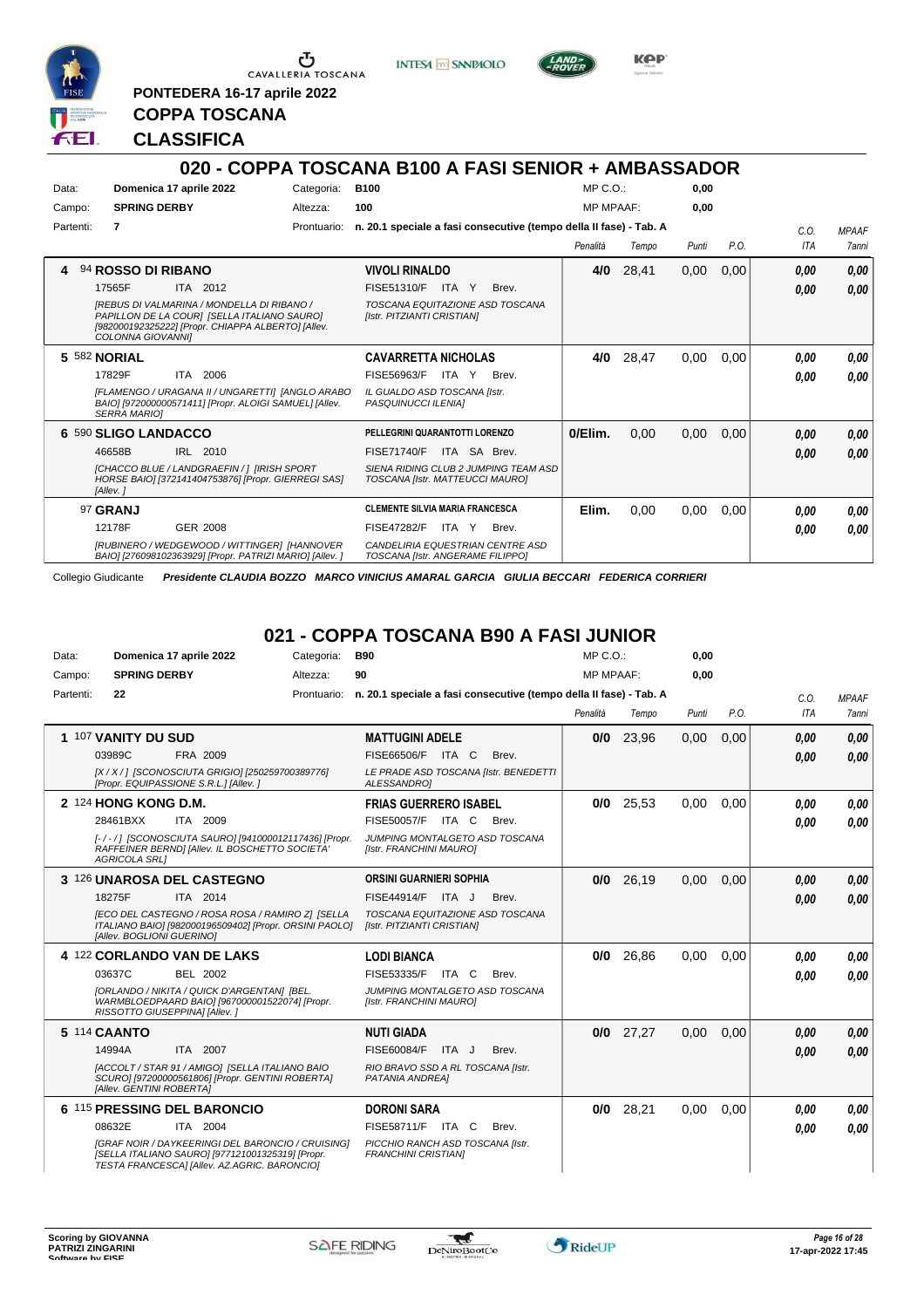

**PONTEDERA 16-17 aprile 2022**

**INTESA M** SANPAOLO



**Kep** 

## **COPPA TOSCANA CLASSIFICA**

|             |                                                                                                                                           |            | 021 - COPPA TOSCANA B90 A FASI JUNIOR                                          |                  |                  |       |      |      |              |
|-------------|-------------------------------------------------------------------------------------------------------------------------------------------|------------|--------------------------------------------------------------------------------|------------------|------------------|-------|------|------|--------------|
| Data:       | Domenica 17 aprile 2022                                                                                                                   | Categoria: | <b>B90</b>                                                                     | $MP C. O.$ :     |                  | 0,00  |      |      |              |
| Campo:      | <b>SPRING DERBY</b>                                                                                                                       | Altezza:   | 90                                                                             | <b>MP MPAAF:</b> |                  | 0,00  |      |      |              |
| Partenti:   | 22                                                                                                                                        |            | Prontuario: n. 20.1 speciale a fasi consecutive (tempo della II fase) - Tab. A |                  |                  |       |      | C.O. | <b>MPAAF</b> |
|             |                                                                                                                                           |            |                                                                                | Penalità         | Tempo            | Punti | P.O. | ITA  | 7anni        |
|             | 7 513 APPLE DE COQUERIE                                                                                                                   |            | <b>FRANCHI LAPO</b>                                                            | 0/0              | 34,87            | 0,00  | 0,00 | 0.00 | 0.00         |
|             | 13235D<br>FRA 2010                                                                                                                        |            | FISE56033/F ITA G<br>Brev.                                                     |                  |                  |       |      | 0.00 | 0.00         |
|             | [CALVARO / POESIE DE COQUERIE / HEARTBREAKER]<br>[SELLA FRANCESE BAIO] [250259701035540] [Propr. DE<br>ALES FERRAZ TIAGO] [Allev.]        |            | EQUESTRIAN CLUB FIRENZE SSD A RL<br>TOSCANA [Istr. BARONI KATIA]               |                  |                  |       |      |      |              |
|             | 8 125 CRACKOUNETTE                                                                                                                        |            | <b>BARSOTTI MARTINA</b>                                                        | 4/0              | 24,99            | 0.00  | 0.00 | 0.00 | 0,00         |
|             | 17057F<br>FRA 2012                                                                                                                        |            | FISE47285/F ITA J<br>Brev.                                                     |                  |                  |       |      | 0.00 | 0.00         |
|             | [SECRET SINGER / FAZENDERA / IAGO] [ANGLO ARABO<br>BAIO] [250258500057041] [Propr. EQUIPASSIONE S.R.L.]<br>[Allev.]                       |            | LE PRADE ASD TOSCANA [Istr. BENEDETTI<br>ALESSANDRO]                           |                  |                  |       |      |      |              |
| 9           | 90 CHRISTEL B                                                                                                                             |            | <b>PIFFERI DOROTEA</b>                                                         |                  | $4/0$ 27,12      | 0,00  | 0,00 | 0,00 | 0,00         |
|             | 15522E<br><b>NED 2007</b>                                                                                                                 |            | FISE57610/F ITA J<br>Brev.                                                     |                  |                  |       |      | 0.00 | 0.00         |
|             | [MR. BLUE / VETAIRE / HEARTBREAKER] [KWPN BAIO]<br>[528003000708039] [Propr. CALDARI ANNA RITA] [Allev. ]                                 |            | PICCHIO RANCH ASD TOSCANA [Istr.<br><b>FRANCHINI CRISTIAN]</b>                 |                  |                  |       |      |      |              |
| 10 109 BART |                                                                                                                                           |            | <b>GIANNETTA MATILDE</b>                                                       | 4/0              | 27,48            | 0,00  | 0,00 | 0,00 | 0,00         |
|             | 12570F<br><b>NED 2006</b>                                                                                                                 |            | FISE62929/F ITA C<br>Brev.                                                     |                  |                  |       |      | 0.00 | 0.00         |
|             | [UPGRADE / NORALY / HAMAR] [KWPN BAIO]                                                                                                    |            | NADIR ASD TOSCANA [Istr. MUSACCHIA                                             |                  |                  |       |      |      |              |
|             | [528210000878675] [Propr. SELVI SABINA] [Allev. ]<br>11 512 ZEUS-Z                                                                        |            | STEFANIA]<br><b>FERRI CHIARA</b>                                               |                  | 4/0 27.58        | 0,00  | 0,00 | 0,00 | 0.00         |
|             | 11805F<br><b>NED 2003</b>                                                                                                                 |            | FISE54623/F ITA C<br>Brev.                                                     |                  |                  |       |      | 0.00 | 0.00         |
|             | [ZANDOR Z / RAMONA / RADJAH Z] [ZANGERSHEIDE                                                                                              |            | EQUESTRIAN CLUB FIRENZE SSD A RL                                               |                  |                  |       |      |      |              |
|             | BAIO] [528210000631596] [Propr. MASSARELLI LUIGI]<br>[Allev.]                                                                             |            | TOSCANA [Istr. BARONI KATIA]                                                   |                  |                  |       |      |      |              |
|             | 12 120 CHARMEUR                                                                                                                           |            | <b>CIBEI SOFIA</b>                                                             |                  | $0/4$ 27,81      | 0.00  | 0.00 | 0.00 | 0.00         |
|             | 18036F<br>GER 2006                                                                                                                        |            | <b>FISE56008/F</b><br>ITA J<br>Brev.                                           |                  |                  |       |      | 0.00 | 0.00         |
|             | [CORNET OBOLENSKY / CONCHITA / CHARISMA I]                                                                                                |            | TEAM DEL MARCO LIGURIA [Istr. MASSARI                                          |                  |                  |       |      |      |              |
|             | [WESTFALEN BAIO] [981100002087555] [Propr. CIBEI<br>GABRIELE] [Allev. CIBEI GABRIELE]                                                     |            | <b>MICHELE1</b>                                                                |                  |                  |       |      |      |              |
|             | <b>13 515 FARINE</b>                                                                                                                      |            | <b>TARTAGLIA VIOLA</b>                                                         | 4/0              | 29,09            | 0,00  | 0,00 | 0,00 | 0,00         |
|             | 17784F<br><b>NED 2010</b>                                                                                                                 |            | FISE61700/F ITA J<br>Brev.                                                     |                  |                  |       |      | 0.00 | 0.00         |
|             | [ATLEET / LORETTE / DROOMWALS] [KWPN SAURO]<br>[528210002553266] [Propr. A.S.D. CENTRO EQUESTRE<br>BELLAVISTA] [Allev.]                   |            | CE BELLAVISTA ASD TOSCANA [Istr. TALINI<br>RICCARDO]                           |                  |                  |       |      |      |              |
|             | 14 123 JIMAGINE DE LA NOYELLE                                                                                                             |            | <b>MUSINA EMMA</b>                                                             | 4/0              | 29,77            | 0,00  | 0,00 | 0.00 | 0,00         |
|             | 18210F<br>BEL 2015                                                                                                                        |            | FISE50803/F ITA C<br>Brev.                                                     |                  |                  |       |      | 0.00 | 0.00         |
|             | JJOY VAN'T ZORGVLIET / VOLGA DE LA NOYELLE / EL<br>ESPOIR DE RETZI [CHEVAL DE SPORT BELG BAIO]                                            |            | LIVORNO EQUESTRIAN CENTER ASD<br>TOSCANA [Istr. MIGLI RICCARDO]                |                  |                  |       |      |      |              |
|             | [981100004109487] [Propr. PRUNAI ELISA] [Allev. ]                                                                                         |            |                                                                                |                  |                  |       |      |      |              |
|             | 15 121 L'AMOUR FOU                                                                                                                        |            | <b>CAPECCHI MARTA</b>                                                          |                  | <b>4/0</b> 32,69 | 0,00  | 0,00 | 0,00 | 0,00         |
|             | 08771E<br>ITA 2004                                                                                                                        |            | FISE54409/F ITA C<br>Brev.                                                     |                  |                  |       |      | 0,00 | 0,00         |
|             | [STARON / AIMEE DES BORDES / QUIRACO] [SELLA<br>ITALIANO BAIO] [977121001829396] [Propr. CUDONI GIAN<br>MARIA] [Allev. CUDONI GIAN MARIA] |            | C.I. BAVIGLIANO ASD TOSCANA [Istr.<br>DROVANDI DANILO]                         |                  |                  |       |      |      |              |
|             | 16 116 ZARA LOULOU                                                                                                                        |            | <b>BALLATORI RACHELE</b>                                                       |                  | 5/0 26,32        | 0.00  | 0.00 | 0,00 | 0,00         |
|             | 18481F<br><b>GER 2009</b>                                                                                                                 |            | FISE57641/F ITA C<br>Brev.                                                     |                  |                  |       |      | 0,00 | 0.00         |
|             | [C-TRENTON Z / JULIA'S LADY / LORD CALANDO]<br>[HOLSTEINER GRIGIO] [276020000653307] [Propr.                                              |            | CLUB IPPICO IL CAVALIERE ASD TOSCANA<br>[Istr. FANTOZZI MATTEO]                |                  |                  |       |      |      |              |
|             | PUGGELLI BARBARA] [Allev.]                                                                                                                |            |                                                                                |                  |                  |       |      |      |              |
|             | <b>17 113 AURORA</b>                                                                                                                      |            | <b>RIZZO VERONICA</b>                                                          |                  | 5/0 33,69        | 0,00  | 0,00 | 0,00 | 0,00         |
|             | 29180T<br>GER 2011                                                                                                                        |            | FISE60808/F ITA C<br>Brev.                                                     |                  |                  |       |      | 0,00 | 0.00         |
|             | [CANTO / ISLANE / LACROS] [HOLSTEINER BAIO]<br>[276020000159205] [Propr. MARIN BRUNO] [Allev. ]                                           |            | EQUESTRIAN CLUB FIRENZE SSD A RL<br>TOSCANA [Istr. BARONI KATIA]               |                  |                  |       |      |      |              |
|             | <b>18 134 BETA FURST W</b>                                                                                                                |            | <b>MORDINI LAVINIA</b>                                                         | 4/Elim.          | 0,00             | 0.00  | 0,00 | 0,00 | 0,00         |
|             | 03514C<br>BEL 2001                                                                                                                        |            | FISE55728/F ITA C<br>Brev.                                                     |                  |                  |       |      | 0,00 | 0,00         |
|             | [PUCCINI / COTI-FURST / FUERST FERDINAND] [BWP<br>BAIO] [981100000329629] [Propr. ASS. SPORT. ALL.TO<br>BAVIGLIANO] [Allev. ]             |            | C.I. BAVIGLIANO ASD TOSCANA [Istr.<br>DROVANDI DANILO]                         |                  |                  |       |      |      |              |
|             | <b>30 BAT VAN T' WINKELVELDEKE</b>                                                                                                        |            | <b>RAMACCIOTTI GINEVRA</b>                                                     | Elim.            | 0,00             | 0,00  | 0,00 | 0,00 | 0,00         |
|             | 12161E<br>BEL 2007                                                                                                                        |            | FISE47269/F ITA C<br>Brev.                                                     |                  |                  |       |      | 0.00 | 0.00         |
|             | [REXAR DU HOUSSOIT / VANITY / CLINTON] [SELLA<br>BELGA BAIO] [981100000569890] [Propr. IANNICE                                            |            | LE PRADE ASD TOSCANA [Istr. BENEDETTI<br>ALESSANDRO]                           |                  |                  |       |      |      |              |
|             | VALENTINA] [Allev.]                                                                                                                       |            |                                                                                |                  |                  |       |      |      |              |



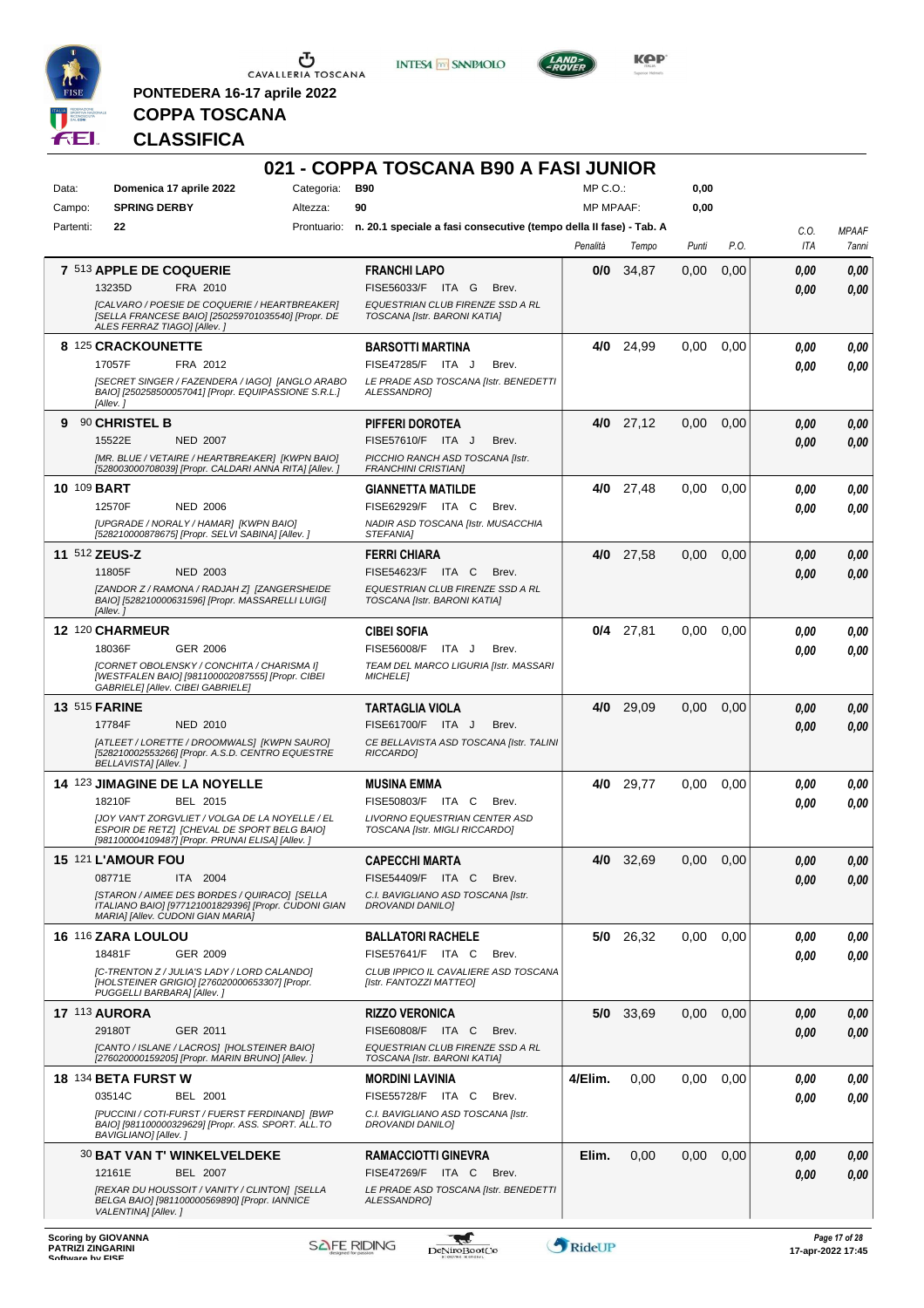

<u>ය</u> CAVALLERIA TOSCANA

**PONTEDERA 16-17 aprile 2022**

**INTESA** M SANPAOLO



**KPP** 

## **CLASSIFICA**

**COPPA TOSCANA**

#### **021 - COPPA TOSCANA B90 A FASI JUNIOR** Data: **Domenica 17 aprile 2022** Categoria: B90 Prontuario: **n. 20.1 speciale a fasi consecutive (tempo della II fase) - Tab. A** Campo: **SPRING DERBY** Partenti: **22** Altezza: **90**  $MP \cap \bigcap$ MP MPAAF: **0,00 0,00** *Penalità Tempo Punti P.O. C.O. ITA MPAAF 7anni* 111 **LARINKA K&M** NED 2010 **COPPOLA SVEVA** *[MEANDER V.D. HEIMERIETE / KATINKA / ENRICO] [APPALOOSA SAURO] [528210002492715] [Propr. COPPOLA STEFANO] [Allev. ] JUMPING MONTALGETO ASD TOSCANA [Istr. FRANCHINI MAURO]* 17884F NED 2010 FISE61793/F ITA C Brev. *0,00 0,00* **Elim.** 0,00 0,00 0,00 *0,00 0,00 0,00* 517 **URANIASX** ITA 2013 **ROSSI GINEVRA** *[KSAR-SITTE / CLARETTINA / ARPEGE DU BOIS] [SELLA ITALIANO SAURO] [941000012741889] [Propr. PERRA MATTEO] [Allev. PERRA MATTEO] ASD SCIRER'S RANCH HORSES TOSCANA [Istr. EPIFANI FILOMENA]* 05231N ITA 2013 FISE68127/F ITA J Brev. **0,00 0,00 Elim.** 0,00 0,00 0,00 *0,00 0,00 0,00* **NP** 112 **PIPPEREDDU** ITA 2008 **SAMMURI GIULIA** *[ANIMO / ISPANIA / AVENIR] [SELLA ITALIANO BAIO] [982009106735085] [Propr. MORACCI CLAUDIA] [Allev. CHERI SALVATORE] LIVORNO EQUESTRIAN CENTER ASD TOSCANA [Istr. MIGLI RICCARDO]* 14189F ITA 2008 FISE61526/F ITA C Brev. <mark>0,00 0,00</mark> **N.P.** 0,00 0,00 0,00 *0,00 0,00 0,00*

Collegio Giudicante *Presidente CLAUDIA BOZZO MARCO VINICIUS AMARAL GARCIA GIULIA BECCARI FEDERICA CORRIERI*

## **022 - COPPA TOSCANA B90 A FASI SENIOR**

| Data:     | Domenica 17 aprile 2022                                                                                                                            | Categoria: | <b>B90</b>                                                                     | MP C.O.:         |             | 0,00  |      |            |              |
|-----------|----------------------------------------------------------------------------------------------------------------------------------------------------|------------|--------------------------------------------------------------------------------|------------------|-------------|-------|------|------------|--------------|
| Campo:    | <b>SPRING DERBY</b>                                                                                                                                | Altezza:   | 90                                                                             | <b>MP MPAAF:</b> |             | 0.00  |      |            |              |
| Partenti: | $\overline{7}$                                                                                                                                     |            | Prontuario: n. 20.1 speciale a fasi consecutive (tempo della II fase) - Tab. A |                  |             |       |      | C.O.       | <b>MPAAF</b> |
|           |                                                                                                                                                    |            |                                                                                | Penalità         | Tempo       | Punti | P.O. | <b>ITA</b> | 7anni        |
|           | 1 102 NABRY                                                                                                                                        |            | <b>BULLI SIMONA</b>                                                            | 0/0              | 29,04       | 0,00  | 0,00 | 0.00       | 0.00         |
|           | ITA 2014<br>18012F                                                                                                                                 |            | <b>FISE9282/F</b><br>ITA S<br>Brev.                                            |                  |             |       |      | 0.00       | 0,00         |
|           | INABAB DE REVE / DOLLY DEL POGGIOSECCO / ROBIN Z<br>II] [SELLA ITALIANO BAIO] [982000192784001] [Propr.<br>BULLI SIMONA] [Allev. CAM. ALLEVAMENTI] |            | C.I. LE STRADACCE ASD TOSCANA [Istr.<br><b>BADIANI RICCARDOI</b>               |                  |             |       |      |            |              |
|           | 2 117 GAIGIN                                                                                                                                       |            | <b>NANNI KATIUSCIA</b>                                                         |                  | $0/0$ 31,03 | 0,00  | 0,00 | 0.00       | 0.00         |
|           | 10871F<br>ITA 2006                                                                                                                                 |            | FISE56700/F ITA SA Brev.                                                       |                  |             |       |      | 0.00       | 0.00         |
|           | [HEARTBREAKER / ELYSSA / NARCOS II] [SELLA<br>ITALIANO BAIO] [972000000584716] [Propr. SCETTRO<br>LAURA] [Allev. SCETTRO LAURA]                    |            | NADIR ASD TOSCANA [Istr. MUSACCHIA<br>STEFANIA1                                |                  |             |       |      |            |              |
| 3         | 34 BONSAI                                                                                                                                          |            | <b>FISICHELLA CRISTINA</b>                                                     | 2/1              | 40,90       | 0,00  | 0,00 | 0.00       | 0.00         |
|           | 15286F<br>ITA 2011                                                                                                                                 |            | 3728/F<br>ITA S<br>Brev.                                                       |                  |             |       |      | 0.00       | 0.00         |
|           | [ARABIAN OIL / FIORDOLIVA / ] [SELLA ITALIANO BAIO]<br>[941000012126017] [Propr. FISICHELLA CRISTINA] [Allev.<br><b>GIRIVETTO ERIKAI</b>           |            | C.E.SAN COLOMBANO TOSCANA [Istr.<br><b>UGORI GIANLUCAI</b>                     |                  |             |       |      |            |              |
|           | 4 511 KINGSIZE                                                                                                                                     |            | <b>DINI MORGANA</b>                                                            | 4/0              | 28.00       | 0.00  | 0.00 | 0.00       | 0.00         |
|           | BEL 2015<br>18283F                                                                                                                                 |            | FISE49900/F ITA Y<br>Brev.                                                     |                  |             |       |      | 0.00       | 0.00         |
|           | IEVERGLADE VDL / URIELLE DE LA DRIE / OPIUM DE<br>LAUBRY] [KWPN BAIO] [528210004178533] [Propr. DINI<br>MORGANA] [Allev.]                          |            | EQUESTRIAN CLUB FIRENZE SSD A RL<br>TOSCANA [Istr. BARONI KATIA]               |                  |             |       |      |            |              |
|           | 5 505 CENTALIR                                                                                                                                     |            | <b>MARCHI NICOLE</b>                                                           |                  | 8/0 26,84   | 0,00  | 0.00 | 0.00       | 0.00         |
|           | GER 2012<br>17813F                                                                                                                                 |            | FISE66963/F ITA J<br>Brev.                                                     |                  |             |       |      | 0.00       | 0.00         |
|           | [CENTADEL / CHACCURA / CHACCO-BLUE] [OLDENBURG<br>SAURO] [276020000056927] [Propr. DEGLI ESPOSTI<br>CLAUDIA] [Allev.]                              |            | CENTRO IPPICO PEGASO IOLO ASD<br>TOSCANA [Istr. MORINI IRENE]                  |                  |             |       |      |            |              |
|           | 6 118 VIVINA                                                                                                                                       |            | <b>CASTELLACCI DUCCIO</b>                                                      |                  | 5/4 31,32   | 0,00  | 0,00 | 0,00       | 0.00         |
|           | ITA 2014<br>28545G                                                                                                                                 |            | FISE56550/F ITA SA Brev.                                                       |                  |             |       |      | 0.00       | 0.00         |
|           | [NADIR DI SAN PATRIGNANO / DORIN / ] [SELLA<br>ITALIANO GRIGIO] [982000192789500] [Propr. PAIS<br>ANTONIO] [Allev.]                                |            | CI EMPOLESE ASD TOSCANA [Istr.<br>ROVERSI RICCARDOI                            |                  |             |       |      |            |              |
| FC 589    |                                                                                                                                                    |            | <b>MATTEUCCI MARCO</b>                                                         | <b>Partito</b>   |             |       |      | 0.00       | 0.00         |
|           |                                                                                                                                                    |            | FISE43978/F ITA Y 1°G                                                          |                  |             |       |      | 0.00       | 0.00         |
|           |                                                                                                                                                    |            | SIENA RIDING CLUB 2 JUMPING TEAM ASD<br>TOSCANA [Istr. MATTEUCCI MAURO]        |                  |             |       |      |            |              |

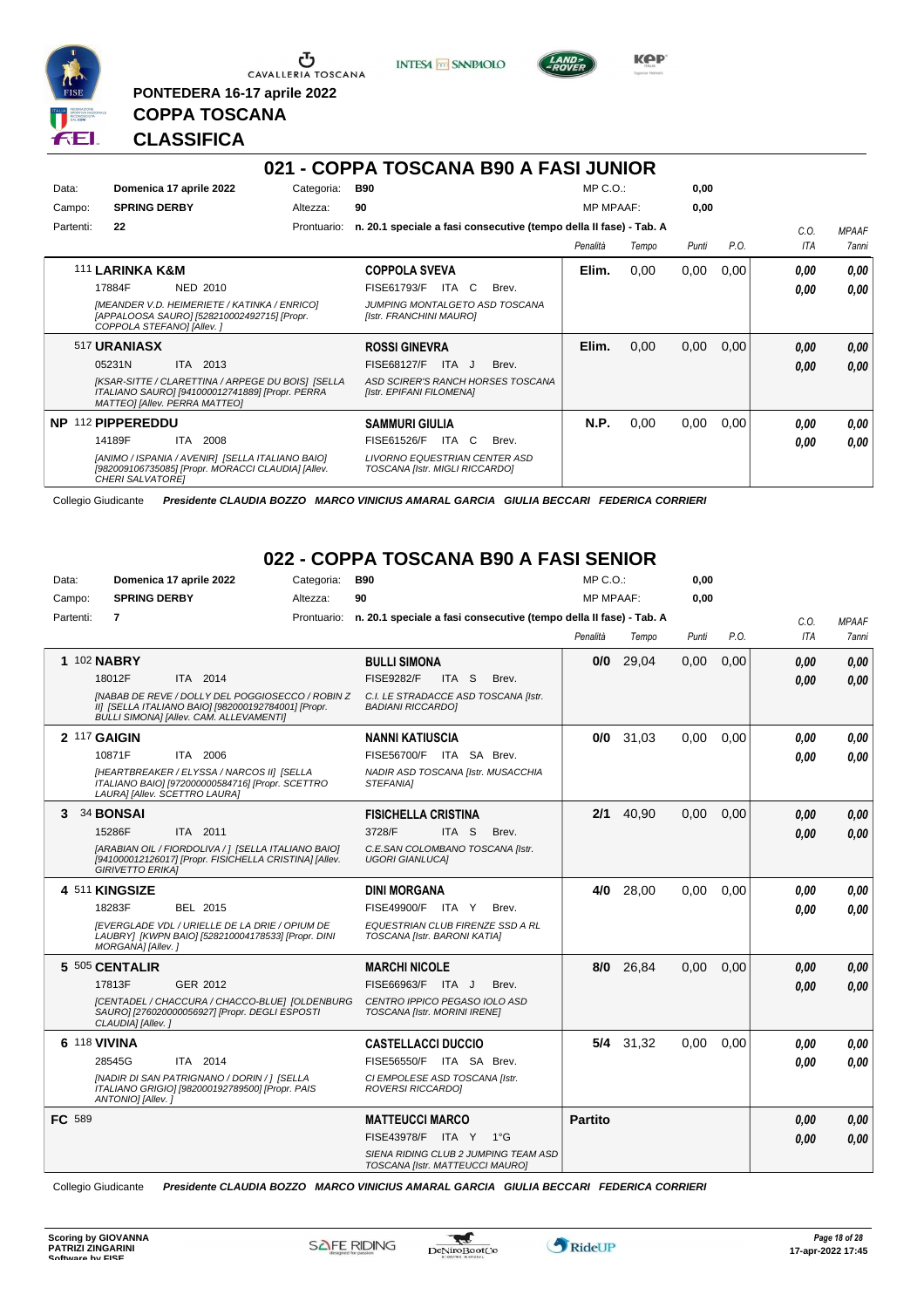

**PONTEDERA 16-17 aprile 2022**

**INTESA M** SANPAOLO



**Kep** 

# **COPPA TOSCANA CLASSIFICA**

| Domenica 17 aprile 2022<br><b>LB80</b><br>MP C. O.<br>0,00<br>Data:<br>Categoria:<br><b>SPRING DERBY</b><br><b>MP MPAAF:</b><br>0,00<br>Campo:<br>Altezza:<br>80<br>Partenti:<br>17<br>Prontuario: n. 3 a tempo - Tab. A<br>C.O.<br><b>MPAAF</b><br>P.O.<br><b>ITA</b><br>Penalità<br>Tempo<br>Punti<br>7anni<br>1 523 KAMMERHERREGARDENS CARINA<br>0<br>45,37<br>0,00<br>0,00<br>AZZAROLI NERI<br>0.00<br>0,00<br>FISE24298/R ITA C ALUDI<br>20345A<br><b>DEN 2010</b><br>0,00<br>0.00<br>EQUESTRIAN CLUB FIRENZE SSD A RL<br>[CHELLYS Z / CAPELLA / LANCELOT] [DANKS GRIGIO]<br>[208213990052115] [Propr. PIANTA BEATRICE ROSA<br>TOSCANA [Istr. BARONI KATIA]<br>MARIA] [Allev.]<br>2 43 GALASSIA<br><b>CAVINI EMMA</b><br>0, 54, 52<br>0,00<br>0,00<br>0,00<br>0.00<br>031971<br><b>SCN 2006</b><br>FISE60658/F<br>ITA C ALUDI<br>0,00<br>0.00<br>LE PRADE ASD TOSCANA [Istr. BENEDETTI<br>ALESSANDRO1<br>[941000001192009] [Propr. VADRUCCI GUERINO] [Allev. ]<br>3 508 ILLIAS VAN DE WITHOEVE<br><b>BORRI CAROLINA</b><br>56,30<br>0,00<br>0,00<br>0.00<br>0.00<br>0<br>03316C<br><b>BEL 2004 Pony</b><br>FISE45940/F ITA Y<br>Brev.<br>0.00<br>0.00<br>[BERKHOF'S BILLBOARD / SCONOSCIUTA / 1 [PONY<br>EQUESTRIAN CLUB FIRENZE SSD A RL<br>SAURO] [528210000676316] [Propr. TOMASELLA NADIA]<br>TOSCANA [Istr. BARONI KATIA]<br>[Allev.]<br>4 521 NASDACQUE.AS<br>0,00<br><b>NALLBANI TERESA</b><br>0<br>57,63<br>0,00<br>0,00<br>0.00<br>BEL 2013<br>FISE59746/F ITA C ALUDI<br>15848F<br>0.00<br>0.00<br>[ARAGORN VAN SCHUTTERSHOF / ROMI DE L'EAU /<br>SCUDERIE DEL VENTO ASD TOSCANA [Istr.<br>DARCO] [BEL. WARMBLOEDPAARD BAIO]<br><b>INNOCENTI MARCOI</b><br>[981100004027400] [Propr. NUCCIOTTI NOEMI] [Allev. ]<br>5 524 D'ARTAGNAN<br>60,80<br>0,00<br><b>FALSINI BARBARA</b><br>0<br>0,00<br>0.00<br>0,00<br>10640F<br>GER 2003<br>FISE71912/F ITA S<br>Brev.<br>0,00<br>0.00<br>[DINARD L / ROYAL CHOICE / CODEXCO] [WESTFALEN<br>CANDELIRIA EQUESTRIAN CENTRE ASD<br>SAURO] [380271001024438] [Propr. BUFALINI CINZIA]<br>TOSCANA [Istr. BIANCHI ELENA]<br>[Allev.]<br><b>44 PINTAU</b><br>0<br>60,86<br>0,00<br>0,00<br>6<br><b>LAPI GUIDO</b><br>0,00<br>0,00<br>18175F<br>ITA 2016<br>FISE56427/F<br>ITA C<br>A LUDI<br>0,00<br>0,00<br>[-/-/-] [SCONOSCIUTA SAURO] [380271004020117]<br>CANDELIRIA EQUESTRIAN CENTRE ASD<br>[Propr. LAPI FRANCESCO] [Allev. MANCA MARIO]<br>TOSCANA [Istr. ANGERAME FILIPPO]<br>7 92 ZETA CONY<br>62,34<br>0,00<br>0,00<br><b>BARBIERI CLOTILDE</b><br>0<br>0,00<br>0,00<br>16320F/ST<br>ITA 2015<br>FISE33732/F ITA J<br>Brev.<br>0.00<br>0,00<br>[QUIZZAU / REVANCHE Z / REVENGE W] [SELLA<br>CANDELIRIA EQUESTRIAN CENTRE ASD<br>ITALIANO SAURO] [380271000016015] [Propr. BIANCHI<br>TOSCANA [Istr. GORINI GIACOMO]<br>ELENA] [Allev. FODDE FRANCO]<br>8 525 NASDACQUE.AS<br><b>PAOLINI ALESSIA</b><br>0 62,52<br>0,00<br>0,00<br>0,00<br>0,00<br>15848F<br>BEL 2013<br>FISE72550/F ITA J<br>A LUDI<br>0,00<br>0,00<br>[ARAGORN VAN SCHUTTERSHOF / ROMI DE L'EAU /<br>SCUDERIE DEL VENTO ASD TOSCANA [Istr.<br>DARCO] [BEL. WARMBLOEDPAARD BAIO]<br><b>INNOCENTI MARCOI</b><br>[981100004027400] [Propr. NUCCIO I II NOEMI] [Allev. ]<br>0,00<br>9 519 PANAMERA AP<br>RONCAGLIA AICHA<br>$0$ 73,52<br>0.00<br>0,00<br>0.00<br>11981F<br><b>GER 2008</b><br>FISE51361/F ITA J<br>Brev.<br>0,00<br>0,00<br><b>IARGENTINUS / ARANCHA VAN DE KIEKENHOEF / SKIPPY</b><br>C.E.SAN COLOMBANO TOSCANA [Istr.<br>II] JOLDENBURG SAURO] [] [Propr. SELMER SABINE]<br><b>UGORI GIANLUCA]</b><br>[Allev.]<br>10 112 PIPPEREDDU<br>0,00<br><b>SAMMURI GIULIA</b><br>$0$ 74,00<br>0,00<br>0.00<br>0,00<br>14189F<br>ITA 2008<br>FISE61526/F ITA C<br>Brev.<br>0,00<br>0,00<br>[ANIMO / ISPANIA / AVENIR] [SELLA ITALIANO BAIO]<br><b>LIVORNO EQUESTRIAN CENTER ASD</b><br>[982009106735085] [Propr. MORACCI CLAUDIA] [Allev.<br>TOSCANA [Istr. MIGLI RICCARDO]<br>CHERI SALVATORE]<br>11 520 SIGALE<br>4<br>56,32<br>0,00<br>0,00<br><b>BRACALONI MADDALENA</b><br>0,00<br>0,00<br>17939F<br>FRA 2006<br>FISE53104/F ITA Y ALUDI<br>0,00<br>0,00<br>[FAR WEST DE BAUGY / KALINE / -] [SELLA FRANCESE<br>RIO BRAVO SSD A RL TOSCANA [Istr.<br>BAIO] [250259700119720] [Propr. BRACALONI<br>PATANIA ANDREA]<br>MADDALENA] [Allev.]<br>12 517 URANIASX<br>0,00<br>0,00<br><b>ROSSI GINEVRA</b><br>4 61,36<br>0,00<br>0,00<br>05231N<br>ITA 2013<br>FISE68127/F ITA J<br>Brev.<br>0,00<br>0,00<br>[KSAR-SITTE / CLARETTINA / ARPEGE DU BOIS] [SELLA<br>ASD SCIRER'S RANCH HORSES TOSCANA<br>ITALIANO SAURO] [941000012741889] [Propr. PERRA<br>[Istr. EPIFANI FILOMENA] |                               | 023 - COPPA TOSCANA LB80 A TEMPO JUN/SEN |  |  |  |
|------------------------------------------------------------------------------------------------------------------------------------------------------------------------------------------------------------------------------------------------------------------------------------------------------------------------------------------------------------------------------------------------------------------------------------------------------------------------------------------------------------------------------------------------------------------------------------------------------------------------------------------------------------------------------------------------------------------------------------------------------------------------------------------------------------------------------------------------------------------------------------------------------------------------------------------------------------------------------------------------------------------------------------------------------------------------------------------------------------------------------------------------------------------------------------------------------------------------------------------------------------------------------------------------------------------------------------------------------------------------------------------------------------------------------------------------------------------------------------------------------------------------------------------------------------------------------------------------------------------------------------------------------------------------------------------------------------------------------------------------------------------------------------------------------------------------------------------------------------------------------------------------------------------------------------------------------------------------------------------------------------------------------------------------------------------------------------------------------------------------------------------------------------------------------------------------------------------------------------------------------------------------------------------------------------------------------------------------------------------------------------------------------------------------------------------------------------------------------------------------------------------------------------------------------------------------------------------------------------------------------------------------------------------------------------------------------------------------------------------------------------------------------------------------------------------------------------------------------------------------------------------------------------------------------------------------------------------------------------------------------------------------------------------------------------------------------------------------------------------------------------------------------------------------------------------------------------------------------------------------------------------------------------------------------------------------------------------------------------------------------------------------------------------------------------------------------------------------------------------------------------------------------------------------------------------------------------------------------------------------------------------------------------------------------------------------------------------------------------------------------------------------------------------------------------------------------------------------------------------------------------------------------------------------------------------------------------------------------------------------------------------------------------------------------------------------------------------------------------------------------------------------------------------------------------------------------------------------------------------------------------------------------------------------------------------------------------------------------------------------------------------------------------------------------------------------------------------------------------------------------------------------------------------------------------------------------------------------------------------|-------------------------------|------------------------------------------|--|--|--|
|                                                                                                                                                                                                                                                                                                                                                                                                                                                                                                                                                                                                                                                                                                                                                                                                                                                                                                                                                                                                                                                                                                                                                                                                                                                                                                                                                                                                                                                                                                                                                                                                                                                                                                                                                                                                                                                                                                                                                                                                                                                                                                                                                                                                                                                                                                                                                                                                                                                                                                                                                                                                                                                                                                                                                                                                                                                                                                                                                                                                                                                                                                                                                                                                                                                                                                                                                                                                                                                                                                                                                                                                                                                                                                                                                                                                                                                                                                                                                                                                                                                                                                                                                                                                                                                                                                                                                                                                                                                                                                                                                                                                                  |                               |                                          |  |  |  |
|                                                                                                                                                                                                                                                                                                                                                                                                                                                                                                                                                                                                                                                                                                                                                                                                                                                                                                                                                                                                                                                                                                                                                                                                                                                                                                                                                                                                                                                                                                                                                                                                                                                                                                                                                                                                                                                                                                                                                                                                                                                                                                                                                                                                                                                                                                                                                                                                                                                                                                                                                                                                                                                                                                                                                                                                                                                                                                                                                                                                                                                                                                                                                                                                                                                                                                                                                                                                                                                                                                                                                                                                                                                                                                                                                                                                                                                                                                                                                                                                                                                                                                                                                                                                                                                                                                                                                                                                                                                                                                                                                                                                                  |                               |                                          |  |  |  |
|                                                                                                                                                                                                                                                                                                                                                                                                                                                                                                                                                                                                                                                                                                                                                                                                                                                                                                                                                                                                                                                                                                                                                                                                                                                                                                                                                                                                                                                                                                                                                                                                                                                                                                                                                                                                                                                                                                                                                                                                                                                                                                                                                                                                                                                                                                                                                                                                                                                                                                                                                                                                                                                                                                                                                                                                                                                                                                                                                                                                                                                                                                                                                                                                                                                                                                                                                                                                                                                                                                                                                                                                                                                                                                                                                                                                                                                                                                                                                                                                                                                                                                                                                                                                                                                                                                                                                                                                                                                                                                                                                                                                                  |                               |                                          |  |  |  |
|                                                                                                                                                                                                                                                                                                                                                                                                                                                                                                                                                                                                                                                                                                                                                                                                                                                                                                                                                                                                                                                                                                                                                                                                                                                                                                                                                                                                                                                                                                                                                                                                                                                                                                                                                                                                                                                                                                                                                                                                                                                                                                                                                                                                                                                                                                                                                                                                                                                                                                                                                                                                                                                                                                                                                                                                                                                                                                                                                                                                                                                                                                                                                                                                                                                                                                                                                                                                                                                                                                                                                                                                                                                                                                                                                                                                                                                                                                                                                                                                                                                                                                                                                                                                                                                                                                                                                                                                                                                                                                                                                                                                                  |                               |                                          |  |  |  |
|                                                                                                                                                                                                                                                                                                                                                                                                                                                                                                                                                                                                                                                                                                                                                                                                                                                                                                                                                                                                                                                                                                                                                                                                                                                                                                                                                                                                                                                                                                                                                                                                                                                                                                                                                                                                                                                                                                                                                                                                                                                                                                                                                                                                                                                                                                                                                                                                                                                                                                                                                                                                                                                                                                                                                                                                                                                                                                                                                                                                                                                                                                                                                                                                                                                                                                                                                                                                                                                                                                                                                                                                                                                                                                                                                                                                                                                                                                                                                                                                                                                                                                                                                                                                                                                                                                                                                                                                                                                                                                                                                                                                                  |                               |                                          |  |  |  |
|                                                                                                                                                                                                                                                                                                                                                                                                                                                                                                                                                                                                                                                                                                                                                                                                                                                                                                                                                                                                                                                                                                                                                                                                                                                                                                                                                                                                                                                                                                                                                                                                                                                                                                                                                                                                                                                                                                                                                                                                                                                                                                                                                                                                                                                                                                                                                                                                                                                                                                                                                                                                                                                                                                                                                                                                                                                                                                                                                                                                                                                                                                                                                                                                                                                                                                                                                                                                                                                                                                                                                                                                                                                                                                                                                                                                                                                                                                                                                                                                                                                                                                                                                                                                                                                                                                                                                                                                                                                                                                                                                                                                                  |                               |                                          |  |  |  |
|                                                                                                                                                                                                                                                                                                                                                                                                                                                                                                                                                                                                                                                                                                                                                                                                                                                                                                                                                                                                                                                                                                                                                                                                                                                                                                                                                                                                                                                                                                                                                                                                                                                                                                                                                                                                                                                                                                                                                                                                                                                                                                                                                                                                                                                                                                                                                                                                                                                                                                                                                                                                                                                                                                                                                                                                                                                                                                                                                                                                                                                                                                                                                                                                                                                                                                                                                                                                                                                                                                                                                                                                                                                                                                                                                                                                                                                                                                                                                                                                                                                                                                                                                                                                                                                                                                                                                                                                                                                                                                                                                                                                                  |                               |                                          |  |  |  |
|                                                                                                                                                                                                                                                                                                                                                                                                                                                                                                                                                                                                                                                                                                                                                                                                                                                                                                                                                                                                                                                                                                                                                                                                                                                                                                                                                                                                                                                                                                                                                                                                                                                                                                                                                                                                                                                                                                                                                                                                                                                                                                                                                                                                                                                                                                                                                                                                                                                                                                                                                                                                                                                                                                                                                                                                                                                                                                                                                                                                                                                                                                                                                                                                                                                                                                                                                                                                                                                                                                                                                                                                                                                                                                                                                                                                                                                                                                                                                                                                                                                                                                                                                                                                                                                                                                                                                                                                                                                                                                                                                                                                                  |                               |                                          |  |  |  |
|                                                                                                                                                                                                                                                                                                                                                                                                                                                                                                                                                                                                                                                                                                                                                                                                                                                                                                                                                                                                                                                                                                                                                                                                                                                                                                                                                                                                                                                                                                                                                                                                                                                                                                                                                                                                                                                                                                                                                                                                                                                                                                                                                                                                                                                                                                                                                                                                                                                                                                                                                                                                                                                                                                                                                                                                                                                                                                                                                                                                                                                                                                                                                                                                                                                                                                                                                                                                                                                                                                                                                                                                                                                                                                                                                                                                                                                                                                                                                                                                                                                                                                                                                                                                                                                                                                                                                                                                                                                                                                                                                                                                                  |                               |                                          |  |  |  |
|                                                                                                                                                                                                                                                                                                                                                                                                                                                                                                                                                                                                                                                                                                                                                                                                                                                                                                                                                                                                                                                                                                                                                                                                                                                                                                                                                                                                                                                                                                                                                                                                                                                                                                                                                                                                                                                                                                                                                                                                                                                                                                                                                                                                                                                                                                                                                                                                                                                                                                                                                                                                                                                                                                                                                                                                                                                                                                                                                                                                                                                                                                                                                                                                                                                                                                                                                                                                                                                                                                                                                                                                                                                                                                                                                                                                                                                                                                                                                                                                                                                                                                                                                                                                                                                                                                                                                                                                                                                                                                                                                                                                                  |                               |                                          |  |  |  |
|                                                                                                                                                                                                                                                                                                                                                                                                                                                                                                                                                                                                                                                                                                                                                                                                                                                                                                                                                                                                                                                                                                                                                                                                                                                                                                                                                                                                                                                                                                                                                                                                                                                                                                                                                                                                                                                                                                                                                                                                                                                                                                                                                                                                                                                                                                                                                                                                                                                                                                                                                                                                                                                                                                                                                                                                                                                                                                                                                                                                                                                                                                                                                                                                                                                                                                                                                                                                                                                                                                                                                                                                                                                                                                                                                                                                                                                                                                                                                                                                                                                                                                                                                                                                                                                                                                                                                                                                                                                                                                                                                                                                                  |                               |                                          |  |  |  |
|                                                                                                                                                                                                                                                                                                                                                                                                                                                                                                                                                                                                                                                                                                                                                                                                                                                                                                                                                                                                                                                                                                                                                                                                                                                                                                                                                                                                                                                                                                                                                                                                                                                                                                                                                                                                                                                                                                                                                                                                                                                                                                                                                                                                                                                                                                                                                                                                                                                                                                                                                                                                                                                                                                                                                                                                                                                                                                                                                                                                                                                                                                                                                                                                                                                                                                                                                                                                                                                                                                                                                                                                                                                                                                                                                                                                                                                                                                                                                                                                                                                                                                                                                                                                                                                                                                                                                                                                                                                                                                                                                                                                                  |                               |                                          |  |  |  |
|                                                                                                                                                                                                                                                                                                                                                                                                                                                                                                                                                                                                                                                                                                                                                                                                                                                                                                                                                                                                                                                                                                                                                                                                                                                                                                                                                                                                                                                                                                                                                                                                                                                                                                                                                                                                                                                                                                                                                                                                                                                                                                                                                                                                                                                                                                                                                                                                                                                                                                                                                                                                                                                                                                                                                                                                                                                                                                                                                                                                                                                                                                                                                                                                                                                                                                                                                                                                                                                                                                                                                                                                                                                                                                                                                                                                                                                                                                                                                                                                                                                                                                                                                                                                                                                                                                                                                                                                                                                                                                                                                                                                                  |                               |                                          |  |  |  |
|                                                                                                                                                                                                                                                                                                                                                                                                                                                                                                                                                                                                                                                                                                                                                                                                                                                                                                                                                                                                                                                                                                                                                                                                                                                                                                                                                                                                                                                                                                                                                                                                                                                                                                                                                                                                                                                                                                                                                                                                                                                                                                                                                                                                                                                                                                                                                                                                                                                                                                                                                                                                                                                                                                                                                                                                                                                                                                                                                                                                                                                                                                                                                                                                                                                                                                                                                                                                                                                                                                                                                                                                                                                                                                                                                                                                                                                                                                                                                                                                                                                                                                                                                                                                                                                                                                                                                                                                                                                                                                                                                                                                                  |                               |                                          |  |  |  |
|                                                                                                                                                                                                                                                                                                                                                                                                                                                                                                                                                                                                                                                                                                                                                                                                                                                                                                                                                                                                                                                                                                                                                                                                                                                                                                                                                                                                                                                                                                                                                                                                                                                                                                                                                                                                                                                                                                                                                                                                                                                                                                                                                                                                                                                                                                                                                                                                                                                                                                                                                                                                                                                                                                                                                                                                                                                                                                                                                                                                                                                                                                                                                                                                                                                                                                                                                                                                                                                                                                                                                                                                                                                                                                                                                                                                                                                                                                                                                                                                                                                                                                                                                                                                                                                                                                                                                                                                                                                                                                                                                                                                                  |                               |                                          |  |  |  |
|                                                                                                                                                                                                                                                                                                                                                                                                                                                                                                                                                                                                                                                                                                                                                                                                                                                                                                                                                                                                                                                                                                                                                                                                                                                                                                                                                                                                                                                                                                                                                                                                                                                                                                                                                                                                                                                                                                                                                                                                                                                                                                                                                                                                                                                                                                                                                                                                                                                                                                                                                                                                                                                                                                                                                                                                                                                                                                                                                                                                                                                                                                                                                                                                                                                                                                                                                                                                                                                                                                                                                                                                                                                                                                                                                                                                                                                                                                                                                                                                                                                                                                                                                                                                                                                                                                                                                                                                                                                                                                                                                                                                                  |                               |                                          |  |  |  |
|                                                                                                                                                                                                                                                                                                                                                                                                                                                                                                                                                                                                                                                                                                                                                                                                                                                                                                                                                                                                                                                                                                                                                                                                                                                                                                                                                                                                                                                                                                                                                                                                                                                                                                                                                                                                                                                                                                                                                                                                                                                                                                                                                                                                                                                                                                                                                                                                                                                                                                                                                                                                                                                                                                                                                                                                                                                                                                                                                                                                                                                                                                                                                                                                                                                                                                                                                                                                                                                                                                                                                                                                                                                                                                                                                                                                                                                                                                                                                                                                                                                                                                                                                                                                                                                                                                                                                                                                                                                                                                                                                                                                                  |                               |                                          |  |  |  |
|                                                                                                                                                                                                                                                                                                                                                                                                                                                                                                                                                                                                                                                                                                                                                                                                                                                                                                                                                                                                                                                                                                                                                                                                                                                                                                                                                                                                                                                                                                                                                                                                                                                                                                                                                                                                                                                                                                                                                                                                                                                                                                                                                                                                                                                                                                                                                                                                                                                                                                                                                                                                                                                                                                                                                                                                                                                                                                                                                                                                                                                                                                                                                                                                                                                                                                                                                                                                                                                                                                                                                                                                                                                                                                                                                                                                                                                                                                                                                                                                                                                                                                                                                                                                                                                                                                                                                                                                                                                                                                                                                                                                                  |                               |                                          |  |  |  |
|                                                                                                                                                                                                                                                                                                                                                                                                                                                                                                                                                                                                                                                                                                                                                                                                                                                                                                                                                                                                                                                                                                                                                                                                                                                                                                                                                                                                                                                                                                                                                                                                                                                                                                                                                                                                                                                                                                                                                                                                                                                                                                                                                                                                                                                                                                                                                                                                                                                                                                                                                                                                                                                                                                                                                                                                                                                                                                                                                                                                                                                                                                                                                                                                                                                                                                                                                                                                                                                                                                                                                                                                                                                                                                                                                                                                                                                                                                                                                                                                                                                                                                                                                                                                                                                                                                                                                                                                                                                                                                                                                                                                                  |                               |                                          |  |  |  |
|                                                                                                                                                                                                                                                                                                                                                                                                                                                                                                                                                                                                                                                                                                                                                                                                                                                                                                                                                                                                                                                                                                                                                                                                                                                                                                                                                                                                                                                                                                                                                                                                                                                                                                                                                                                                                                                                                                                                                                                                                                                                                                                                                                                                                                                                                                                                                                                                                                                                                                                                                                                                                                                                                                                                                                                                                                                                                                                                                                                                                                                                                                                                                                                                                                                                                                                                                                                                                                                                                                                                                                                                                                                                                                                                                                                                                                                                                                                                                                                                                                                                                                                                                                                                                                                                                                                                                                                                                                                                                                                                                                                                                  |                               |                                          |  |  |  |
|                                                                                                                                                                                                                                                                                                                                                                                                                                                                                                                                                                                                                                                                                                                                                                                                                                                                                                                                                                                                                                                                                                                                                                                                                                                                                                                                                                                                                                                                                                                                                                                                                                                                                                                                                                                                                                                                                                                                                                                                                                                                                                                                                                                                                                                                                                                                                                                                                                                                                                                                                                                                                                                                                                                                                                                                                                                                                                                                                                                                                                                                                                                                                                                                                                                                                                                                                                                                                                                                                                                                                                                                                                                                                                                                                                                                                                                                                                                                                                                                                                                                                                                                                                                                                                                                                                                                                                                                                                                                                                                                                                                                                  |                               |                                          |  |  |  |
|                                                                                                                                                                                                                                                                                                                                                                                                                                                                                                                                                                                                                                                                                                                                                                                                                                                                                                                                                                                                                                                                                                                                                                                                                                                                                                                                                                                                                                                                                                                                                                                                                                                                                                                                                                                                                                                                                                                                                                                                                                                                                                                                                                                                                                                                                                                                                                                                                                                                                                                                                                                                                                                                                                                                                                                                                                                                                                                                                                                                                                                                                                                                                                                                                                                                                                                                                                                                                                                                                                                                                                                                                                                                                                                                                                                                                                                                                                                                                                                                                                                                                                                                                                                                                                                                                                                                                                                                                                                                                                                                                                                                                  |                               |                                          |  |  |  |
|                                                                                                                                                                                                                                                                                                                                                                                                                                                                                                                                                                                                                                                                                                                                                                                                                                                                                                                                                                                                                                                                                                                                                                                                                                                                                                                                                                                                                                                                                                                                                                                                                                                                                                                                                                                                                                                                                                                                                                                                                                                                                                                                                                                                                                                                                                                                                                                                                                                                                                                                                                                                                                                                                                                                                                                                                                                                                                                                                                                                                                                                                                                                                                                                                                                                                                                                                                                                                                                                                                                                                                                                                                                                                                                                                                                                                                                                                                                                                                                                                                                                                                                                                                                                                                                                                                                                                                                                                                                                                                                                                                                                                  |                               |                                          |  |  |  |
|                                                                                                                                                                                                                                                                                                                                                                                                                                                                                                                                                                                                                                                                                                                                                                                                                                                                                                                                                                                                                                                                                                                                                                                                                                                                                                                                                                                                                                                                                                                                                                                                                                                                                                                                                                                                                                                                                                                                                                                                                                                                                                                                                                                                                                                                                                                                                                                                                                                                                                                                                                                                                                                                                                                                                                                                                                                                                                                                                                                                                                                                                                                                                                                                                                                                                                                                                                                                                                                                                                                                                                                                                                                                                                                                                                                                                                                                                                                                                                                                                                                                                                                                                                                                                                                                                                                                                                                                                                                                                                                                                                                                                  |                               |                                          |  |  |  |
|                                                                                                                                                                                                                                                                                                                                                                                                                                                                                                                                                                                                                                                                                                                                                                                                                                                                                                                                                                                                                                                                                                                                                                                                                                                                                                                                                                                                                                                                                                                                                                                                                                                                                                                                                                                                                                                                                                                                                                                                                                                                                                                                                                                                                                                                                                                                                                                                                                                                                                                                                                                                                                                                                                                                                                                                                                                                                                                                                                                                                                                                                                                                                                                                                                                                                                                                                                                                                                                                                                                                                                                                                                                                                                                                                                                                                                                                                                                                                                                                                                                                                                                                                                                                                                                                                                                                                                                                                                                                                                                                                                                                                  |                               |                                          |  |  |  |
|                                                                                                                                                                                                                                                                                                                                                                                                                                                                                                                                                                                                                                                                                                                                                                                                                                                                                                                                                                                                                                                                                                                                                                                                                                                                                                                                                                                                                                                                                                                                                                                                                                                                                                                                                                                                                                                                                                                                                                                                                                                                                                                                                                                                                                                                                                                                                                                                                                                                                                                                                                                                                                                                                                                                                                                                                                                                                                                                                                                                                                                                                                                                                                                                                                                                                                                                                                                                                                                                                                                                                                                                                                                                                                                                                                                                                                                                                                                                                                                                                                                                                                                                                                                                                                                                                                                                                                                                                                                                                                                                                                                                                  |                               |                                          |  |  |  |
|                                                                                                                                                                                                                                                                                                                                                                                                                                                                                                                                                                                                                                                                                                                                                                                                                                                                                                                                                                                                                                                                                                                                                                                                                                                                                                                                                                                                                                                                                                                                                                                                                                                                                                                                                                                                                                                                                                                                                                                                                                                                                                                                                                                                                                                                                                                                                                                                                                                                                                                                                                                                                                                                                                                                                                                                                                                                                                                                                                                                                                                                                                                                                                                                                                                                                                                                                                                                                                                                                                                                                                                                                                                                                                                                                                                                                                                                                                                                                                                                                                                                                                                                                                                                                                                                                                                                                                                                                                                                                                                                                                                                                  |                               |                                          |  |  |  |
|                                                                                                                                                                                                                                                                                                                                                                                                                                                                                                                                                                                                                                                                                                                                                                                                                                                                                                                                                                                                                                                                                                                                                                                                                                                                                                                                                                                                                                                                                                                                                                                                                                                                                                                                                                                                                                                                                                                                                                                                                                                                                                                                                                                                                                                                                                                                                                                                                                                                                                                                                                                                                                                                                                                                                                                                                                                                                                                                                                                                                                                                                                                                                                                                                                                                                                                                                                                                                                                                                                                                                                                                                                                                                                                                                                                                                                                                                                                                                                                                                                                                                                                                                                                                                                                                                                                                                                                                                                                                                                                                                                                                                  |                               |                                          |  |  |  |
|                                                                                                                                                                                                                                                                                                                                                                                                                                                                                                                                                                                                                                                                                                                                                                                                                                                                                                                                                                                                                                                                                                                                                                                                                                                                                                                                                                                                                                                                                                                                                                                                                                                                                                                                                                                                                                                                                                                                                                                                                                                                                                                                                                                                                                                                                                                                                                                                                                                                                                                                                                                                                                                                                                                                                                                                                                                                                                                                                                                                                                                                                                                                                                                                                                                                                                                                                                                                                                                                                                                                                                                                                                                                                                                                                                                                                                                                                                                                                                                                                                                                                                                                                                                                                                                                                                                                                                                                                                                                                                                                                                                                                  |                               |                                          |  |  |  |
|                                                                                                                                                                                                                                                                                                                                                                                                                                                                                                                                                                                                                                                                                                                                                                                                                                                                                                                                                                                                                                                                                                                                                                                                                                                                                                                                                                                                                                                                                                                                                                                                                                                                                                                                                                                                                                                                                                                                                                                                                                                                                                                                                                                                                                                                                                                                                                                                                                                                                                                                                                                                                                                                                                                                                                                                                                                                                                                                                                                                                                                                                                                                                                                                                                                                                                                                                                                                                                                                                                                                                                                                                                                                                                                                                                                                                                                                                                                                                                                                                                                                                                                                                                                                                                                                                                                                                                                                                                                                                                                                                                                                                  |                               |                                          |  |  |  |
|                                                                                                                                                                                                                                                                                                                                                                                                                                                                                                                                                                                                                                                                                                                                                                                                                                                                                                                                                                                                                                                                                                                                                                                                                                                                                                                                                                                                                                                                                                                                                                                                                                                                                                                                                                                                                                                                                                                                                                                                                                                                                                                                                                                                                                                                                                                                                                                                                                                                                                                                                                                                                                                                                                                                                                                                                                                                                                                                                                                                                                                                                                                                                                                                                                                                                                                                                                                                                                                                                                                                                                                                                                                                                                                                                                                                                                                                                                                                                                                                                                                                                                                                                                                                                                                                                                                                                                                                                                                                                                                                                                                                                  |                               |                                          |  |  |  |
|                                                                                                                                                                                                                                                                                                                                                                                                                                                                                                                                                                                                                                                                                                                                                                                                                                                                                                                                                                                                                                                                                                                                                                                                                                                                                                                                                                                                                                                                                                                                                                                                                                                                                                                                                                                                                                                                                                                                                                                                                                                                                                                                                                                                                                                                                                                                                                                                                                                                                                                                                                                                                                                                                                                                                                                                                                                                                                                                                                                                                                                                                                                                                                                                                                                                                                                                                                                                                                                                                                                                                                                                                                                                                                                                                                                                                                                                                                                                                                                                                                                                                                                                                                                                                                                                                                                                                                                                                                                                                                                                                                                                                  |                               |                                          |  |  |  |
|                                                                                                                                                                                                                                                                                                                                                                                                                                                                                                                                                                                                                                                                                                                                                                                                                                                                                                                                                                                                                                                                                                                                                                                                                                                                                                                                                                                                                                                                                                                                                                                                                                                                                                                                                                                                                                                                                                                                                                                                                                                                                                                                                                                                                                                                                                                                                                                                                                                                                                                                                                                                                                                                                                                                                                                                                                                                                                                                                                                                                                                                                                                                                                                                                                                                                                                                                                                                                                                                                                                                                                                                                                                                                                                                                                                                                                                                                                                                                                                                                                                                                                                                                                                                                                                                                                                                                                                                                                                                                                                                                                                                                  |                               |                                          |  |  |  |
|                                                                                                                                                                                                                                                                                                                                                                                                                                                                                                                                                                                                                                                                                                                                                                                                                                                                                                                                                                                                                                                                                                                                                                                                                                                                                                                                                                                                                                                                                                                                                                                                                                                                                                                                                                                                                                                                                                                                                                                                                                                                                                                                                                                                                                                                                                                                                                                                                                                                                                                                                                                                                                                                                                                                                                                                                                                                                                                                                                                                                                                                                                                                                                                                                                                                                                                                                                                                                                                                                                                                                                                                                                                                                                                                                                                                                                                                                                                                                                                                                                                                                                                                                                                                                                                                                                                                                                                                                                                                                                                                                                                                                  |                               |                                          |  |  |  |
|                                                                                                                                                                                                                                                                                                                                                                                                                                                                                                                                                                                                                                                                                                                                                                                                                                                                                                                                                                                                                                                                                                                                                                                                                                                                                                                                                                                                                                                                                                                                                                                                                                                                                                                                                                                                                                                                                                                                                                                                                                                                                                                                                                                                                                                                                                                                                                                                                                                                                                                                                                                                                                                                                                                                                                                                                                                                                                                                                                                                                                                                                                                                                                                                                                                                                                                                                                                                                                                                                                                                                                                                                                                                                                                                                                                                                                                                                                                                                                                                                                                                                                                                                                                                                                                                                                                                                                                                                                                                                                                                                                                                                  |                               |                                          |  |  |  |
|                                                                                                                                                                                                                                                                                                                                                                                                                                                                                                                                                                                                                                                                                                                                                                                                                                                                                                                                                                                                                                                                                                                                                                                                                                                                                                                                                                                                                                                                                                                                                                                                                                                                                                                                                                                                                                                                                                                                                                                                                                                                                                                                                                                                                                                                                                                                                                                                                                                                                                                                                                                                                                                                                                                                                                                                                                                                                                                                                                                                                                                                                                                                                                                                                                                                                                                                                                                                                                                                                                                                                                                                                                                                                                                                                                                                                                                                                                                                                                                                                                                                                                                                                                                                                                                                                                                                                                                                                                                                                                                                                                                                                  |                               |                                          |  |  |  |
|                                                                                                                                                                                                                                                                                                                                                                                                                                                                                                                                                                                                                                                                                                                                                                                                                                                                                                                                                                                                                                                                                                                                                                                                                                                                                                                                                                                                                                                                                                                                                                                                                                                                                                                                                                                                                                                                                                                                                                                                                                                                                                                                                                                                                                                                                                                                                                                                                                                                                                                                                                                                                                                                                                                                                                                                                                                                                                                                                                                                                                                                                                                                                                                                                                                                                                                                                                                                                                                                                                                                                                                                                                                                                                                                                                                                                                                                                                                                                                                                                                                                                                                                                                                                                                                                                                                                                                                                                                                                                                                                                                                                                  |                               |                                          |  |  |  |
|                                                                                                                                                                                                                                                                                                                                                                                                                                                                                                                                                                                                                                                                                                                                                                                                                                                                                                                                                                                                                                                                                                                                                                                                                                                                                                                                                                                                                                                                                                                                                                                                                                                                                                                                                                                                                                                                                                                                                                                                                                                                                                                                                                                                                                                                                                                                                                                                                                                                                                                                                                                                                                                                                                                                                                                                                                                                                                                                                                                                                                                                                                                                                                                                                                                                                                                                                                                                                                                                                                                                                                                                                                                                                                                                                                                                                                                                                                                                                                                                                                                                                                                                                                                                                                                                                                                                                                                                                                                                                                                                                                                                                  |                               |                                          |  |  |  |
|                                                                                                                                                                                                                                                                                                                                                                                                                                                                                                                                                                                                                                                                                                                                                                                                                                                                                                                                                                                                                                                                                                                                                                                                                                                                                                                                                                                                                                                                                                                                                                                                                                                                                                                                                                                                                                                                                                                                                                                                                                                                                                                                                                                                                                                                                                                                                                                                                                                                                                                                                                                                                                                                                                                                                                                                                                                                                                                                                                                                                                                                                                                                                                                                                                                                                                                                                                                                                                                                                                                                                                                                                                                                                                                                                                                                                                                                                                                                                                                                                                                                                                                                                                                                                                                                                                                                                                                                                                                                                                                                                                                                                  |                               |                                          |  |  |  |
|                                                                                                                                                                                                                                                                                                                                                                                                                                                                                                                                                                                                                                                                                                                                                                                                                                                                                                                                                                                                                                                                                                                                                                                                                                                                                                                                                                                                                                                                                                                                                                                                                                                                                                                                                                                                                                                                                                                                                                                                                                                                                                                                                                                                                                                                                                                                                                                                                                                                                                                                                                                                                                                                                                                                                                                                                                                                                                                                                                                                                                                                                                                                                                                                                                                                                                                                                                                                                                                                                                                                                                                                                                                                                                                                                                                                                                                                                                                                                                                                                                                                                                                                                                                                                                                                                                                                                                                                                                                                                                                                                                                                                  | MATTEO] [Allev. PERRA MATTEO] |                                          |  |  |  |

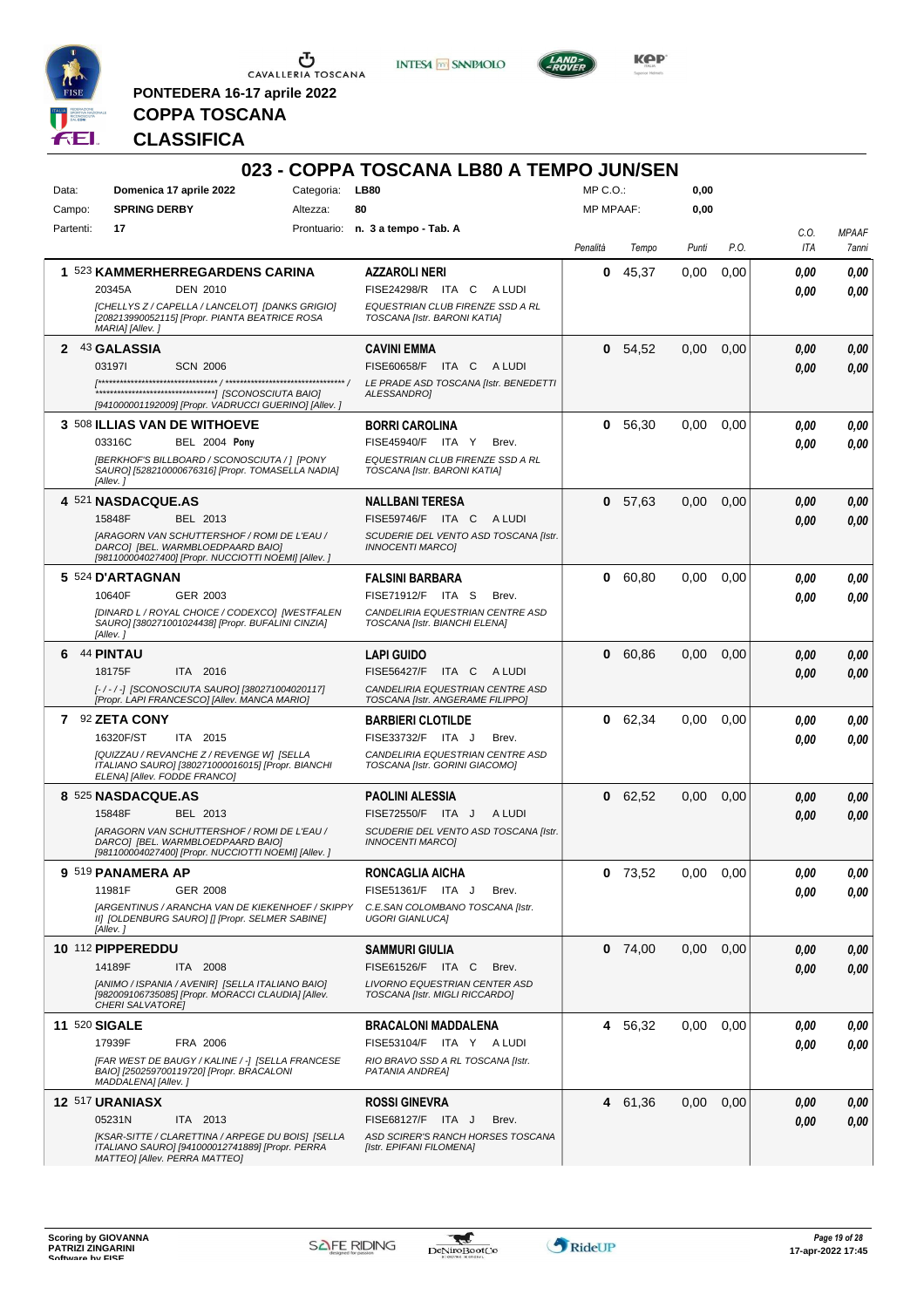

**PONTEDERA 16-17 aprile 2022**

**INTESA** M SANPAOLO



**Kep** 

## **CLASSIFICA**

**COPPA TOSCANA**

|           |                                    |                                                                                                     |             | 023 - COPPA TOSCANA LB80 A TEMPO JUN/SEN                                |                  |       |       |      |      |              |
|-----------|------------------------------------|-----------------------------------------------------------------------------------------------------|-------------|-------------------------------------------------------------------------|------------------|-------|-------|------|------|--------------|
| Data:     |                                    | Domenica 17 aprile 2022                                                                             | Categoria:  | <b>LB80</b>                                                             | $MP C. O.$ :     |       | 0,00  |      |      |              |
| Campo:    | <b>SPRING DERBY</b>                |                                                                                                     | Altezza:    | 80                                                                      | <b>MP MPAAF:</b> |       | 0,00  |      |      |              |
| Partenti: | 17                                 |                                                                                                     | Prontuario: | n. 3 a tempo - Tab. A                                                   |                  |       |       |      | C.O. | <b>MPAAF</b> |
|           |                                    |                                                                                                     |             |                                                                         | Penalità         | Tempo | Punti | P.O. | ITA  | <b>7anni</b> |
|           | 527 ACCENT Q                       |                                                                                                     |             | <b>TODARO NORA</b>                                                      | Elim.            | 0,00  | 0,00  | 0,00 | 0.00 | 0,00         |
|           | 03732C                             | <b>NED 2005</b>                                                                                     |             | <b>FISE74334/F ITA C</b><br>A LUDI                                      |                  |       |       |      | 0.00 | 0,00         |
|           | <b>SCUDERIA BIANCHII [Allev. ]</b> | [QUATTRO / IRETTA / CASIMIR] [KWPN BAIO]<br>[528210000734497] [Propr. ASSOCIAZIONE SPORTIVA         |             | ASD M&F RIDING CLUB TOSCANA [Istr.<br><b>PASTORE GIULIAI</b>            |                  |       |       |      |      |              |
|           | 542 <b>BALDI</b>                   |                                                                                                     |             | <b>OMARINI BIANCA</b>                                                   | Elim.            | 0,00  | 0,00  | 0,00 | 0,00 | 0,00         |
|           | 16689F                             | <b>NED 2006</b>                                                                                     |             | <b>FISE72143/F</b><br>ITA C<br>A LUDI                                   |                  |       |       |      | 0.00 | 0,00         |
|           |                                    | [JETSET-D / ALANDRA / LUICKY BOY] [KWPN BAIO]<br>[528210000839598] [Propr. LANDI RITA] [Allev. ]    |             | ASD SCIRER'S RANCH HORSES TOSCANA<br>[Istr. EPIFANI FILOMENA]           |                  |       |       |      |      |              |
| FC 587    |                                    |                                                                                                     |             | <b>PERUGI MARTINA</b>                                                   | <b>Partito</b>   |       |       |      | 0,00 | 0,00         |
|           |                                    |                                                                                                     |             | <b>FISE8746/F</b><br>ITA S<br>$1^{\circ}G$                              |                  |       |       |      | 0.00 | 0.00         |
|           |                                    |                                                                                                     |             | SCUDERIE DEL VENTO ASD TOSCANA [Istr.<br><b>INNOCENTI MARCOI</b>        |                  |       |       |      |      |              |
| FC 588    |                                    |                                                                                                     |             | <b>MANETTI MIRCO</b>                                                    | <b>Partito</b>   |       |       |      | 0,00 | 0,00         |
|           |                                    |                                                                                                     |             | <b>FISE40542/F</b><br>ITA Y<br>$1^{\circ}$ G                            |                  |       |       |      | 0,00 | 0,00         |
|           |                                    |                                                                                                     |             | SIENA RIDING CLUB 2 JUMPING TEAM ASD<br>TOSCANA [Istr. MATTEUCCI MAURO] |                  |       |       |      |      |              |
|           | NP 513 APPLE DE COQUERIE           |                                                                                                     |             | <b>FRANCHI LAPO</b>                                                     | <b>N.P.</b>      | 0.00  | 0,00  | 0.00 | 0.00 | 0,00         |
|           | 13235D                             | FRA 2010                                                                                            |             | FISE56033/F<br>ITA G<br>Brev.                                           |                  |       |       |      | 0,00 | 0,00         |
|           | ALES FERRAZ TIAGO] [Allev.]        | [CALVARO / POESIE DE COQUERIE / HEARTBREAKER]<br>[SELLA FRANCESE BAIO] [250259701035540] [Propr. DE |             | <b>EQUESTRIAN CLUB FIRENZE SSD A RL</b><br>TOSCANA [Istr. BARONI KATIA] |                  |       |       |      |      |              |

Collegio Giudicante *Presidente CLAUDIA BOZZO MARCO VINICIUS AMARAL GARCIA GIULIA BECCARI FEDERICA CORRIERI*

## **024 - COPPA TOSCANA L70 DI PRECISIONE JUN/SEN**

| Data:     | Domenica 17 aprile 2022                                                                                                                                                      | Categoria:  | <b>L70</b>                                                             | $MP C. O.$ :     |       | 0,00  |      |            |               |
|-----------|------------------------------------------------------------------------------------------------------------------------------------------------------------------------------|-------------|------------------------------------------------------------------------|------------------|-------|-------|------|------------|---------------|
| Campo:    | <b>SPRING DERBY</b>                                                                                                                                                          | Altezza:    | 70                                                                     | <b>MP MPAAF:</b> |       | 0.00  |      |            |               |
| Partenti: | 10                                                                                                                                                                           | Prontuario: | n. 1 di Precisione - Tab. A                                            |                  |       |       |      | C.O.       | <b>MPAAF</b>  |
|           |                                                                                                                                                                              |             |                                                                        | Penalità         | Tempo | Punti | P.O. | <b>ITA</b> | <b>7anni</b>  |
| 1         | 37 CRYSTA                                                                                                                                                                    |             | <b>CECCHERINI ALICE</b>                                                | $\bf{0}$         | 0,00  | 0,00  | 0,00 | 0.00       | 0,00          |
|           | 13596F<br>ITA 2010                                                                                                                                                           |             | FISE71359/F<br>A LUDI<br>ITA J                                         |                  |       |       |      | 0,00       | 0.00          |
|           | [CRISTO / CHYMERA / HATTRICK] [SELLA ITALIANO BAIO]<br>[941000012125564] [Propr. MUSACCHIA STEFANIA] [Allev.<br><b>MUSACCHIA STEFANIAI</b>                                   |             | NADIR ASD TOSCANA [Istr. MUSACCHIA<br><b>STEFANIAI</b>                 |                  |       |       |      |            |               |
|           | 1 537 CALITA VT WILLEBEKE Z                                                                                                                                                  |             | <b>PAGNI EMMA</b>                                                      | $\bf{0}$         | 0,00  | 0.00  | 0.00 | 0.00       | 0.00          |
|           | 15747F<br>BEL 2005                                                                                                                                                           |             | FISE73704/KF ITA Y<br>A LUDI                                           |                  |       |       |      | 0.00       | 0.00          |
|           | [CALATO-Z / BO / BACHUS Z] [ZANGERSHEIDE GRIGIO]<br>[981100000334256] [Propr. PAGNI GINO LUCA] [Allev. ]                                                                     |             | <b>LIVORNO EQUESTRIAN CENTER ASD</b><br>TOSCANA [Istr. MIGLI RICCARDO] |                  |       |       |      |            |               |
|           | 1 539 PANAMERA AP                                                                                                                                                            |             | <b>GALLI GEMMA</b>                                                     | $\bf{0}$         | 0,00  | 0,00  | 0,00 | 0,00       | 0,00          |
|           | 11981F<br>GER 2008                                                                                                                                                           |             | FISE69231/F ITA C<br>A LUDI                                            |                  |       |       |      | 0,00       | 0.00          |
|           | <b>IARGENTINUS / ARANCHA VAN DE KIEKENHOEF / SKIPPY</b><br>II] [OLDENBURG SAURO] [] [Propr. SELMER SABINE]<br>[Allev.]                                                       |             | C.E.SAN COLOMBANO TOSCANA [Istr.<br><b>UGORI GIANLUCAI</b>             |                  |       |       |      |            |               |
|           | 1 543 BARORE AA                                                                                                                                                              |             | <b>CECCHI ANNALUISA</b>                                                | $\bf{0}$         | 0,00  | 0.00  | 0.00 | 0,00       | 0,00          |
|           | ITA 2017<br>18460F                                                                                                                                                           |             | FISE72283/F ITA C<br>A LUDI                                            |                  |       |       |      | 0,00       | 0.00          |
|           | [JUPITERS MOON / NURRA BELLA / BALENT] [ANGLO<br>ARABO SAURO] [380271000024302] [Propr. CECCHI<br>GIANLUCA] [Allev.]                                                         |             | ASD SCIRER'S RANCH HORSES TOSCANA<br>[Istr. EPIFANI FILOMENA]          |                  |       |       |      |            |               |
|           | 1 561 ORO DAIT                                                                                                                                                               |             | <b>CANGIOLI GINEVRA</b>                                                | $\mathbf{0}$     | 0,00  | 0,00  | 0,00 | 0,00       | 0,00          |
|           | 24188BXX<br>ITA 2006                                                                                                                                                         |             | FISE70328/F ITA C<br>A LUDI                                            |                  |       |       |      | 0.00       | 0.00          |
|           | <b>IDIAMANT DE SEMILLY / VILMINA / PEROU DE ROCHEI</b><br>[SELLA ITALIANO SAURO] [972000000616710] [Propr.<br>PELLEGRINELLI GIANANDREA] [Allev. PELLEGRINELLI<br>GIANANDREA] |             | CENTRO IPPICO PEGASO IOLO ASD<br>TOSCANA [Istr. MORINI IRENE]          |                  |       |       |      |            |               |
|           | 6 541 STELLINA                                                                                                                                                               |             | <b>REGOLI MATILDE</b>                                                  | 4                | 0.00  | 0.00  | 0.00 | 0.00       | 0.00          |
|           | 18000F<br>ITA 2014                                                                                                                                                           |             | FISE72142/F ITA G<br>A LUDI                                            |                  |       |       |      | 0.00       | 0.00          |
|           | [-/-/-] [SCONOSCIUTA BAIO] [380271001022874] [Propr.<br>LANDI MIAI [Allev. CAMPANELLA SANTO]                                                                                 |             | ASD SCIRER'S RANCH HORSES TOSCANA<br>[Istr. EPIFANI FILOMENA]          |                  |       |       |      |            |               |
|           | Scoring by GIOVANNA                                                                                                                                                          |             | -an                                                                    |                  |       |       |      |            | Page 20 of 28 |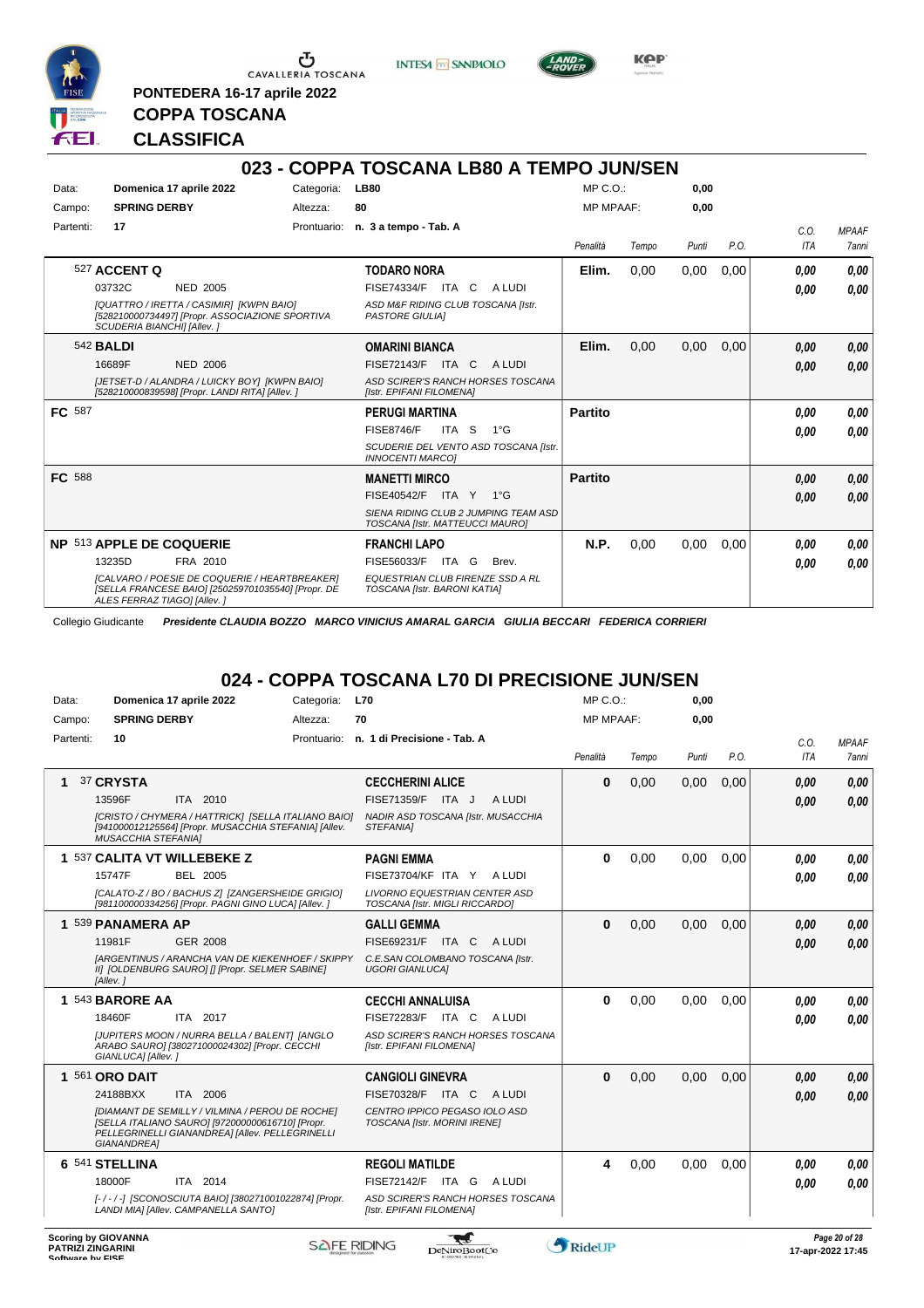

**PONTEDERA 16-17 aprile 2022**

**INTESA** M SANPAOLO



**KPP** 

## **CLASSIFICA**

**COPPA TOSCANA**

|              |                     |                                                                                                                                                          |             | 024 - COPPA TOSCANA L70 DI PRECISIONE JUN/SEN                          |                  |       |       |      |            |              |
|--------------|---------------------|----------------------------------------------------------------------------------------------------------------------------------------------------------|-------------|------------------------------------------------------------------------|------------------|-------|-------|------|------------|--------------|
| Data:        |                     | Domenica 17 aprile 2022                                                                                                                                  | Categoria:  | <b>L70</b>                                                             | $MP C. O.$ :     |       | 0,00  |      |            |              |
| Campo:       | <b>SPRING DERBY</b> |                                                                                                                                                          | Altezza:    | 70                                                                     | <b>MP MPAAF:</b> |       | 0,00  |      |            |              |
| Partenti:    | 10                  |                                                                                                                                                          | Prontuario: | n. 1 di Precisione - Tab. A                                            |                  |       |       |      | C.O.       | <b>MPAAF</b> |
|              |                     |                                                                                                                                                          |             |                                                                        | Penalità         | Tempo | Punti | P.O. | <b>ITA</b> | 7anni        |
|              | <b>46 CORTONA</b>   |                                                                                                                                                          |             | <b>MERLINA CLAUDIA</b>                                                 | 8                | 0,00  | 0,00  | 0,00 | 0,00       | 0.00         |
|              | 14608F              | 2009<br><b>ITA</b>                                                                                                                                       |             | <b>FISE52729/F</b><br>ITA J<br>A LUDI                                  |                  |       |       |      | 0.00       | 0.00         |
|              |                     | ISIR OTTO-S / TAORMINA I / DAILY CHAMP] [SELLA<br>ITALIANO SAURO] [982000121892678] [Propr. MAZZUOLI<br>VANIA] [Allev. SOC. AGR. MONTALGETO]             |             | NADIR ASD TOSCANA [Istr. MUSACCHIA<br>STEFANIA]                        |                  |       |       |      |            |              |
|              | 549 SASHA           |                                                                                                                                                          |             | <b>GIANNINI CLAUDIA</b>                                                | Elim.            | 0,00  | 0,00  | 0,00 | 0.00       | 0,00         |
|              | 17944F              | 2005<br><b>ITA</b>                                                                                                                                       |             | <b>FISE72472/F</b><br>ITA J<br>A LUDI                                  |                  |       |       |      | 0.00       | 0,00         |
|              |                     | [-/-/-] [SCONOSCIUTA SAURO] [941000011775493]<br>[Propr. GIANNINI DAMIANO] [Allev. GIUFFRE' NATALE]                                                      |             | RIO BRAVO SSD A RL TOSCANA [Istr.<br>PATANIA ANDREAI                   |                  |       |       |      |            |              |
|              | 540 M.URO           |                                                                                                                                                          |             | <b>MANGANI COSTANZA</b>                                                | Rit.             | 0,00  | 0,00  | 0,00 | 0,00       | 0.00         |
|              | 18502F              | <b>ITA</b><br>2008                                                                                                                                       |             | <b>FISE69780/F</b><br>ITA C<br>A LUDI                                  |                  |       |       |      | 0.00       | 0.00         |
|              | <b>BURRAIA1</b>     | IR.BARONE / ACACIA DI SAN CARLO / TARVISIO III<br>[MAREMMANO BAIO CILIEGIA] [941000011122624] [Propr.<br>MANGANI COSTANZA] [Allev. AZ. AGR. CASINA DELLA |             | CENTRO IPPICO LO SCOIATTOLO ASD<br>TOSCANA [Istr. PAPPALETTERA SABINO] |                  |       |       |      |            |              |
| NP 553 WENDY |                     |                                                                                                                                                          |             | <b>MORINI IRENE</b>                                                    | N.P.             | 0,00  | 0,00  | 0,00 | 0.00       | 0,00         |
|              | 18292F              | 2018 Pony<br>ITA                                                                                                                                         |             | FISE43001/F<br>-S<br>ITA<br>Brev.                                      |                  |       |       |      | 0.00       | 0.00         |
|              | <b>ANTONIOI</b>     | [-/-/-] [PONY PEZZATO TOBIANO] [380271006121972]<br>[Propr. LUCCHESE WALTER] [Allev. ABBRUZZESE                                                          |             | CENTRO IPPICO PEGASO IOLO ASD<br>TOSCANA [Istr. MADDII MARIA GUYA]     |                  |       |       |      |            |              |

Collegio Giudicante *Presidente CLAUDIA BOZZO MARCO VINICIUS AMARAL GARCIA GIULIA BECCARI FEDERICA CORRIERI*

#### **025 - COPPA TOSCANA L60 DI PRECISIONE JUN/SEN**

| Data:     | Domenica 17 aprile 2022                                                                                                                                                                                              | Categoria:  | <b>L60</b>                                                                                                                       | MP C. O.         |       | 0,00  |      |                    |                              |
|-----------|----------------------------------------------------------------------------------------------------------------------------------------------------------------------------------------------------------------------|-------------|----------------------------------------------------------------------------------------------------------------------------------|------------------|-------|-------|------|--------------------|------------------------------|
| Campo:    | <b>SPRING DERBY</b>                                                                                                                                                                                                  | Altezza:    | 60                                                                                                                               | <b>MP MPAAF:</b> |       | 0.00  |      |                    |                              |
| Partenti: | 4                                                                                                                                                                                                                    | Prontuario: | n. 1 di Precisione - Tab. A                                                                                                      | Penalità         | Tempo | Punti | P.O. | C.0.<br><b>ITA</b> | <b>MPAAF</b><br><b>7anni</b> |
|           | 544 CHESTHER<br>29776G<br><b>NED 2007</b><br>[EPILOT / NAIDEE / LUX] [KWPN BAIO] [528210000892640]<br>[Propr. CASCIANESE COUNTRY CLUB] [Allev. ]                                                                     |             | <b>BACCHI SVEVA</b><br>FISE42702/F<br><b>ITA</b><br>C<br>A LUDI<br>SAN GORO ASD TOSCANA [Istr.<br><b>FIORAVANTI ROBERTAI</b>     | $\bf{0}$         | 0,00  | 0,00  | 0,00 | 0,00<br>0,00       | 0,00<br>0,00                 |
|           | 552 QUADRILIO<br>13521F<br>2009<br><b>ITA</b><br><b>IVIDOC III / GIUSEPPA / SONNIENDEI ISELLA ITALIANO</b><br>BAIO SCURO] [982000121892000] [Propr. A.S.D. C.I. IL<br>CANNUCCIO LA LOCAIA] [Allev. FODDE COSTANTINO] |             | <b>CRISTO EMILY</b><br><b>FISE41228/F</b><br>ITA J<br>A LUDI<br>SCUDERIE DEL VENTO ASD TOSCANA [Istr.<br><b>INNOCENTI MARCOI</b> | $\bf{0}$         | 0,00  | 0,00  | 0,00 | 0.00<br>0.00       | 0,00<br>0.00                 |
|           | 46 CORTONA<br>2009<br>14608F<br><b>ITA</b><br>[SIR OTTO-S / TAORMINA I / DAILY CHAMP] [SELLA<br>ITALIANO SAURO] [982000121892678] [Propr. MAZZUOLI<br>VANIA] [Allev. SOC. AGR. MONTALGETO]                           |             | <b>MERLINA CLAUDIA</b><br><b>FISE52729/F</b><br>ITA J<br>A LUDI<br>NADIR ASD TOSCANA [Istr. MUSACCHIA<br>STEFANIA1               | 4                | 0,00  | 0,00  | 0,00 | 0,00<br>0,00       | 0,00<br>0.00                 |
| <b>NP</b> | 37 CRYSTA<br>ITA 2010<br>13596F<br>[CRISTO / CHYMERA / HATTRICK] [SELLA ITALIANO BAIO]<br>[941000012125564] [Propr. MUSACCHIA STEFANIA] [Allev.<br><b>MUSACCHIA STEFANIAI</b>                                        |             | <b>CECCHERINI ALICE</b><br><b>FISE71359/F</b><br>ITA J<br>A LUDI<br>NADIR ASD TOSCANA [Istr. MUSACCHIA<br><b>STEFANIAI</b>       | N.P.             | 0,00  | 0,00  | 0,00 | 0.00<br>0.00       | 0,00<br>0.00                 |

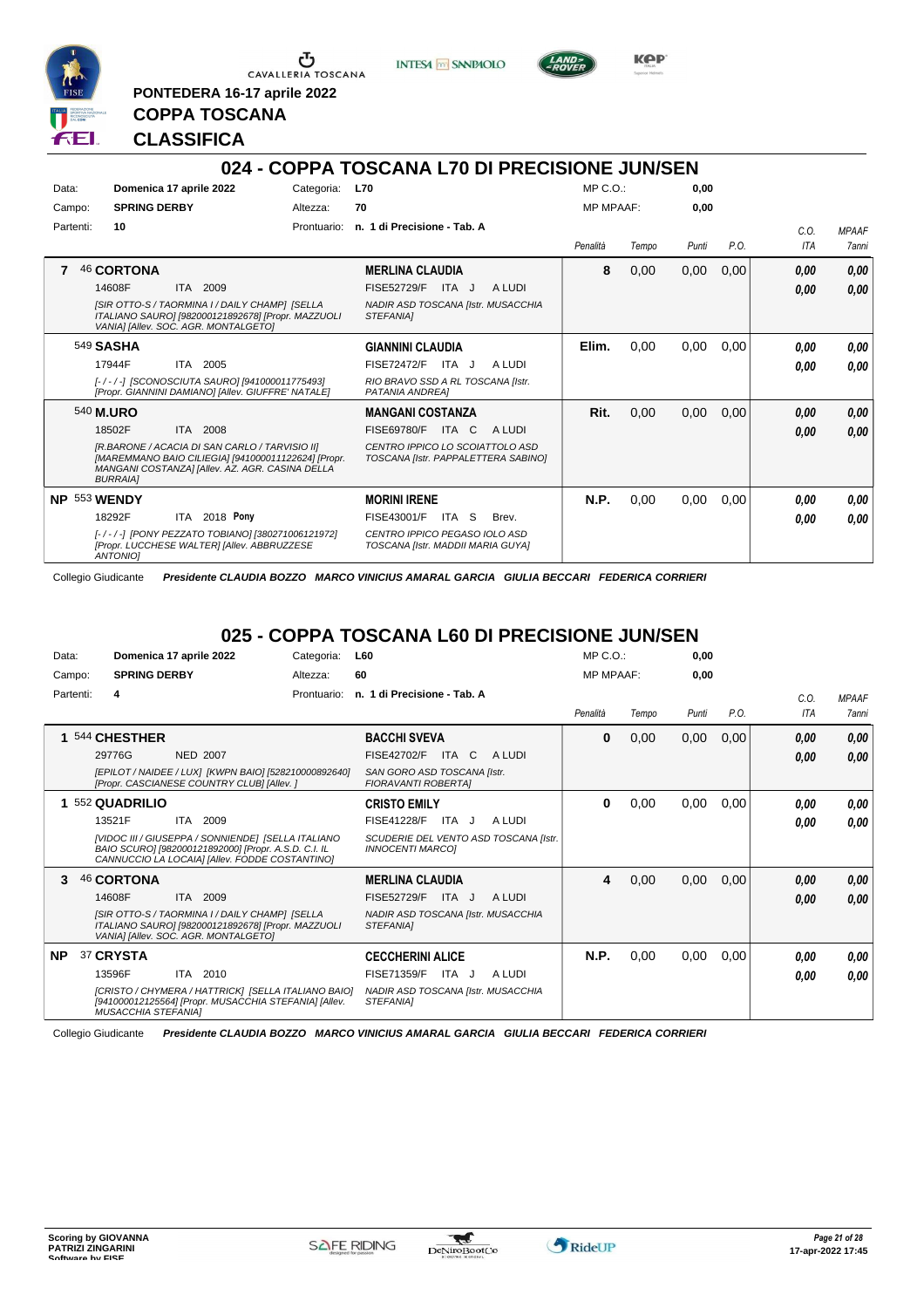

<u>ა</u> CAVALLERIA TOSCANA

**INTESA** M SANPAOLO



**Kep** 

**COPPA TOSCANA**

**PONTEDERA 16-17 aprile 2022**

#### **CLASSIFICA**

|           |                                                                                                                                                              |             | 026 - COPPA TOSCANA L50 DI PRECISIONE JUN/SEN                    |                  |         |       |      |      |              |
|-----------|--------------------------------------------------------------------------------------------------------------------------------------------------------------|-------------|------------------------------------------------------------------|------------------|---------|-------|------|------|--------------|
| Data:     | Domenica 17 aprile 2022                                                                                                                                      | Categoria:  | L50                                                              | $MP C. O.$ :     |         | 0,00  |      |      |              |
| Campo:    | <b>SPRING DERBY</b>                                                                                                                                          | Altezza:    | 50                                                               | <b>MP MPAAF:</b> |         | 0,00  |      |      |              |
| Partenti: | 8                                                                                                                                                            | Prontuario: | n. 1 di Precisione - Tab. A                                      |                  |         |       |      | C.O. | <b>MPAAF</b> |
|           |                                                                                                                                                              |             |                                                                  | Penalità         | Tempo   | Punti | P.O. | ITA  | 7anni        |
|           | 1 554 BAM BAM V/D WATERHOEVE                                                                                                                                 |             | <b>HUANG ALYSHA</b>                                              | $\bf{0}$         | 0,00    | 0,00  | 0,00 | 0.00 | 0.00         |
|           | 13082F<br>IRL 2007                                                                                                                                           |             | <b>FISE55835/F</b><br>ITA C<br>A LUDI                            |                  |         |       |      | 0.00 | 0.00         |
|           | <b>IBONHEUR / VICOMTESSE VAN DE WATERHOEVE /</b><br>DARCO] [AES BAIO] [981100000819315] [Propr. OLASTRI<br>MAURO] [Allev.]                                   |             | EQUESTRIAN CLUB FIRENZE SSD A RL<br>TOSCANA [Istr. BARONI KATIA] |                  |         |       |      |      |              |
|           | 1 560 BAM BAM V/D WATERHOEVE                                                                                                                                 |             | <b>JANG KEVIN</b>                                                | $\bf{0}$         | 0,00    | 0,00  | 0,00 | 0.00 | 0,00         |
|           | 13082F<br>IRL 2007                                                                                                                                           |             | <b>FISE72242/F</b><br>ITA C<br>A LUDI                            |                  |         |       |      | 0.00 | 0,00         |
|           | <b>IBONHEUR / VICOMTESSE VAN DE WATERHOEVE /</b><br>DARCO] [AES BAIO] [981100000819315] [Propr. OLASTRI<br>MAURO] [Allev.]                                   |             | EQUESTRIAN CLUB FIRENZE SSD A RL<br>TOSCANA [Istr. BARONI KATIA] |                  |         |       |      |      |              |
|           | 1 573 LUCIA 167                                                                                                                                              |             | LIN FEDERICK                                                     | $\Omega$         | 0,00    | 0,00  | 0,00 | 0.00 | 0,00         |
|           | 19418BXX<br>GER 2001                                                                                                                                         |             | FISE76929/F ITA C<br>A LUDI                                      |                  |         |       |      | 0.00 | 0,00         |
|           | [LANDJONKER / GRANNUSKA / GRANNUS] [HANNOVER<br>BAIO SCURO] [] [Propr. MINOLI FRANCESCO] [Allev. ]                                                           |             | EQUESTRIAN CLUB FIRENZE SSD A RL<br>TOSCANA [Istr. BARONI KATIA] |                  |         |       |      |      |              |
|           | 1 577 SOMETIME H                                                                                                                                             |             | <b>SAMMARCO SOFIA</b>                                            | $\bf{0}$         | 0.00    | 0.00  | 0.00 | 0.00 | 0.00         |
|           | 17915F<br>ITA 1997                                                                                                                                           |             | FISE71935/F ITA C<br>A LUDI                                      |                  |         |       |      | 0.00 | 0.00         |
|           | [-/-/-] [SCONOSCIUTA BAIO] [941000012129826] [Propr.<br>AZ.AGR. PEGASO IOLO] [Allev. AZ.AGR. PEGASO IOLO]                                                    |             | CENTRO IPPICO PEGASO IOLO ASD<br>TOSCANA [Istr. MORINI IRENE]    |                  |         |       |      |      |              |
|           | 1 580 SOMETIME H                                                                                                                                             |             | NUNZIATI XENIA                                                   | $\bf{0}$         | 0.00    | 0.00  | 0.00 | 0.00 | 0,00         |
|           | 17915F<br>ITA 1997                                                                                                                                           |             | <b>FISE72651/F</b><br>A LUDI<br>ITA J                            |                  |         |       |      | 0.00 | 0.00         |
|           | [-/-/-] [SCONOSCIUTA BAIO] [941000012129826] [Propr.<br>AZ.AGR. PEGASO IOLO] [Allev. AZ.AGR. PEGASO IOLO]                                                    |             | CENTRO IPPICO PEGASO IOLO ASD<br>TOSCANA [Istr. MORINI IRENE]    |                  |         |       |      |      |              |
|           | 6 591 QUADRILIO                                                                                                                                              |             | <b>CRISTO NICOLE</b>                                             |                  | 2 75,66 | 0.00  | 0,00 | 0.00 | 0.00         |
|           | ITA 2009<br>13521F                                                                                                                                           |             | FISE41224/F ITA J<br>A LUDI                                      |                  |         |       |      | 0.00 | 0.00         |
|           | [VIDOC III / GIUSEPPA / SONNIENDE] [SELLA ITALIANO<br>BAIO SCURO] [982000121892000] [Propr. A.S.D. C.I. IL<br>CANNUCCIO LA LOCAIA] [Allev. FODDE COSTANTINO] |             | SCUDERIE DEL VENTO ASD TOSCANA [Istr.<br><b>INNOCENTI MARCOI</b> |                  |         |       |      |      |              |
|           | 7 558 QUADRILIO                                                                                                                                              |             | <b>BOLOGNESI CATERINA</b>                                        |                  | 4 82,85 | 0,00  | 0,00 | 0.00 | 0,00         |
|           | 13521F<br>ITA 2009                                                                                                                                           |             | FISE68727/F ITA J<br>A LUDI                                      |                  |         |       |      | 0,00 | 0.00         |
|           | [VIDOC III / GIUSEPPA / SONNIENDE] [SELLA ITALIANO<br>BAIO SCURO] [982000121892000] [Propr. A.S.D. C.I. IL<br>CANNUCCIO LA LOCAIA] [Allev. FODDE COSTANTINO] |             | SCUDERIE DEL VENTO ASD TOSCANA [Istr.<br><b>INNOCENTI MARCO]</b> |                  |         |       |      |      |              |
|           | 555 QUADRILIO                                                                                                                                                |             | <b>GNISCI NOEMI</b>                                              | Elim.            | 0,00    | 0,00  | 0,00 | 0.00 | 0,00         |
|           | 13521F<br><b>ITA</b><br>2009                                                                                                                                 |             | FISE63843/F ITA C<br>A LUDI                                      |                  |         |       |      | 0.00 | 0.00         |
|           | [VIDOC III / GIUSEPPA / SONNIENDE] [SELLA ITALIANO<br>BAIO SCURO] [982000121892000] [Propr. A.S.D. C.I. IL<br>CANNUCCIO LA LOCAIA] [Allev. FODDE COSTANTINO] |             | SCUDERIE DEL VENTO ASD TOSCANA [Istr.<br><b>INNOCENTI MARCOI</b> |                  |         |       |      |      |              |

Collegio Giudicante *Presidente CLAUDIA BOZZO MARCO VINICIUS AMARAL GARCIA GIULIA BECCARI FEDERICA CORRIERI*

## **029 - COPPA TOSCANA CP115 A FASI PONY**

| Data:     | Domenica 17 aprile 2022                                                                                 | Categoria:  | <b>CP115</b>                                                       | $MP C. O.$ :     |       | 0,00  |      |      |              |
|-----------|---------------------------------------------------------------------------------------------------------|-------------|--------------------------------------------------------------------|------------------|-------|-------|------|------|--------------|
| Campo:    | <b>SPRING DERBY</b>                                                                                     | Altezza:    | 115                                                                | <b>MP MPAAF:</b> |       | 0,00  |      |      |              |
| Partenti: |                                                                                                         | Prontuario: | n. 20.1 speciale a fasi consecutive (tempo della Il fase) - Tab. A |                  |       |       |      | C.O  | <b>MPAAF</b> |
|           |                                                                                                         |             |                                                                    | Penalità         | Tempo | Punti | P.O. | ITA  | 7anni        |
|           | <b>67 QUIRINO</b>                                                                                       |             | <b>AGRETTI TOMMASO</b>                                             | 6/4              | 30.98 | 0.00  | 0.00 | 0.00 | 0.00         |
|           | 2009 Pony<br>14325F<br><b>ITA</b>                                                                       |             | <b>ITA</b><br>FISE55339/F<br>C.<br>Brev.                           |                  |       |       |      | 0.00 | 0,00         |
|           | [-/-/] [INDIGENA SAURO] [941000013864467] [Propr.<br>GIULIANO RAFFAELLA] [Allev. PANI GIOVANNI ANTONIO] |             | LIVORNO EQUESTRIAN CENTER ASD<br>TOSCANA [Istr. MIGLI RICCARDO]    |                  |       |       |      |      |              |

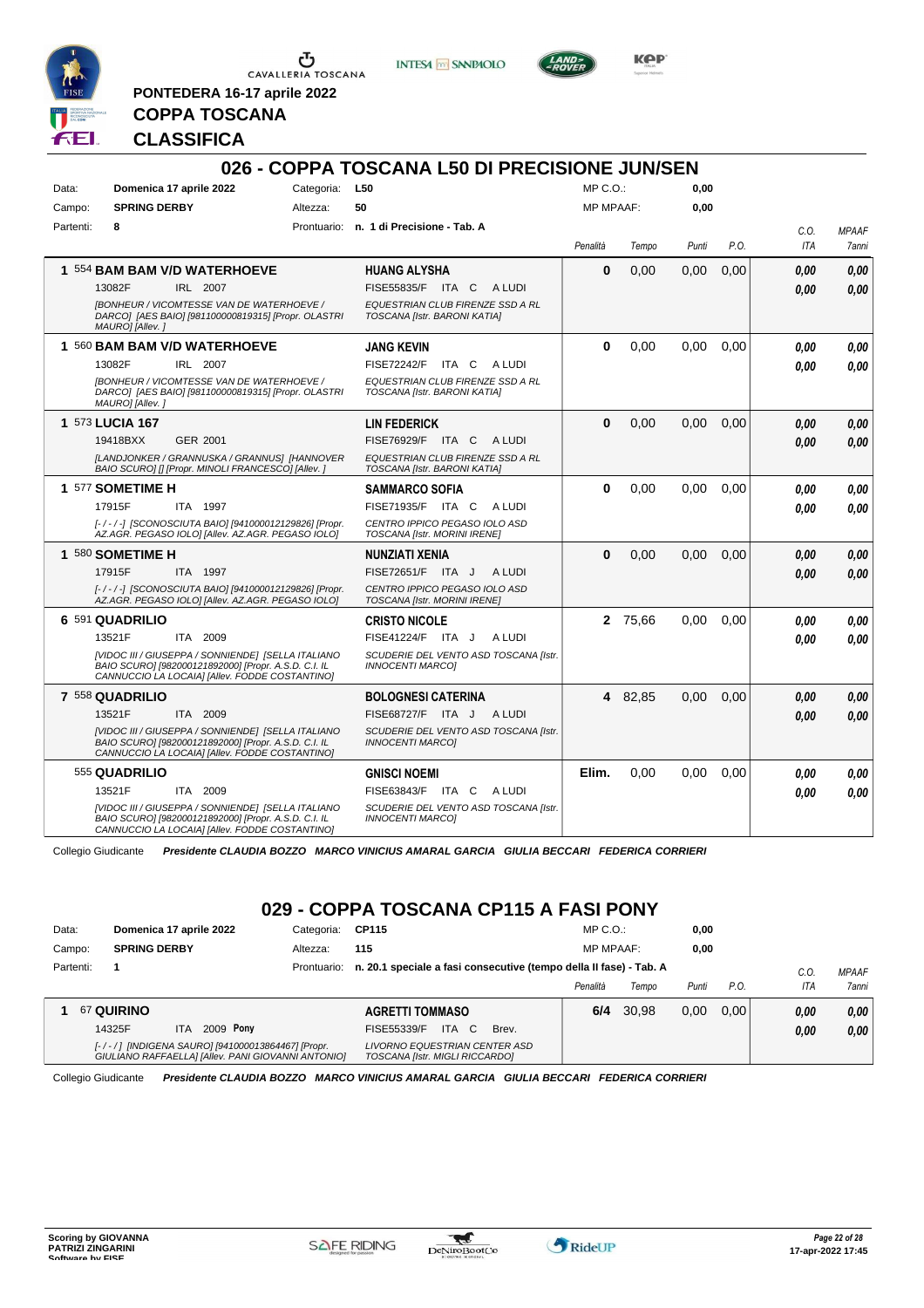

 $\sigma$  CAVALLERIA TOSCANA

**PONTEDERA 16-17 aprile 2022**

**INTESA** M SANPAOLO



**Kep** 

## **CLASSIFICA**

**COPPA TOSCANA**

|           |                                                                                                                                  |             | 031 - COPPA TOSCANA BP100 A FASI PONY                              |                  |       |       |      |            |              |
|-----------|----------------------------------------------------------------------------------------------------------------------------------|-------------|--------------------------------------------------------------------|------------------|-------|-------|------|------------|--------------|
| Data:     | Domenica 17 aprile 2022                                                                                                          | Categoria:  | <b>BP100</b>                                                       | $MP C. O.$ :     |       | 0,00  |      |            |              |
| Campo:    | <b>SPRING DERBY</b>                                                                                                              | Altezza:    | 100                                                                | <b>MP MPAAF:</b> |       | 0,00  |      |            |              |
| Partenti: | $\overline{2}$                                                                                                                   | Prontuario: | n. 20.1 speciale a fasi consecutive (tempo della Il fase) - Tab. A |                  |       |       |      | C.O.       | <b>MPAAF</b> |
|           |                                                                                                                                  |             |                                                                    | Penalità         | Tempo | Punti | P.O. | <b>ITA</b> | <b>7anni</b> |
|           | 80 MUFFIN ANNIE                                                                                                                  |             | <b>NORCINI ANGELINA</b>                                            | 0/0              | 21.00 | 0.00  | 0.00 | 0.00       | 0.00         |
|           | 2014 Pony<br><b>IRL</b><br>16850F                                                                                                |             | ITA C<br><b>FISE50575/F</b><br>Brev.                               |                  |       |       |      | 0.00       | 0.00         |
|           | [-/-/] [PONY GRIGIO] [372140316836969] [Propr.<br>NORCINI ANGELINA] [Allev.]                                                     |             | C.I. LE STRADACCE ASD TOSCANA [Istr.<br><b>BADIANI RICCARDOI</b>   |                  |       |       |      |            |              |
|           | <b>78 BIANCA DES BARRES</b>                                                                                                      |             | <b>PONETI SOFIA</b>                                                | Elim.            | 0,00  | 0,00  | 0.00 | 0.00       | 0.00         |
|           | <b>FRA 2011 Pony</b><br>32699BXX                                                                                                 |             | ITA C<br>FISE60747/F<br>Brev.                                      |                  |       |       |      | 0.00       | 0.00         |
|           | [CARYL DE BEAUCHAMP / QUENT DU BOIS / KARISTO DE<br>L'AUMONT] [PONY GRIGIO] [250259701044018] [Propr.<br>PIERI STEFANO] [Allev.] |             | C.I. LE STRADACCE ASD TOSCANA [Istr.<br><b>BADIANI RICCARDOI</b>   |                  |       |       |      |            |              |

Collegio Giudicante *Presidente CLAUDIA BOZZO MARCO VINICIUS AMARAL GARCIA GIULIA BECCARI FEDERICA CORRIERI*

## **032 - COPPA TOSCANA BP90 A FASIPONY**

| Data:     | Domenica 17 aprile 2022                                                                                                                    | Categoria:  | <b>BP90</b>                                                             | MP C. O.         |             | 0,00  |      |      |              |
|-----------|--------------------------------------------------------------------------------------------------------------------------------------------|-------------|-------------------------------------------------------------------------|------------------|-------------|-------|------|------|--------------|
| Campo:    | <b>SPRING DERBY</b>                                                                                                                        | Altezza:    | 90                                                                      | <b>MP MPAAF:</b> |             | 0,00  |      |      |              |
| Partenti: | 5                                                                                                                                          | Prontuario: | n. 20.1 speciale a fasi consecutive (tempo della II fase) - Tab. A      |                  |             |       |      | C.0. | <b>MPAAF</b> |
|           |                                                                                                                                            |             |                                                                         | Penalità         | Tempo       | Punti | P.O. | ITA  | <b>7anni</b> |
|           | 509 J-IPSILON VAN DE GRAVENHOEVE                                                                                                           |             | <b>HU MICHELLE</b>                                                      | 0/0              | 25,65       | 0,00  | 0,00 | 0,00 | 0,00         |
|           | <b>BEL 2005 Pony</b><br>12939F                                                                                                             |             | FISE49429/F CHN C<br>Brev.                                              |                  |             |       |      | 0,00 | 0.00         |
|           | [CALIPSO VAN DE VONDELHOEVE / LAIKA / 1 [PONY<br>SAURO] [985120031041458] [Propr. GRAMIGNI SARA]<br>[Allev.]                               |             | <b>EQUESTRIAN CLUB FIRENZE SSD A RL</b><br>TOSCANA [Istr. BARONI KATIA] |                  |             |       |      |      |              |
|           | 2 105 JOICE                                                                                                                                |             | <b>PASQUATO LORENZO</b>                                                 | 0/0              | 27,03       | 0,00  | 0,00 | 0,00 | 0,00         |
|           | ITA 2007 Pony<br>27987T                                                                                                                    |             | FISE60584/F<br>ITA<br>G<br>Brev.                                        |                  |             |       |      | 0,00 | 0,00         |
|           | [**/**/] [PONY BAIO] [] [Propr. AZIENDA AGRICOLA<br><b>GUATELLI DANTE] [Allev. ]</b>                                                       |             | SAN GORO ASD TOSCANA Ilstr.<br><b>FIORAVANTI ROBERTAI</b>               |                  |             |       |      |      |              |
|           | 3 104 ULTRASUONODIBARBAGIA                                                                                                                 |             | <b>COMMELLINI REBECCA GIOVANNA</b>                                      | 0/4              | 25.16       | 0.00  | 0.00 | 0.00 | 0,00         |
|           | ITA 2013 Pony<br>06379H/AN                                                                                                                 |             | <b>FISE67036/F</b><br>ITA C<br>Brev.                                    |                  |             |       |      | 0.00 | 0.00         |
|           | <b>IBONORVESU / BARBAGIA / RUBIS DE CARREREI</b><br>[PUROSANGUE ARABO SAURO] [982000192285323]<br>[Propr. FREDIANI SANDRA] [Allev.]        |             | SAN GORO ASD TOSCANA Ilstr.<br><b>FIORAVANTI ROBERTAI</b>               |                  |             |       |      |      |              |
|           | 4 510 LETTERMUCKOO MAGGIE                                                                                                                  |             | <b>BETTINI LUCREZIA</b>                                                 |                  | $0/4$ 25,30 | 0,00  | 0,00 | 0.00 | 0,00         |
|           | 16670F<br>IRL 2012 Pony                                                                                                                    |             | FISE49801/F ITA C<br>Brev.                                              |                  |             |       |      | 0.00 | 0,00         |
|           | ILUTTERMUCKOO BOY / SALLY OWENS / ASHFIELD<br>FESTY] [CONNEMARA GRIGIO] [372100400027606] [Propr.<br>TOSCANA EQUITAZIONE A.S.D.1 [Allev. ] |             | EQUESTRIAN CLUB FIRENZE SSD A RL<br>TOSCANA [Istr. BARONI KATIA]        |                  |             |       |      |      |              |
|           | 5 516 J-IPSILON VAN DE GRAVENHOEVE                                                                                                         |             | <b>BOREA ALICE</b>                                                      | 5/0              | 26,59       | 0,00  | 0,00 | 0.00 | 0,00         |
|           | <b>BEL 2005 Pony</b><br>12939F                                                                                                             |             | FISE66391/F<br>ITA C<br>Brev.                                           |                  |             |       |      | 0,00 | 0.00         |
|           | [CALIPSO VAN DE VONDELHOEVE / LAIKA / 1 [PONY<br>SAURO] [985120031041458] [Propr. GRAMIGNI SARA]<br>[Allev.]                               |             | EQUESTRIAN CLUB FIRENZE SSD A RL<br>TOSCANA [Istr. BARONI KATIA]        |                  |             |       |      |      |              |

Collegio Giudicante *Presidente CLAUDIA BOZZO MARCO VINICIUS AMARAL GARCIA GIULIA BECCARI FEDERICA CORRIERI*

#### **033 - COPPA TOSCANA LBP80 A FASI PONY**

| Data:            |                                                        | Domenica 17 aprile 2022                                                                        | Categoria:         | LBP80                                                              |                 |                                      | $MP C. O.$ :     |       | 0,00  |      |      |                                    |
|------------------|--------------------------------------------------------|------------------------------------------------------------------------------------------------|--------------------|--------------------------------------------------------------------|-----------------|--------------------------------------|------------------|-------|-------|------|------|------------------------------------|
| Campo:           | <b>SPRING DERBY</b>                                    |                                                                                                | Altezza:           | 80                                                                 |                 |                                      | <b>MP MPAAF:</b> |       | 0,00  |      |      |                                    |
| Partenti:        | 9                                                      |                                                                                                | Prontuario:        | n. 20.1 speciale a fasi consecutive (tempo della II fase) - Tab. A |                 |                                      |                  |       |       |      | C.O. | <b>MPAAF</b>                       |
|                  |                                                        |                                                                                                |                    |                                                                    |                 |                                      | Penalità         | Tempo | Punti | P.O. | ITA  | <b>7anni</b>                       |
|                  | 132 PAPRIKA                                            |                                                                                                |                    | <b>ANZISI ALESSIA</b>                                              |                 |                                      | 0/0              | 23.29 | 0,00  | 0.00 | 0.00 | 0,00                               |
|                  | 02479R                                                 | <b>SCN 2003 Pony</b>                                                                           |                    | <b>FISE54609/F</b>                                                 | <b>ITA</b><br>C | A LUDI                               |                  |       |       |      | 0.00 | 0.00                               |
|                  | GIULIANO RAFFAELLAI [Allev.]                           | [-/-/] [SCONOSCIUTA GRIGIO] [941000011406753] [Propr.                                          |                    | <b>OTTAVIAI</b>                                                    |                 | CI EMPOLESE ASD TOSCANA [Istr. CORTI |                  |       |       |      |      |                                    |
|                  | 2 528 CARAMELLO                                        |                                                                                                |                    | <b>BERTI ALESSIA</b>                                               |                 |                                      | 0/0              | 27.77 | 0.00  | 0.00 | 0.00 | 0.00                               |
|                  | 05975N                                                 | 2015 Pony<br>ITA                                                                               |                    | FISE58232/F                                                        | ITA C           | A LUDI                               |                  |       |       |      | 0.00 | 0.00                               |
|                  |                                                        | [SCONOSCIUTO / SCONOSCIUTA / ] [PONY BAIO]<br>[380271006102236] [Propr. MANCA MARIO] [Allev. ] |                    | EQUESTRIAN CLUB FIRENZE SSD A RL<br>TOSCANA [Istr. BARONI KATIA]   |                 |                                      |                  |       |       |      |      |                                    |
| Coffware by FICE | <b>Scoring by GIOVANNA</b><br><b>PATRIZI ZINGARINI</b> |                                                                                                | <b>SAFE RIDING</b> |                                                                    | DeNiroBoot('o   |                                      | Ridel IP         |       |       |      |      | Page 23 of 28<br>17-apr-2022 17:45 |

**SOFTWARE DESCRIPTION CONSUMING PROPERTY CONSUMING PROPERTY PROPERTY PROPERTY AND TO PROPER THEORY CONSUMING PROPERTY PROPERTY PROPERTY PROPERTY PROPERTY. 17-apr-2022 17:45**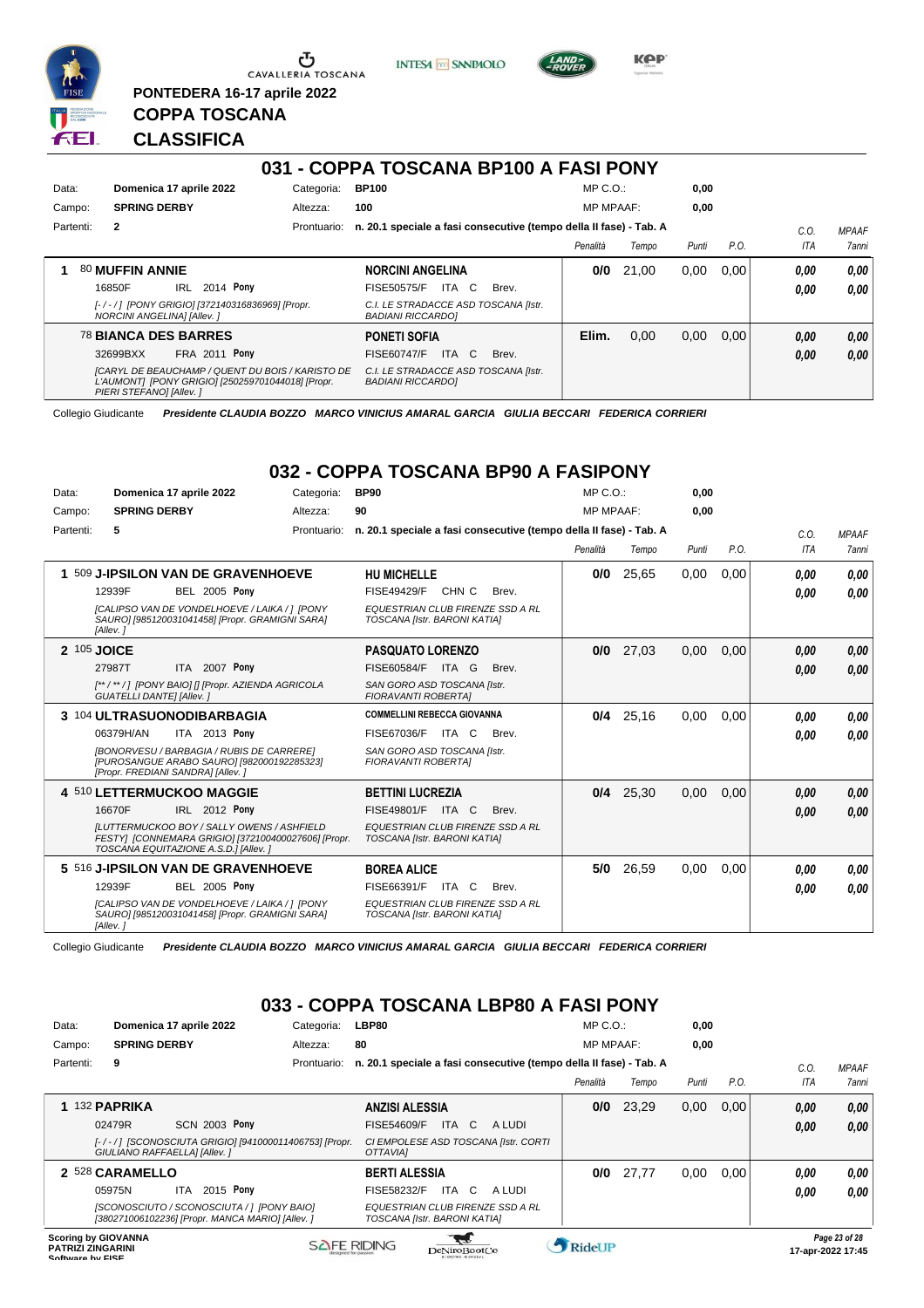

**PONTEDERA 16-17 aprile 2022**

**INTESA** M SANPAOLO

**033 - COPPA TOSCANA LBP80 A FASI PONY**



**Kep** 

# **CLASSIFICA**

**COPPA TOSCANA**

| Data:<br>Campo: | Domenica 17 aprile 2022<br><b>SPRING DERBY</b>                                                                                                                                                                                                     | Categoria:<br>Altezza: | LBP80<br>80                                                                                                                         | $MP C. O.$ :<br><b>MP MPAAF:</b> |       | 0,00<br>0,00 |      |                    |                       |
|-----------------|----------------------------------------------------------------------------------------------------------------------------------------------------------------------------------------------------------------------------------------------------|------------------------|-------------------------------------------------------------------------------------------------------------------------------------|----------------------------------|-------|--------------|------|--------------------|-----------------------|
| Partenti:       | 9                                                                                                                                                                                                                                                  |                        | Prontuario: n. 20.1 speciale a fasi consecutive (tempo della II fase) - Tab. A                                                      | Penalità                         | Tempo | Punti        | P.O. | C.O.<br><b>ITA</b> | <b>MPAAF</b><br>7anni |
|                 | 3 131 SISTERS S&L<br><b>BEL 2014 Pony</b><br>17854F<br><b>IETERNITY VAN DE N.RANCH / MIEKE VAN DE</b><br>VONDELHOEVE / VEDET VAN DE VONDELHOEVE  [BEL.<br>WARMBLOEDPAARD BAIO] [947000000497938] [Propr.<br>REALI VANNUCCI ANGELA MARIA] [Allev. ] |                        | <b>DELLA MAGGIORE ELENA</b><br><b>FISE58839/F</b><br>ITA C ALUDI<br>CLUB IPPICO IL CAVALIERE ASD TOSCANA<br>[Istr. FANTOZZI MATTEO] | 0/0                              | 27,91 | 0,00         | 0,00 | 0.00<br>0.00       | 0.00<br>0,00          |
|                 | 4 536 CARRANAGLOUGH LADY<br>13034F<br><b>IRL 2008 Pony</b><br>[SEOIGEACH / GURTEEN LADY / GLENCARRIG LEXUS]<br>[CONNEMARA GRIGIO] [372100400010232] [Propr.<br><b>BORGHESI PAOLOI [Allev. ]</b>                                                    |                        | <b>ANGERAME MATTIA</b><br>FISE71948/F ITA G<br>A LUDI<br>CANDELIRIA EQUESTRIAN CENTRE ASD<br>TOSCANA [Istr. ANGERAME FILIPPO]       | 0/0                              | 29,04 | 0,00         | 0,00 | 0.00<br>0.00       | 0.00<br>0.00          |
| 5 129 PIU'      | ITA 2009 Pony<br>13823D<br>[***/***/] [SCONOSCIUTA GRIGIO] [941000012036345]<br>[Propr. CAPPELLATO MATTEO] [Allev.]                                                                                                                                |                        | <b>FERRI NOEMI</b><br>FISE66264/F<br>ITA C<br>A LUDI<br>CENTRO IPPICO PEGASO IOLO ASD<br>TOSCANA [Istr. MORINI IRENE]               | 0/0                              | 29,71 | 0,00         | 0,00 | 0.00<br>0.00       | 0.00<br>0.00          |
|                 | 6 101 SHAKIRA SPEED DOC BAR Q<br>18602F<br>ITA 2016 Pony<br>[-/-/-] [PONY BAIO] [380271000011624] [Propr. SALVINI<br>MARIA] [Allev. AZ. AGR. BMV]                                                                                                  |                        | <b>ORSINI GUARNIERI SOPHIA</b><br>FISE44914/F ITA J<br>Brev.<br>TOSCANA EQUITAZIONE ASD TOSCANA<br>[Istr. PITZIANTI CRISTIAN]       | 0/0                              | 36,32 | 0.00         | 0.00 | 0.00<br>0.00       | 0.00<br>0.00          |
|                 | 7 530 CARAMELLO<br>ITA 2015 Pony<br>05975N<br>[SCONOSCIUTO / SCONOSCIUTA / ] [PONY BAIO]<br>[380271006102236] [Propr. MANCA MARIO] [Allev. ]                                                                                                       |                        | <b>WANG JENNIFER</b><br>FISE61438/F ITA G ALUDI<br>EQUESTRIAN CLUB FIRENZE SSD A RL<br>TOSCANA [Istr. BARONI KATIA]                 | 4/0                              | 32,57 | 0,00         | 0.00 | 0.00<br>0.00       | 0.00<br>0.00          |
|                 | 8 133 MALFORIN MAC BALOUBET<br>03036R<br><b>SUI 2001 Pony</b><br>[/ / ] [SCONOSCIUTA BAIO] [756095200015846] [Propr.<br>PAMMELATI ANTONELLA] [Allev.]                                                                                              |                        | <b>LANZILLOTTI GIUDITTA</b><br><b>FISE50148/F ITA C</b><br>A LUDI<br>CI EMPOLESE ASD TOSCANA [Istr.<br>ROVERSI RICCARDO]            | 0/Elim.                          | 0.00  | 0.00         | 0.00 | 0.00<br>0.00       | 0,00<br>0.00          |
|                 | NP 128 LILY OF THE VALLEY<br>16845F<br><b>ITA 2014 Pony</b><br>[-/-/] [PONY BAIO] [380271001024444] [Propr. ASS.NE<br>IPPICA IN BATTAGLINO] [Allev. ANTICA OLIVETA DI<br>PATINA1                                                                   |                        | <b>GIUNTINI GUIDO</b><br>FISE71911/F ITA G ALUDI<br>CANDELIRIA EQUESTRIAN CENTRE ASD<br>TOSCANA [Istr. BIANCHI ELENA]               | N.P.                             | 0,00  | 0,00         | 0,00 | 0.00<br>0,00       | 0.00<br>0.00          |

Collegio Giudicante *Presidente CLAUDIA BOZZO MARCO VINICIUS AMARAL GARCIA GIULIA BECCARI FEDERICA CORRIERI*

## **034 - COPPA TOSCANA LBP70 A FASI PONY**

| Data:     | Domenica 17 aprile 2022           |                                                      | Categoria:  | LBP70                                                                     |             | $MP C. O.$ :     |       | 0,00  |      |      |              |
|-----------|-----------------------------------|------------------------------------------------------|-------------|---------------------------------------------------------------------------|-------------|------------------|-------|-------|------|------|--------------|
| Campo:    | <b>SPRING DERBY</b>               |                                                      | Altezza:    | 70                                                                        |             | <b>MP MPAAF:</b> |       | 0,00  |      |      |              |
| Partenti: | 8                                 |                                                      | Prontuario: | n. 20.1 speciale a fasi consecutive (tempo della II fase) - Tab. A        |             |                  |       |       |      | C.0. | <b>MPAAF</b> |
|           |                                   |                                                      |             |                                                                           |             | Penalità         | Tempo | Punti | P.O. | ITA  | <b>7anni</b> |
|           | 1 531 T. JEY                      |                                                      |             | <b>LIPPI CAMILLA</b>                                                      |             | 0/0              | 25,30 | 0,00  | 0,00 | 0,00 | 0,00         |
|           | 11666BXX                          | SCN 1996 Pony                                        |             | <b>FISE48860/F</b><br>ITA C                                               | A LUDI      |                  |       |       |      | 0,00 | 0,00         |
|           | [Allev.]                          | [/ /] [PONY SAURO] [] [Propr. MOSCONI ENRICO SILVIO] |             | CI VILLA IL MANDORLO ASD TOSCANA [Istr.<br><b>RASPINI DUPLET RACHELEI</b> |             |                  |       |       |      |      |              |
|           | 2 534 BRUNELLO JOE                |                                                      |             | <b>CECCONI GRETA</b>                                                      |             | 0/0              | 26,15 | 0,00  | 0,00 | 0,00 | 0,00         |
|           | 09680F                            | <b>SCN 2002 Pony</b>                                 |             | FISE65559/F<br><b>ITA</b>                                                 | C<br>A LUDI |                  |       |       |      | 0,00 | 0,00         |
|           | MARCOI [Allev.]                   | [-/-/] [SCONOSCIUTA BAIO SCURO] [] [Propr. CAROTI    |             | LIVORNO EQUESTRIAN CENTER ASD<br>TOSCANA [Istr. MIGLI RICCARDO]           |             |                  |       |       |      |      |              |
|           | 3 585 SPIRIT                      |                                                      |             | <b>ORSI VALENTINA</b>                                                     |             | 0/0              | 27,16 | 0,00  | 0,00 | 0,00 | 0.00         |
|           | 24984G                            | 2009 Pony<br>ITA                                     |             | <b>FISE55248/F</b><br>ITA C                                               | A LUDI      |                  |       |       |      | 0,00 | 0.00         |
|           | MOGOS CAMELIA CRISTINA] [Allev.]  | [////// ] [INDIGENA SAURO] [528210002509340] [Propr. |             | SAN GORO ASD TOSCANA [Istr.<br><b>FIORAVANTI ROBERTAI</b>                 |             |                  |       |       |      |      |              |
|           | 4 584 BRIGITTE                    |                                                      |             | DI GIOIA VIRGINIA                                                         |             | 0/0              | 31,69 | 0,00  | 0,00 | 0,00 | 0,00         |
|           | 18428F                            | ITA 2016 Pony                                        |             | ITA G<br><b>FISE54769/F</b>                                               | A LUDI      |                  |       |       |      | 0,00 | 0,00         |
|           | GIOVANNI] [Allev. ONNIS GIOVANNI] | [-/-/-] [PONY BAIO] [380271004022333] [Propr. ONNIS  |             | TOSCANA EQUITAZIONE ASD TOSCANA<br>[Istr. PITZIANTI CRISTIAN]             |             |                  |       |       |      |      |              |

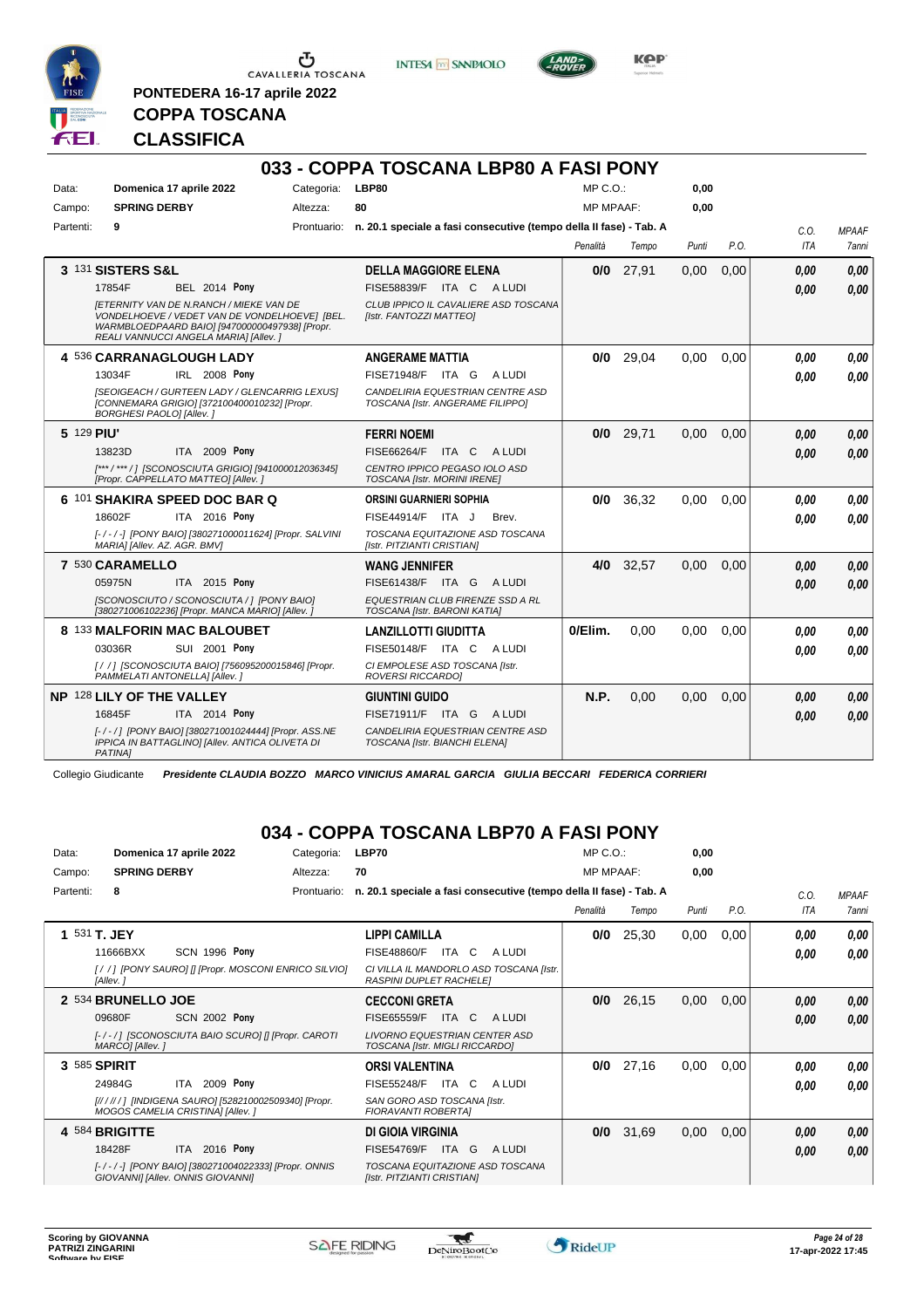

 $\mathop{\mathbf{U}}_{\mathop{\mathbf{CAVALLERIA}}}\mathop{\mathbf{Coxana}}$ 

**PONTEDERA 16-17 aprile 2022**

**INTESA M** SANPAOLO



**KPP** 

## **CLASSIFICA**

**COPPA TOSCANA**

|              |                                                                                                                   |             | 034 - COPPA TOSCANA LBP70 A FASI PONY                                     |                  |       |       |      |            |              |
|--------------|-------------------------------------------------------------------------------------------------------------------|-------------|---------------------------------------------------------------------------|------------------|-------|-------|------|------------|--------------|
| Data:        | Domenica 17 aprile 2022                                                                                           | Categoria:  | LBP70                                                                     | $MP C. O.$ :     |       | 0,00  |      |            |              |
| Campo:       | <b>SPRING DERBY</b>                                                                                               | Altezza:    | 70                                                                        | <b>MP MPAAF:</b> |       | 0,00  |      |            |              |
| Partenti:    | 8                                                                                                                 | Prontuario: | n. 20.1 speciale a fasi consecutive (tempo della II fase) - Tab. A        |                  |       |       |      | C.0.       | <b>MPAAF</b> |
|              |                                                                                                                   |             |                                                                           | Penalità         | Tempo | Punti | P.O. | <b>ITA</b> | <b>7anni</b> |
| 5 532 T. JEY |                                                                                                                   |             | <b>PARISOTTO GIULIA</b>                                                   | 4/0              | 24,85 | 0,00  | 0,00 | 0.00       | 0,00         |
|              | <b>SCN 1996 Pony</b><br>11666BXX                                                                                  |             | <b>FISE49839/F</b><br>ITA<br>C<br>A LUDI                                  |                  |       |       |      | 0.00       | 0,00         |
|              | [//] [PONY SAURO] [] [Propr. MOSCONI ENRICO SILVIO]<br>[Allev.]                                                   |             | CI VILLA IL MANDORLO ASD TOSCANA IIstr.<br><b>RASPINI DUPLET RACHELEI</b> |                  |       |       |      |            |              |
|              | 6 128 LILY OF THE VALLEY                                                                                          |             | <b>GIUNTINI GUIDO</b>                                                     | 4/0              | 34,10 | 0,00  | 0,00 | 0.00       | 0,00         |
|              | ITA 2014 Pony<br>16845F                                                                                           |             | <b>FISE71911/F</b><br>ITA G<br>A LUDI                                     |                  |       |       |      | 0.00       | 0,00         |
|              | [-/-/] [PONY BAIO] [380271001024444] [Propr. ASS.NE<br>IPPICA IN BATTAGLINO] [Allev. ANTICA OLIVETA DI<br>PATINA] |             | CANDELIRIA EQUESTRIAN CENTRE ASD<br>TOSCANA [Istr. BIANCHI ELENA]         |                  |       |       |      |            |              |
|              | 7 535 GAZZELLA                                                                                                    |             | <b>CAMBI EMMA</b>                                                         | 5/0              | 30,41 | 0,00  | 0,00 | 0.00       | 0,00         |
|              | 2011 Pony<br>18450F<br><b>ITA</b>                                                                                 |             | FISE67605/F<br>ITA<br>C.<br>Brev.                                         |                  |       |       |      | 0.00       | 0,00         |
|              | [-/-/-] [PONY GRIGIO] [941000013207410] [Propr.<br>PICCHIONI FABIO] [Allev. PONTANI MASSIMILIANO]                 |             | TOSCANA EQUITAZIONE ASD TOSCANA<br>[Istr. PITZIANTI CRISTIAN]             |                  |       |       |      |            |              |
| 8 533 BERT   |                                                                                                                   |             | <b>PLACIDI STELLA</b>                                                     | 16/0             | 33,92 | 0,00  | 0,00 | 0.00       | 0,00         |
|              | NED 2016 Pony<br>18180F                                                                                           |             | FISE52719/F<br>ITA C<br>A LUDI                                            |                  |       |       |      | 0.00       | 0,00         |
|              | I-/-/-I INEDERLANDS RIJPAAR, BAIOI<br>[528210004500221] [Propr. PLACIDI STELLA] [Allev. ]                         |             | RIO BRAVO SSD A RL TOSCANA [Istr.<br>PATANIA ANDREAI                      |                  |       |       |      |            |              |

Collegio Giudicante *Presidente CLAUDIA BOZZO MARCO VINICIUS AMARAL GARCIA GIULIA BECCARI FEDERICA CORRIERI*

#### **035 - COPPA TOSCANA LP60 A TEMPO PONY**

| Data:            | Domenica 17 aprile 2022                                                                                       | Categoria: | LBP60                                                                | $MP C. O.$ :     |           | 0,00  |      |            |                                    |
|------------------|---------------------------------------------------------------------------------------------------------------|------------|----------------------------------------------------------------------|------------------|-----------|-------|------|------------|------------------------------------|
| Campo:           | <b>SPRING DERBY</b>                                                                                           | Altezza:   | 60                                                                   | <b>MP MPAAF:</b> |           | 0.00  |      |            |                                    |
| Partenti:        | 11                                                                                                            |            | Prontuario: n. 3 a tempo - Tab. A                                    |                  |           |       |      | C.O.       | <b>MPAAF</b>                       |
|                  |                                                                                                               |            |                                                                      | Penalità         | Tempo     | Punti | P.O. | <b>ITA</b> | <b>7anni</b>                       |
|                  | 1 563 HOLLY                                                                                                   |            | <b>MESSANA MARILU</b>                                                | 0                | 37,61     | 0,00  | 0,00 | 0.00       | 0.00                               |
|                  | ITA 2007 Pony<br>15565A                                                                                       |            | FISE70745/F ITA C<br>A LUDI                                          |                  |           |       |      | 0.00       | 0.00                               |
|                  | [XXX / XXX /] [PONY GRIGIO] [941000011080904] [Propr.<br>CENTRO IPPICO MEISINO] [Allev. PIAZZA ANDREA]        |            | AED CORTE DEGLI ANGELI TOSCANA [Istr.<br><b>DAMI CATERINAI</b>       |                  |           |       |      |            |                                    |
|                  | 2 41 T-TOUCH                                                                                                  |            | <b>MASCAGNI BIANCA</b>                                               |                  | $0$ 42,94 | 0.00  | 0.00 | 0.00       | 0,00                               |
|                  | 034331<br><b>POL 2006 Pony</b>                                                                                |            | FISE62409/F ITA G<br>A LUDI                                          |                  |           |       |      | 0.00       | 0,00                               |
|                  | [616098200032627] [Propr. A.S.D. "CIRCOLO IPPICO<br>MOFETTA"] [Allev.]                                        |            | CI EMPOLESE ASD TOSCANA [Istr. CORTI<br>OTTAVIAI                     |                  |           |       |      |            |                                    |
|                  | 3 565 ILLIAS VAN DE WITHOEVE                                                                                  |            | <b>SCALESE GIORGIA</b>                                               |                  | 045,57    | 0.00  | 0.00 | 0.00       | 0,00                               |
|                  | 03316C<br><b>BEL 2004 Pony</b>                                                                                |            | FISE70880/F ITA G ALUDI                                              |                  |           |       |      | 0.00       | 0.00                               |
|                  | [BERKHOF'S BILLBOARD / SCONOSCIUTA / 1 [PONY<br>SAURO] [528210000676316] [Propr. TOMASELLA NADIA]<br>[Allev.] |            | EQUESTRIAN CLUB FIRENZE SSD A RL<br>TOSCANA [Istr. BARONI KATIA]     |                  |           |       |      |            |                                    |
|                  | 42 T-TOUCH                                                                                                    |            | <b>BARGAGNA TIBERIO</b>                                              | 4                | 56,68     | 0.00  | 0.00 | 0.00       | 0,00                               |
|                  | 034331<br>POL 2006 Pony                                                                                       |            | FISE61631/F ITA G<br>A LUDI                                          |                  |           |       |      | 0.00       | 0.00                               |
|                  | [616098200032627] [Propr. A.S.D. "CIRCOLO IPPICO<br>MOFETTA"] [Allev.]                                        |            | CI EMPOLESE ASD TOSCANA [Istr. CORTI<br><b>OTTAVIAI</b>              |                  |           |       |      |            |                                    |
| 5                | 38 LIQUIRIZIA                                                                                                 |            | <b>BELLUCCI MATILDE</b>                                              | 4                | 61,85     | 0.00  | 0.00 | 0.00       | 0,00                               |
|                  | ITA 2009 Pony<br>18060F                                                                                       |            | FISE69593/F ITA C<br>A LUDI                                          |                  |           |       |      | 0.00       | 0.00                               |
|                  | [SCONOSCIUTO / SCONOSCIUTA / ] [PONY MORELLO]<br>[380271006111804] [Propr. ALIBONI COSTANZA] [Allev.]         |            | CENTRO IPPICO VERSILIA SSD A RL<br>TOSCANA [Istr. CANCOGNI DANIELE]  |                  |           |       |      |            |                                    |
|                  | 6 576 NECTAR DES ALLEUDS                                                                                      |            | <b>BACCHETTI LISA</b>                                                |                  | 4 62,42   | 0,00  | 0,00 | 0.00       | 0,00                               |
|                  | 16290G<br><b>FRA 2001 Pony</b>                                                                                |            | FISE69418/F ITA J<br>A LUDI                                          |                  |           |       |      | 0,00       | 0,00                               |
|                  | [HAKIM DU FLORIVAL / FLORA DES ALLEUDS /<br>[250259600158899] [Propr. FALCONI AMORELLI ELENA]<br>[Allev.]     |            | SCUDERIE DEL VENTO ASD TOSCANA [Istr.<br><b>INNOCENTI MARCOI</b>     |                  |           |       |      |            |                                    |
|                  | 7 550 LOVELY GIRL                                                                                             |            | <b>PIERONI MARIASOLE</b>                                             |                  | 11 80.92  | 0.00  | 0.00 | 0.00       | 0.00                               |
|                  | 18363F<br><b>BEL 2011 Pony</b>                                                                                |            | FISE77509/F ITA C<br>A LUDI                                          |                  |           |       |      | 0.00       | 0.00                               |
|                  | [-/-/-] [PONY GRIGIO] [967000009197945] [Propr.<br>PERUZZI MICHELA] [Allev.]                                  |            | CANDELIRIA EQUESTRIAN CENTRE ASD<br>TOSCANA [Istr. ANGERAME FILIPPO] |                  |           |       |      |            |                                    |
| Coffware by EICE | <b>Scoring by GIOVANNA</b><br><b>PATRIZI ZINGARINI</b>                                                        |            | <b>SAFE RIDING</b><br>DeNiroBootCo                                   | RideUP           |           |       |      |            | Page 25 of 28<br>17-apr-2022 17:45 |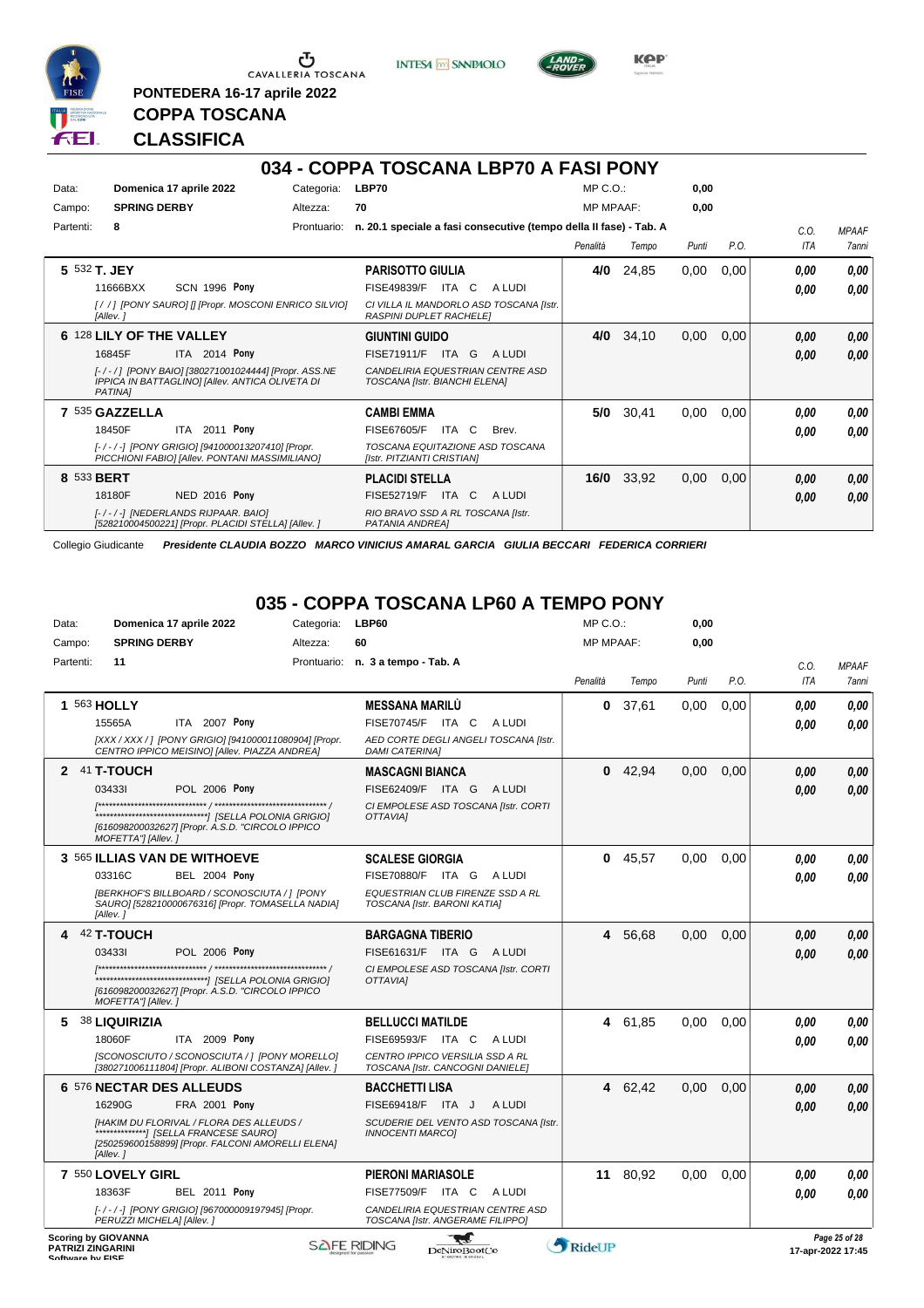

**PONTEDERA 16-17 aprile 2022**

**INTESA** M SANPAOLO



**Kep** 

## **COPPA TOSCANA CLASSIFICA**

|               |                                                                                                                   |            | 035 - COPPA TOSCANA LP60 A TEMPO PONY                             |                  |       |       |      |      |              |
|---------------|-------------------------------------------------------------------------------------------------------------------|------------|-------------------------------------------------------------------|------------------|-------|-------|------|------|--------------|
| Data:         | Domenica 17 aprile 2022                                                                                           | Categoria: | LBP60                                                             | $MP C. O.$ :     |       | 0,00  |      |      |              |
| Campo:        | <b>SPRING DERBY</b>                                                                                               | Altezza:   | 60                                                                | <b>MP MPAAF:</b> |       | 0,00  |      |      |              |
| Partenti:     | 11                                                                                                                |            | Prontuario: n. 3 a tempo - Tab. A                                 |                  |       |       |      | C.O. | <b>MPAAF</b> |
|               |                                                                                                                   |            |                                                                   | Penalità         | Tempo | Punti | P.O. | ITA  | 7anni        |
| 8 562 FINA    |                                                                                                                   |            | <b>MONTALTO ALESSANDRA</b>                                        | 12 <sup>°</sup>  | 57,80 | 0,00  | 0,00 | 0.00 | 0,00         |
|               | ESP 2013 Pony<br>18218F                                                                                           |            | ITA C<br><b>FISE71252/F</b><br>A LUDI                             |                  |       |       |      | 0,00 | 0,00         |
|               | [-/-/-] [PONY GRIGIO] [724019010069366] [Propr. DAMI<br>CATERINA] [Allev.]                                        |            | AED CORTE DEGLI ANGELI TOSCANA [Istr.<br><b>DAMI CATERINAI</b>    |                  |       |       |      |      |              |
|               | 556 SOFY                                                                                                          |            | <b>BAGNOLI GIADA</b>                                              | Elim.            | 0,00  | 0,00  | 0,00 | 0,00 | 0,00         |
|               | 2008 Pony<br>18482F<br>ITA                                                                                        |            | FISE65410/F<br>ITA C<br>A LUDI                                    |                  |       |       |      | 0.00 | 0.00         |
|               | [-/-/-] [PONY SAURO] [380271006032796] [Propr. ASD<br>SAN GORO] [Allev. LAMEDICA MASSIMILIANO]                    |            | SAN GORO ASD TOSCANA Ilstr.<br><b>FIORAVANTI ROBERTAI</b>         |                  |       |       |      |      |              |
|               | NP 128 LILY OF THE VALLEY                                                                                         |            | <b>GIUNTINI GUIDO</b>                                             | N.P.             | 0,00  | 0,00  | 0,00 | 0,00 | 0,00         |
|               | <b>ITA</b> 2014 Pony<br>16845F                                                                                    |            | FISE71911/F<br>ITA G<br>A LUDI                                    |                  |       |       |      | 0.00 | 0,00         |
|               | [-/-/] [PONY BAIO] [380271001024444] [Propr. ASS.NE<br>IPPICA IN BATTAGLINO] [Allev. ANTICA OLIVETA DI<br>PATINA] |            | CANDELIRIA EQUESTRIAN CENTRE ASD<br>TOSCANA [Istr. BIANCHI ELENA] |                  |       |       |      |      |              |
| NP 570 REGINA |                                                                                                                   |            | <b>BENELLI BECCHI GINEVRA</b>                                     | N.P.             | 0,00  | 0,00  | 0,00 | 0,00 | 0.00         |
|               | 1999 <b>Pony</b><br>17841F<br><b>ITA</b>                                                                          |            | ITA J<br>A LUDI<br><b>FISE72598/F</b>                             |                  |       |       |      | 0,00 | 0.00         |
|               | [-/-/-] [PONY BAIO] [941000013865788] [Propr. AZ.AGR.<br>PEGASO IOLO] [Allev. AZ.AGR. PEGASO IOLO]                |            | CENTRO IPPICO PEGASO IOLO ASD<br>TOSCANA [Istr. MORINI IRENE]     |                  |       |       |      |      |              |

Collegio Giudicante *Presidente CLAUDIA BOZZO MARCO VINICIUS AMARAL GARCIA GIULIA BECCARI FEDERICA CORRIERI*

#### **036 - COPPA TOSCANA LP50 A TEMPO PONY**

| Data:     | Domenica 17 aprile 2022                                                                                     | Categoria: | <b>LP50</b>                                                      | $MP C. O.$ :     |         | 0,00  |      |            |                     |
|-----------|-------------------------------------------------------------------------------------------------------------|------------|------------------------------------------------------------------|------------------|---------|-------|------|------------|---------------------|
| Campo:    | <b>SPRING DERBY</b>                                                                                         | Altezza:   | 50                                                               | <b>MP MPAAF:</b> |         | 0,00  |      |            |                     |
| Partenti: | 11                                                                                                          |            | Prontuario: n. 3 a tempo - Tab. A                                |                  |         |       |      | C.O.       | <b>MPAAF</b>        |
|           |                                                                                                             |            |                                                                  | Penalità         | Tempo   | Punti | P.O. | <b>ITA</b> | <i><b>7anni</b></i> |
|           | 1 564 MELODIE                                                                                               |            | <b>BONFANTI AURORA ETHEL</b>                                     | $\bf{0}$         | 35,03   | 0.00  | 0.00 | 0.00       | 0.00                |
|           | 07214F<br><b>SCN 1996 Pony</b>                                                                              |            | FISE70838/F ITA C ALUDI                                          |                  |         |       |      | 0.00       | 0.00                |
|           | [//] [PONY SAURO] [] [Propr. PUGLIESE ALESSANDRA]<br>[Allev.]                                               |            | AED CORTE DEGLI ANGELI TOSCANA [Istr.<br><b>DAMI CATERINAI</b>   |                  |         |       |      |            |                     |
|           | 2 572 EROS                                                                                                  |            | <b>BALDINI LUCIA</b>                                             | 0                | 36,99   | 0,00  | 0.00 | 0.00       | 0.00                |
|           | ITA 2002 Pony<br>25957M                                                                                     |            | <b>FISE76656/F ITA C</b><br>A LUDI                               |                  |         |       |      | 0.00       | 0,00                |
|           | [SCONOSCIUTO / SCONOSCIUTA / ] [SCONOSCIUTA<br>PEZZATO BAIO] [941000011027255] [Propr. CIR ASD]<br>[Allev.] |            | SAN GORO ASD TOSCANA [Istr.<br><b>FIORAVANTI ROBERTAI</b>        |                  |         |       |      |            |                     |
|           | 3 551 NECTAR DES ALLEUDS                                                                                    |            | <b>PACINI GIADA</b>                                              | $\mathbf 0$      | 42,77   | 0,00  | 0.00 | 0.00       | 0,00                |
|           | 16290G<br>FRA 2001 Pony                                                                                     |            | FISE31409/F ITA Y ALUDI                                          |                  |         |       |      | 0.00       | 0,00                |
|           | [HAKIM DU FLORIVAL / FLORA DES ALLEUDS /<br>[250259600158899] [Propr. FALCONI AMORELLI ELENA]<br>[Allev.]   |            | SCUDERIE DEL VENTO ASD TOSCANA [Istr.<br><b>INNOCENTI MARCOI</b> |                  |         |       |      |            |                     |
|           | 4 557 AUBURN GINGER                                                                                         |            | <b>BELLI VIRGINIA</b>                                            | $\mathbf{0}$     | 47,63   | 0,00  | 0,00 | 0.00       | 0.00                |
|           | IRL 2003 Pony<br>17035A                                                                                     |            | FISE68567/F ITA G<br>A LUDI                                      |                  |         |       |      | 0.00       | 0.00                |
|           | [XXX / XXX / ] [PONY SAURO] [941000015683812] [Propr.<br>MANCINI NATALIA] [Allev.]                          |            | SAN GORO ASD TOSCANA [Istr.<br><b>FIORAVANTI ROBERTAI</b>        |                  |         |       |      |            |                     |
|           | 5 578 REGINA                                                                                                |            | <b>SAMMARCO CLARISSA</b>                                         | $\mathbf{0}$     | 49,63   | 0.00  | 0.00 | 0.00       | 0,00                |
|           | 17841F<br><b>ITA 1999 Pony</b>                                                                              |            | FISE71936/F ITA G ALUDI                                          |                  |         |       |      | 0.00       | 0.00                |
|           | [-/-/-] [PONY BAIO] [941000013865788] [Propr. AZ.AGR.<br>PEGASO IOLOI [Allev. AZ.AGR. PEGASO IOLO]          |            | CENTRO IPPICO PEGASO IOLO ASD<br>TOSCANA [Istr. MORINI IRENE]    |                  |         |       |      |            |                     |
|           | 6 571 STELLINA                                                                                              |            | <b>SETTIMELLI SIDNEY</b>                                         |                  | 0 50,40 | 0,00  | 0,00 | 0.00       | 0,00                |
|           | ITA 2010 Pony<br>17830F                                                                                     |            | <b>FISE74956/F ITA C</b><br>A LUDI                               |                  |         |       |      | 0.00       | 0.00                |
|           | [-/-/-] [PONY BAIO] [941000012748801] [Propr. FANI<br>FRANCESCA] [Allev. BARTOCCI MAURO]                    |            | IL GUALDO ASD TOSCANA [Istr.<br>PASQUINUCCI ILENIA]              |                  |         |       |      |            |                     |
|           | <b>7 575 WENDY</b>                                                                                          |            | <b>LUCCHESE CHLOE</b>                                            | 0                | 52,96   | 0,00  | 0,00 | 0,00       | 0,00                |
|           | 18292F<br>ITA 2018 Pony                                                                                     |            | FISE68283/F ITA G ALUDI                                          |                  |         |       |      | 0.00       | 0.00                |
|           | [-/-/-] [PONY PEZZATO TOBIANO] [380271006121972]<br>[Propr. LUCCHESE WALTER] [Allev. ABBRUZZESE<br>ANTONIOI |            | CENTRO IPPICO PEGASO IOLO ASD<br>TOSCANA [Istr. MORINI IRENE]    |                  |         |       |      |            |                     |

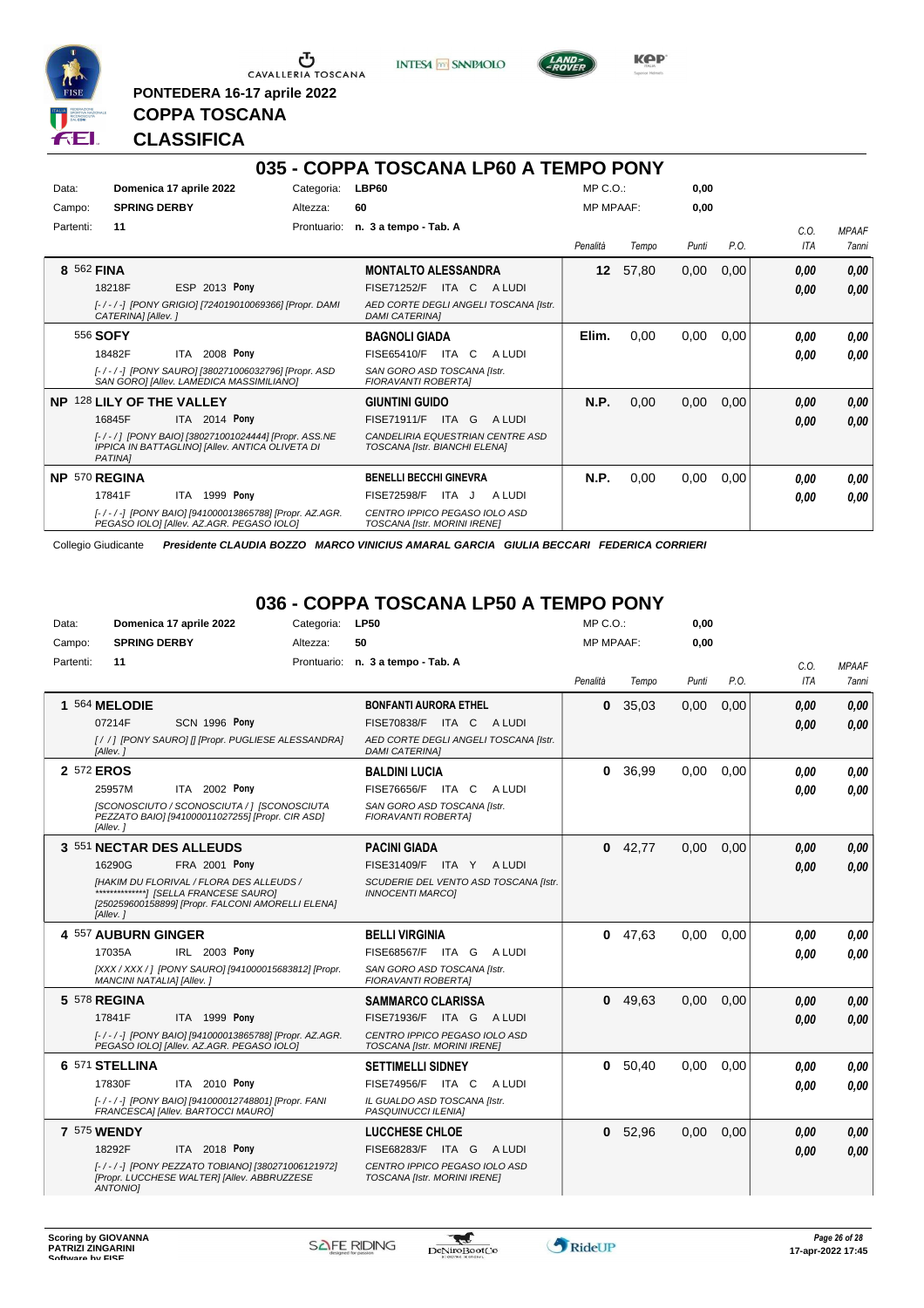

**PONTEDERA 16-17 aprile 2022**

**INTESA** M SANPAOLO



**Kep** 

## **COPPA TOSCANA CLASSIFICA**

|                     |                                                                                                                             |            | 036 - COPPA TOSCANA LP50 A TEMPO PONY                                     |                  |           |       |      |                    |                              |
|---------------------|-----------------------------------------------------------------------------------------------------------------------------|------------|---------------------------------------------------------------------------|------------------|-----------|-------|------|--------------------|------------------------------|
| Data:               | Domenica 17 aprile 2022                                                                                                     | Categoria: | <b>LP50</b>                                                               | $MP C. O.$ :     |           | 0,00  |      |                    |                              |
| Campo:              | <b>SPRING DERBY</b>                                                                                                         | Altezza:   | 50                                                                        | <b>MP MPAAF:</b> |           | 0,00  |      |                    |                              |
| Partenti:           | 11                                                                                                                          |            | Prontuario: n. 3 a tempo - Tab. A                                         | Penalità         | Tempo     | Punti | P.O. | C.O.<br><b>ITA</b> | <b>MPAAF</b><br><b>7anni</b> |
|                     | 8 592 NECTAR DES ALLEUDS                                                                                                    |            | <b>COPPOLA CARLOTTA</b>                                                   | $\bf{0}$         | 67,71     | 0,00  | 0,00 | 0.00               | 0.00                         |
|                     | 16290G<br><b>FRA 2001 Pony</b>                                                                                              |            | FISE68743/F<br>ITA G<br>A LUDI                                            |                  |           |       |      | 0.00               | 0,00                         |
|                     | [HAKIM DU FLORIVAL / FLORA DES ALLEUDS /<br>[250259600158899] [Propr. FALCONI AMORELLI ELENA]<br>[Allev.]                   |            | SCUDERIE DEL VENTO ASD TOSCANA [Istr.<br><b>INNOCENTI MARCOI</b>          |                  |           |       |      |                    |                              |
|                     | 9 567 WALDO                                                                                                                 |            | <b>VARVAGLIONE AURORA</b>                                                 |                  | 1 70,32   | 0,00  | 0,00 | 0.00               | 0,00                         |
|                     | <b>NED 2008 Pony</b><br>18154F                                                                                              |            | ITA G<br>FISE70905/F<br>A LUDI                                            |                  |           |       |      | 0.00               | 0,00                         |
|                     | [COELEMHAGE'S PRIVATE DANCER / - / -] [PONY BAIO]<br>[528210002238539] [Propr. CENTRO IPPICO VILLA IL<br>MANDORLO] [Allev.] |            | CI VILLA IL MANDORLO ASD TOSCANA [Istr.<br><b>RASPINI DUPLET RACHELE!</b> |                  |           |       |      |                    |                              |
|                     | 10 559 NECTAR DES ALLEUDS                                                                                                   |            | <b>BACCHETTI SIRIA</b>                                                    |                  | 11 97,16  | 0,00  | 0,00 | 0.00               | 0,00                         |
|                     | FRA 2001 Pony<br>16290G                                                                                                     |            | <b>FISE69417/F</b><br>ITA J<br>A LUDI                                     |                  |           |       |      | 0,00               | 0,00                         |
|                     | IHAKIM DU FLORIVAL / FLORA DES ALLEUDS /<br>[250259600158899] [Propr. FALCONI AMORELLI ELENA]<br>[Allev.]                   |            | SCUDERIE DEL VENTO ASD TOSCANA [Istr.<br><b>INNOCENTI MARCOI</b>          |                  |           |       |      |                    |                              |
| <b>11 566 UNICO</b> |                                                                                                                             |            | <b>BORGOGNI MARCO</b>                                                     |                  | 18 109,89 | 0,00  | 0,00 | 0,00               | 0,00                         |
|                     | ITA 2012 Pony<br>18478F                                                                                                     |            | <b>FISE70886/F</b><br>A LUDI<br>ITA G                                     |                  |           |       |      | 0,00               | 0,00                         |
|                     | [-/-/-] [SCONOSCIUTA SAURO] [380271006034411]<br>[Propr. PISONI SOFIA] [Allev. PISONI SOFIA]                                |            | CI VILLA IL MANDORLO ASD TOSCANA [Istr.<br><b>RASPINI DUPLET RACHELE!</b> |                  |           |       |      |                    |                              |

Collegio Giudicante *Presidente CLAUDIA BOZZO MARCO VINICIUS AMARAL GARCIA GIULIA BECCARI FEDERICA CORRIERI*

## **037 - COPPA TOSCANA LP40 A TEMPO PONY**

| Data:           | Domenica 17 aprile 2022                                                                                                            | Categoria:               | <b>LP40</b>                                                         | $MP C. O.$ :     |           | 0,00  |      |            |              |
|-----------------|------------------------------------------------------------------------------------------------------------------------------------|--------------------------|---------------------------------------------------------------------|------------------|-----------|-------|------|------------|--------------|
| Campo:          | <b>SPRING DERBY</b>                                                                                                                | Altezza:                 | 40                                                                  | <b>MP MPAAF:</b> |           | 0,00  |      |            |              |
| Partenti:       | 7                                                                                                                                  |                          | Prontuario: n. 3 a tempo - Tab. A                                   |                  |           |       |      | C.O.       | <b>MPAAF</b> |
|                 |                                                                                                                                    |                          |                                                                     | Penalità         | Tempo     | Punti | P.O. | <b>ITA</b> | 7anni        |
|                 | 40 SULTAN                                                                                                                          |                          | <b>FIORENTI CHIARA</b>                                              | $\mathbf{0}$     | 48,90     | 0,00  | 0,00 | 0.00       | 0.00         |
|                 | 13504F<br><b>BEL 2002 Pony</b>                                                                                                     |                          | FISE68556/F ITA G ALUDI                                             |                  |           |       |      | 0.00       | 0.00         |
|                 | [-/-/] [PONY SAURO] [] [Propr. CARIELLO ALFREDO]<br>[Allev.]                                                                       |                          | CI EMPOLESE ASD TOSCANA [Istr. CORTI<br>OTTAVIAI                    |                  |           |       |      |            |              |
|                 | 2 581 REGINA                                                                                                                       |                          | <b>GHERARDESCHI NICOLE</b>                                          |                  | 0 55,09   | 0,00  | 0,00 | 0,00       | 0.00         |
|                 | 17841F<br>ITA 1999 Pony                                                                                                            |                          | FISE75607/F ITA G ALUDI                                             |                  |           |       |      | 0.00       | 0.00         |
|                 | [-/-/-] [PONY BAIO] [941000013865788] [Propr. AZ.AGR.<br>PEGASO IOLOI [Allev. AZ.AGR. PEGASO IOLO]                                 |                          | CENTRO IPPICO PEGASO IOLO ASD<br>TOSCANA [Istr. MORINI IRENE]       |                  |           |       |      |            |              |
| 3 579 GIACOMINO |                                                                                                                                    | <b>TRITI VIRGINIA</b>    | $\mathbf{0}$                                                        | 61,20            | 0,00      | 0,00  | 0,00 | 0.00       |              |
|                 | ITA 2008 Pony<br>18125F                                                                                                            |                          | FISE72421/F ITA G ALUDI                                             |                  |           |       |      | 0.00       | 0.00         |
|                 | [-/-/-] [PONY BAIO] [941000011153067] [Propr.<br><b>BRESCIANI NICOLETTA] [Allev. TINTORI GIULIO]</b>                               |                          | ASD SCIRER'S RANCH HORSES TOSCANA<br>[Istr. EPIFANI FILOMENA]       |                  |           |       |      |            |              |
| 39 SELA'S LIZZY |                                                                                                                                    | <b>BELLUCCI LUDOVICA</b> | $\mathbf{0}$                                                        | 65,80            | 0,00      | 0,00  | 0.00 | 0.00       |              |
|                 | <b>NED 2014 Pony</b><br>18061F                                                                                                     |                          | FISE69580/F ITA G<br>A LUDI                                         |                  |           |       |      | 0.00       | 0.00         |
|                 | <b>IYSSELVLIEDTS NOVA ZEMBLA / 'T KOETSHUIS</b><br>HAYLEY / ] [PONY BAIO] [528210004085770] [Propr.<br>CAVALLERI AZZURRA] [Allev.] |                          | CENTRO IPPICO VERSILIA SSD A RL<br>TOSCANA [Istr. CANCOGNI DANIELE] |                  |           |       |      |            |              |
| 5 586 NIC       |                                                                                                                                    |                          | <b>CARRETTI DILETTA</b>                                             |                  | 4 54,61   | 0.00  | 0.00 | 0.00       | 0.00         |
|                 | <b>NED 2006 Pony</b><br>12413F                                                                                                     |                          | FISE70625/F ITA G ALUDI                                             |                  |           |       |      | 0.00       | 0.00         |
|                 | PEZZATO BAIO] [528210000884431] [Propr. TOSCANA<br>EQUITAZIONE ASDI [Allev.]                                                       |                          | TOSCANA EQUITAZIONE ASD TOSCANA<br>[Istr. CHIAPPA ALBERTO]          |                  |           |       |      |            |              |
| 6 574 JESS      |                                                                                                                                    |                          | <b>LA PUMA NICOLE</b>                                               |                  | 4 82,58   | 0,00  | 0,00 | 0.00       | 0,00         |
|                 | <b>GBR 2002 Pony</b><br>16883F                                                                                                     |                          | FISE68108/F ITA C<br>A LUDI                                         |                  |           |       |      | 0.00       | 0.00         |
|                 | [-/-/] [PONY ROANO] [528224000958956] [Propr. PLACIDI<br>STELLA] [Allev.]                                                          |                          | RIO BRAVO SSD A RL TOSCANA [Istr.<br>PATANIA ANDREA]                |                  |           |       |      |            |              |
| 7               | 36 PIOGGIA                                                                                                                         |                          | <b>FRUZZETTI VIRGINIA</b>                                           |                  | 17 120,27 | 0.00  | 0.00 | 0,00       | 0.00         |
|                 | 18599F<br>ITA 2009 Pony                                                                                                            |                          | FISE71533/F ITA G<br>A LUDI                                         |                  |           |       |      | 0.00       | 0.00         |
|                 | [-/-/-] [PONY PEZZATO SAURO] [941000011408913]<br>[Propr. LO CURTO PASQUALE] [Allev. GUZZIO ANTONINO]                              |                          | CENTRO IPPICO VERSILIA SSD A RL<br>TOSCANA [Istr. CANCOGNI DANIELE] |                  |           |       |      |            |              |
|                 |                                                                                                                                    |                          |                                                                     |                  |           |       |      |            |              |